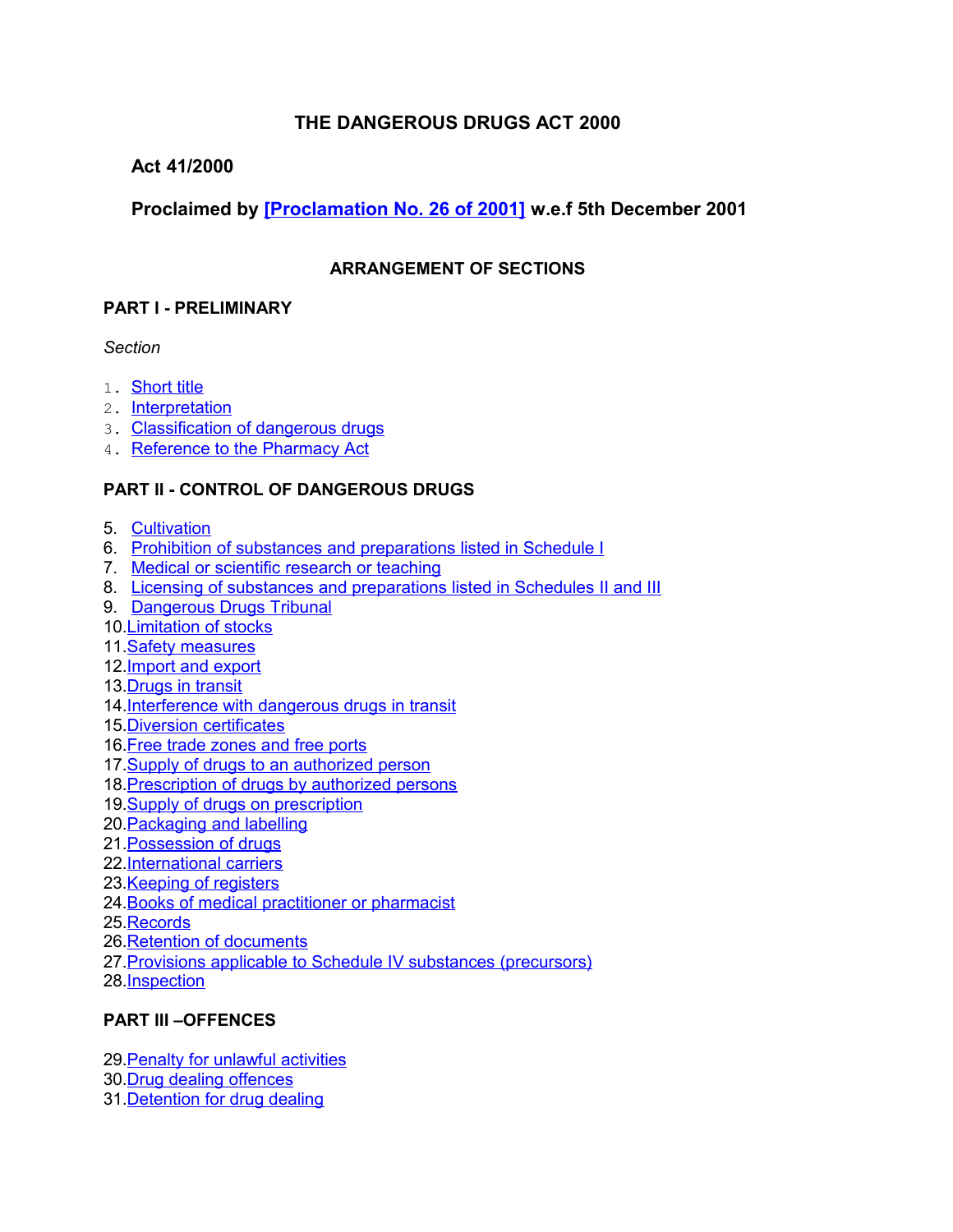[.Restriction of bail](#page-22-2) [.Precursors, materials and equipment](#page-22-1) [.Unlawful use of drugs](#page-22-0) [.Offering or selling for personal consumption](#page-24-1) [.Facilitating or permitting drug offences](#page-24-0) [.Making a false declaration](#page-25-1) [.Incitement to drug offences and unlawful use](#page-25-0) [.Money laundering](#page-26-1) [.Driving while under the influence of a dangerous drug](#page-26-0) [.Aggravating circumstances](#page-27-0) [.Giving false statements or false evidence](#page-28-0) [.Exemption and mitigation of penalties](#page-29-1) [.Complementary penalties](#page-29-0) [.Inquiry and forfeiture by Court](#page-30-2) [.Burden of proof](#page-30-1) [.Jurisdiction](#page-30-0) [.Minimum penalty](#page-31-2) [.Powers of entry and search](#page-31-1) [.Issue of a search warrant and presumptions](#page-31-0) [.Powers of seizure](#page-32-0) [.Unlawful consignment by post](#page-33-2) [.Body and luggage searches](#page-33-1) [.Drugs concealed in the body](#page-33-0) [.Controlled delivery](#page-34-2) [.Powers of investigation](#page-34-1) [.Arrest without warrant and detention](#page-34-0) [.Conservation and sample-taking](#page-35-0) [.Admissibility of certain evidence](#page-36-2)

### **PART IV – MISCELLANEOUS**

[.Regulations](#page-36-1) [.Repeals](#page-36-0) [.Transitional provisions](#page-37-1) [.Commencement](#page-37-0)

#### **An Act**

**To consolidate the law relating to dangerous drugs and to make further and better provision for the control of dangerous drugs, the treatment of addiction, the prevention, detection and repression of drug trafficking, the prevention of laundering of drug money in Mauritius, the sentencing of drug-traffickers, seized assets of drug offenders to be vested in designated institutions, restriction of bail and minimum penalties in respect of certain serious drug offences and the punishment of persons making false statements in relation to drug offences**

**ENACTED by the Parliament of Mauritius as follows –**

### **PART I – PRELIMINARY**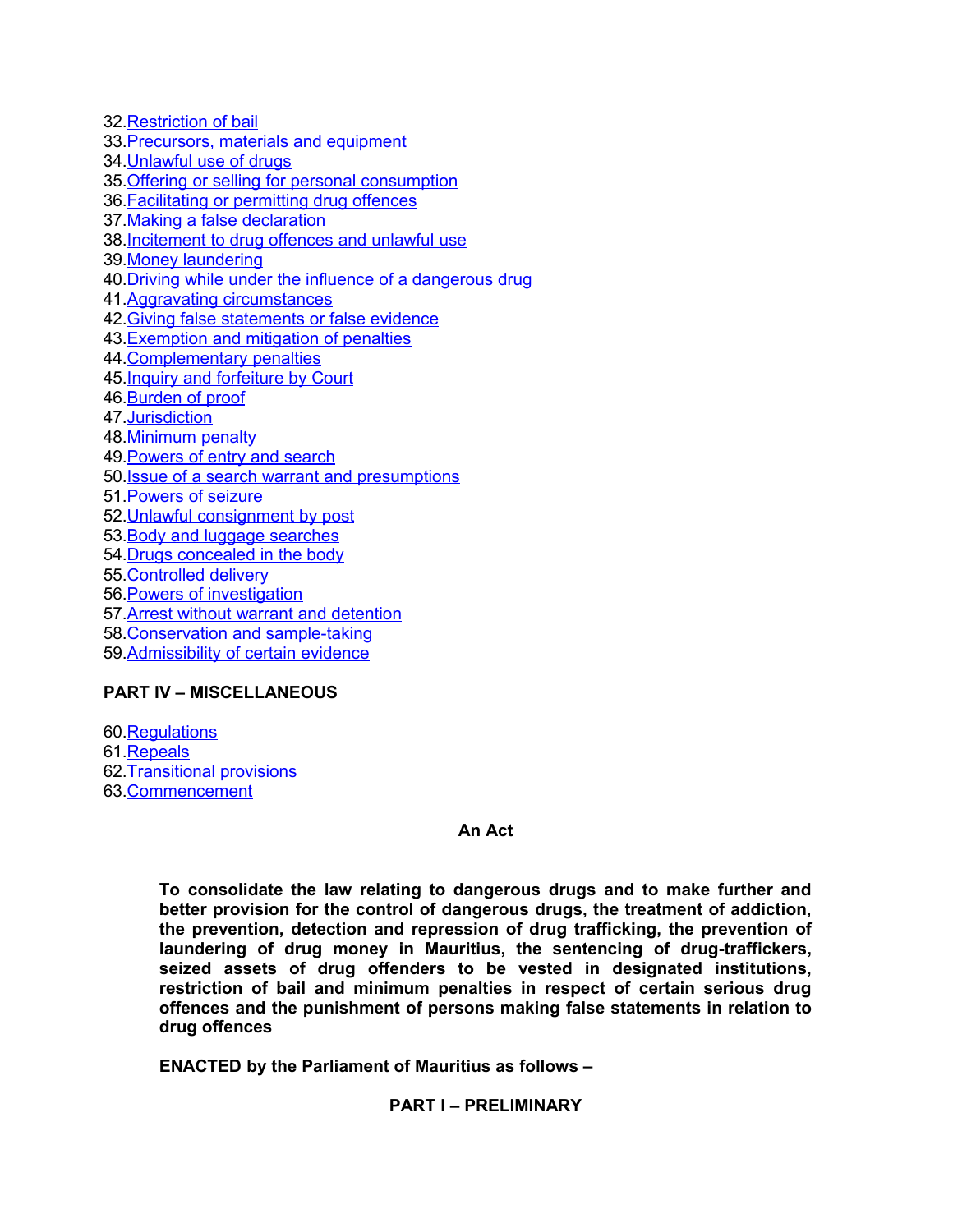#### **1. Short title**

<span id="page-2-1"></span><span id="page-2-0"></span>This Act may be cited as the Dangerous Drugs Act 2000.

### **2. Interpretation**

"ADSU" means the Anti Drug and Smuggling Unit of the Police organised for the prevention and detection of offences in connection with dangerous drugs;

"authorised person" means a medical practitioner, a pharmacist, a dental surgeon or a veterinary surgeon, in the exercise of his profession;

"Authority" means a body or person empowered to grant import and export authorisation and diversion certificate and, in relation to Mauritius, means the Permanent Secretary acting in accordance with sections 12, 13, 14 and 15;

"bank" has the same meaning as in the Banking Act;

"coca leaves" means the leaves of any plant of the genus erythroxylaceae from which cocaine can be extracted directly or by chemical transformation;

"Commissioner" means the Commissioner appointed under section 45(8);

"container" means any wrapper or receptacle;

"controlled delivery" has the meaning assigned to it in section 55;

"Conventions" means the United Nations 1961 Single Convention on Narcotic Drugs as amended by the Protocol of 1972 on Narcotic Drugs, the 1971 Convention on Psychotropic Substances, and the 1988 Convention against Illicit Traffic in Narcotic Drugs and Psychotropic Substances;

"corresponding law" means a law stated, in a certificate purporting to be issued by or on behalf of the government of any country other than Mauritius, to be a law providing for the control and regulation in that country of the manufacture, sale, use, export and import of dangerous drugs in accordance with the Conventions;

"cultivation" includes the entire process of supervising the growth of a plant, from preparation of the soil up to and including harvest;

"dangerous drug" means -

- (a) any plant or part thereof or substance listed in Schedule I, II or III;
- (b) the isomers of the listed drugs, unless specifically excepted, whenever the existence of such isomers is possible within the specific chemical designation;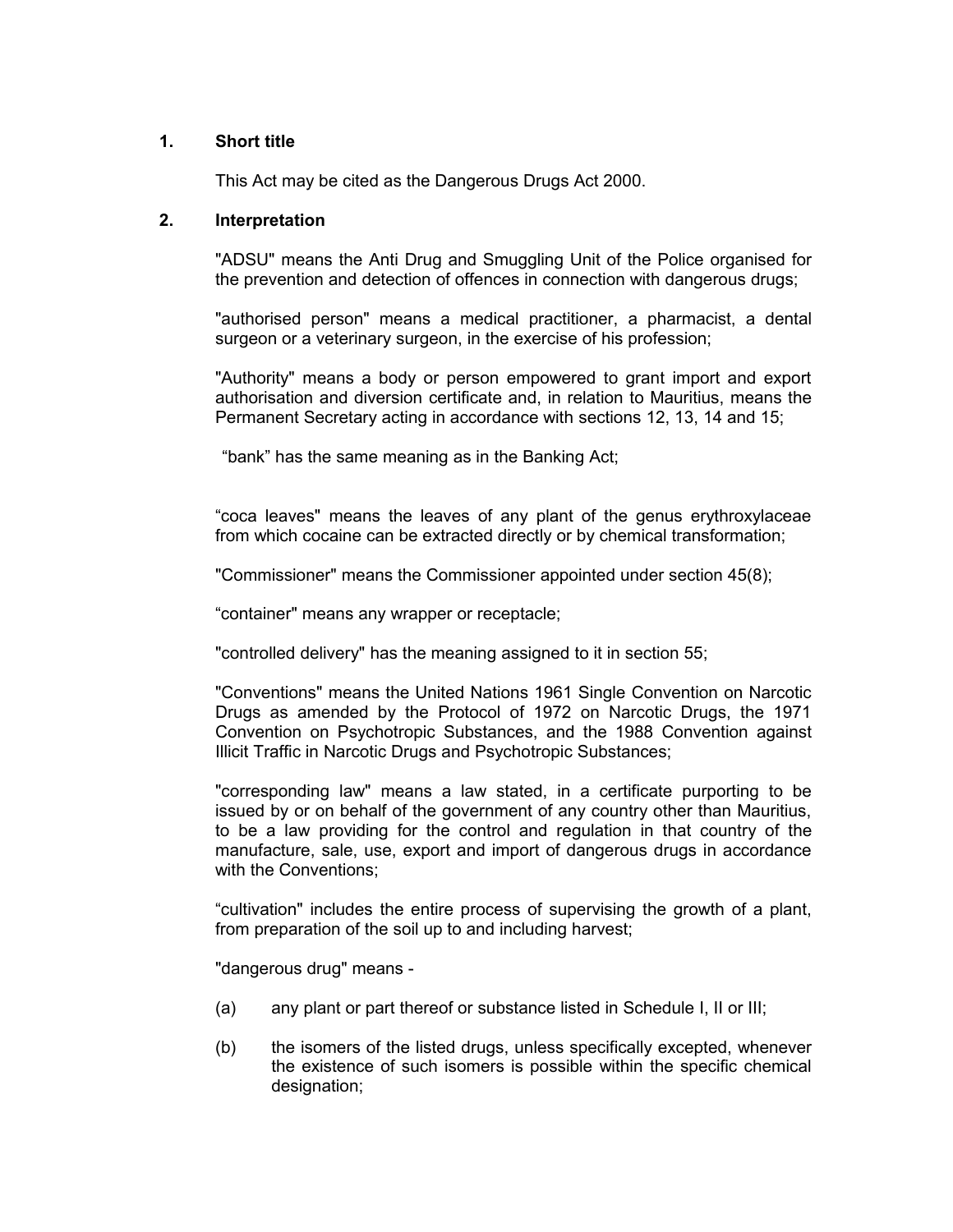- (c) the esters and ethers of the drugs listed in Schedule 1,11 or III, whenever their existence is possible;
- (d) the salts esters of the drugs listed in Schedule I, II or III, including the salts of ethers and isomers whenever the existence of such salts is possible;

(e) the preparations of these substances, other than those listed in Schedule V;

"diversion certificate" means a certificate in the form prescribed, issued by the Authority;

"drug offence" means an offence under this Act;

"export" does not apply to a dangerous drug in transit in Mauritius;

"export authorisation" means an authorisation issued by the Authority in a country from which a dangerous drug is exported;

"family", in relation to a person, means-

- (a) a spouse, concubine or paramour of that person;
- (b) his legitimate, illegitimate, natural or adopted child;
- (c) a brother or sister of that person;
- (d) the lineal ascendant or descendant of that person; or
- (e) a brother, sister, concubine or paramour of the spouse of that person;

"financial institution" means –

- (a) a bank, non-bank deposit taking institution, or cash dealer, licensed or required to be licensed under the Bank of Mauritius Act;
- (b) an institution, or a person, licensed or required to be licensed under the Insurance Act or the Securities Act;
- (c) a management company, or registered agent, licensed or required to be licensed under the Financial Services Act.

### **Amended by [\[Act No. 20 of 2011\]](http://www1.gov.mu/scourt/doc/showDoc.do?dk=Act%20No.%2020%20of%202011&dt=A)**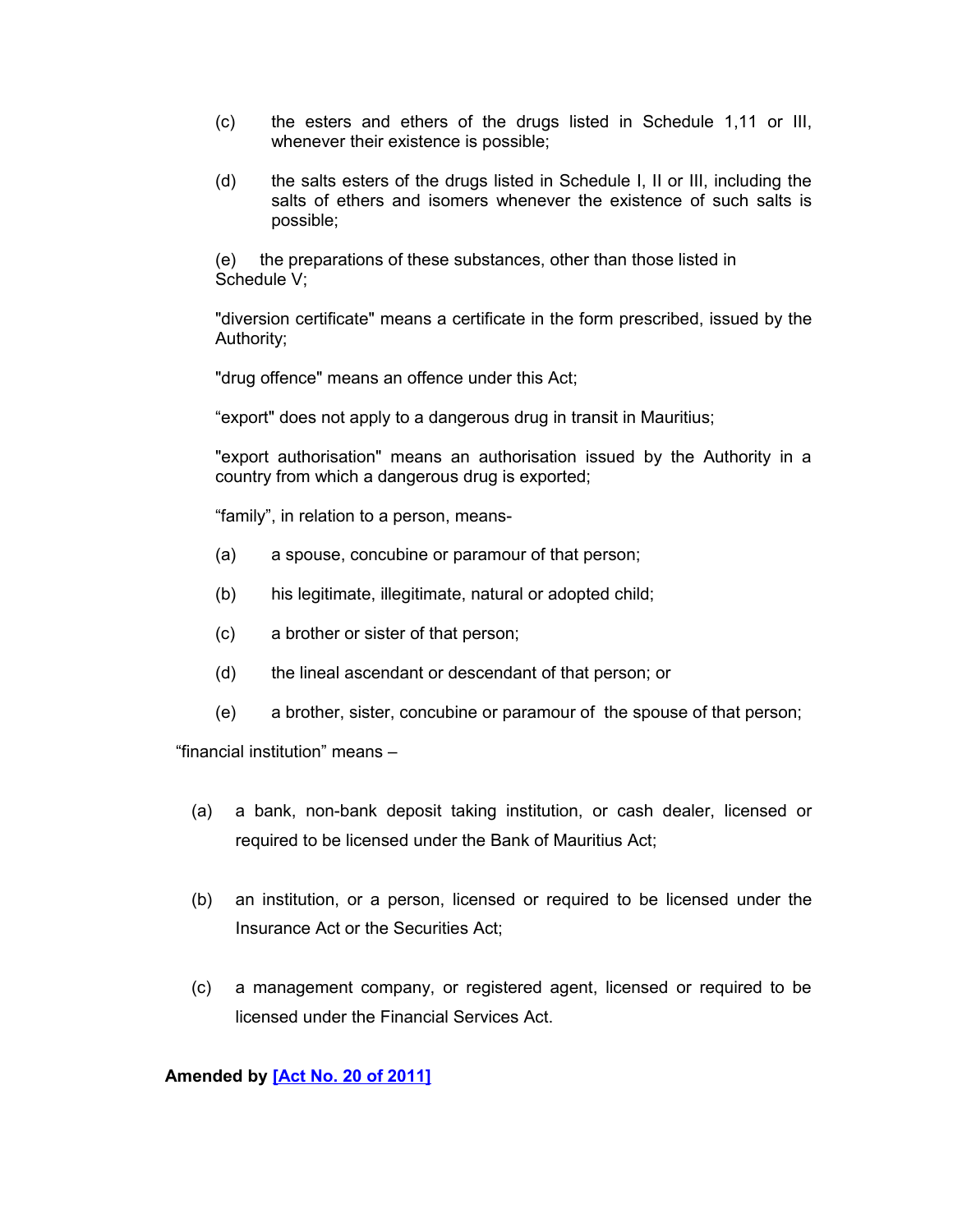"gandia" means bhang, babzi, siddhi and all the parts of the plant known as Cannabis Sativa L or Cannabis Indica but does not include hashish, charras or chiras;

"Government store" means any place of storage approved by the Permanent Secretary;

"hashish", "charras" or "chiras" means the resin obtained from the cannabis plant;

"import" does not apply to a dangerous drug in transit in Mauritius;

"Indian hemp" means the dried flowering or fruiting tops of the cannabis plant from which the resin has not been extracted;

"Judge" means a Judge of the Supreme Court;

"manufacture" means the entire process of producing a substance in consumable state, including extraction, refining and transformation by chemical reaction;

"Minister" means the Minister to whom responsibility for the subject of health is assigned;

"Permanent Secretary" means the Permanent Secretary of the Ministry of Health or any officer of that Ministry to whom he has delegated any of his powers under this Act;

"possessions" –

- (a) means property of any kind, nature or description, whether movable or immovable, tangible or intangible; and
- (b) includes
	- (i) any cash in a bank account or bank deposit, whether in a person's own name or in a fictitious name;
	- (ii) any currency, whether or not the currency is legal tender in Mauritius, and any bill, security, bond, negotiable instrument or any instrument capable of being negotiated which is payable to bearer or endorsed payable to bearer, whether expressed in Mauritius currency or otherwise;
	- (iii) any balance held in Mauritius currency or in any other currency in accounts with any bank which carries on business in Mauritius or elsewhere;
	- (iv) any balance held in any currency with any bank outside Mauritius;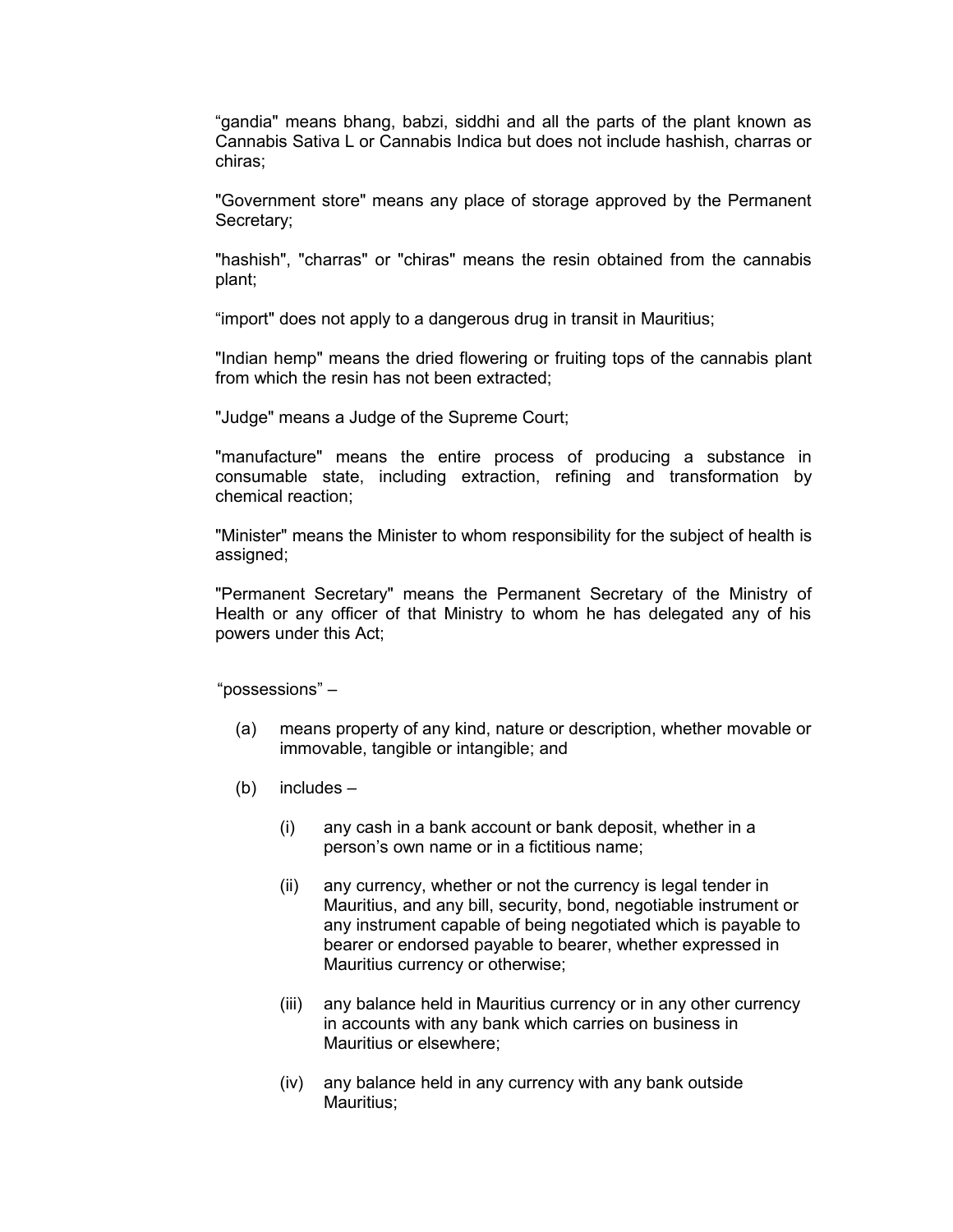- (v) motor vehicles, ships, aircraft, boats, works of art, jewellery, precious metals or any other item of value; and
- (vi) any right or interest in property;

"precursor" means any substance listed in Schedule IV;

"preparation" means -

- (a) a solution or mixture, in whatever physical state, containing a dangerous drug;
- (b) a dangerous drug in dosage form;

"prescription" means a prescription given by an authorised person for the supply of a dangerous drug for purposes of treatment given by him in the exercise of his profession;

"prescribed" means prescribed by regulations made under section 60;

"production" includes manufacture, processing, testing, mixing, dilution, cutting, packing and labelling;

"raw opium" means the spontaneously coagulated juice obtained from capsules of the Papaver Sommiferum L whatever its content of morphine, which has been submitted only to the manipulations necessary for packing and transport;

"recipient" means a person to whom a dangerous drug is to be supplied.

#### <span id="page-5-0"></span>**Amended by [\[Act No. 29 of 2003\];](http://www1.gov.mu/scourt/doc/showDoc.do?dk=Act%20No.%2029%20of%202003&dt=A) [\[Act No. 14 of 2009\]](http://www1.gov.mu/scourt/doc/showDoc.do?dk=Act%20No.%2014%20of%202009&dt=A)**

#### **3. Classification of dangerous drugs**

- (1) Each of the dangerous drugs to which this Act applies is listed in either Schedule I, II or III and different measures of control are specified in this Act according to the classification so adopted, dependent upon the degree of seriousness of the risk to public health of each such dangerous drug and the presence or otherwise of a medical use for it.
- (2) All substances used in the manufacture of narcotic drugs and psychotropic substances as classified by the 1988 Convention against Illicit Traffic in Narcotic Drugs and Psychotropic Substances, or otherwise, are included as precursors in Schedule IV.
- (3) Plants and substances are included in the appropriate Schedule under their respective international non-proprietary names, or, lacking such a name, under their chemical names.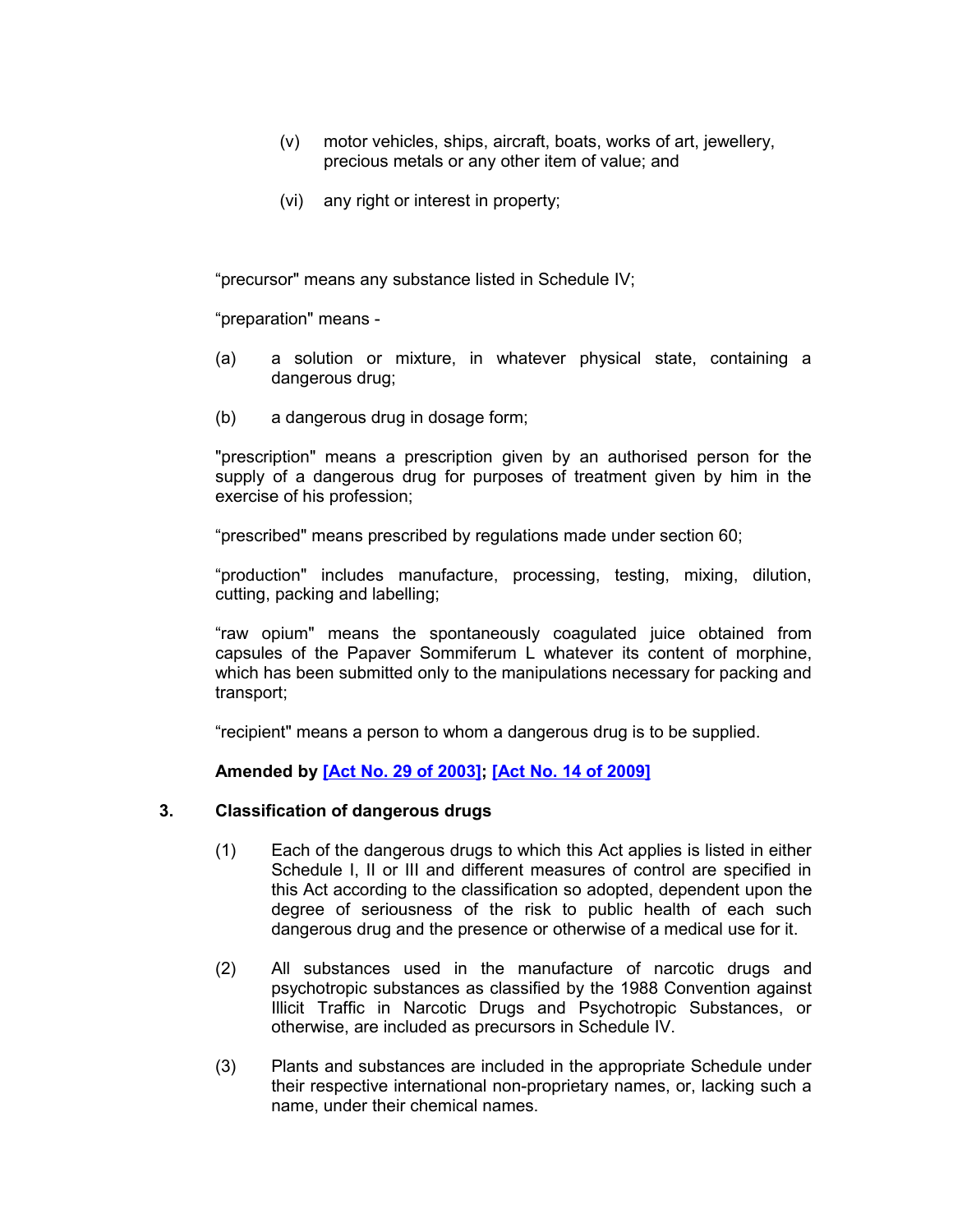- (4) Solid or liquid mixtures containing one or more substances governed by this Act, when divided into dosage units, are deemed to be preparations of dangerous drugs and subject to the same conditions as the substances they contain and preparations containing 2 or more Substances subject to different conditions shall be subject to those conditions governing the most strictly controlled of their constituent substances.
- (5) The Minister may, by regulations under section 60, exempt preparations containing a substance listed in Schedule II, III or IV from such measure of control provided in this Act as may be specified in those regulations, when he is satisfied that those preparations are so compounded as to present no or no significant risk of abuse and that the substance cannot be readily recovered from them in a quantity sufficient to present such a risk.

### **4. Reference to the Pharmacy Act**

<span id="page-6-3"></span>The substances listed in Schedules II and III and their preparations shall be subject, in addition, to this Act, to the provisions of the Pharmacy Act 1983 to the extent that such provisions are consistent with those contained in this Act.

### **PART II-CONTROL OF DANGEROUS DRUGS**

#### **5. Cultivation**

- <span id="page-6-2"></span>(1) No person shall cultivate the opium poppy, coca bush or cannabis plant.
- (2) A police officer may uproot or otherwise destroy any opium poppy, coca bush or cannabis plant found growing upon any land held or occupied under any title whatever and may take and remove samples for analysis and safe keeping as specified in section 58.

#### **6. Prohibition of substances and preparations listed in Schedule I**

<span id="page-6-1"></span>Subject to section 7, no person shall at any time produce, manufacture, trade by wholesale or retail, distribute, transport, possess, supply, transfer (free or for payment), purchase, use, import, export or transit across Mauritius any of the plants, substances and preparations listed in Schedule 1.

#### **7. Medical or scientific research or teaching**

<span id="page-6-0"></span>(1) For the purposes of medical or scientific research or teaching or the use of the forensic science services, the Permanent Secretary may authorize a person to cultivate, produce, manufacture, acquire, import, use or hold plants, substances and preparations listed in Schedules I, II and III in quantities not exceeding those strictly required for the purpose in question.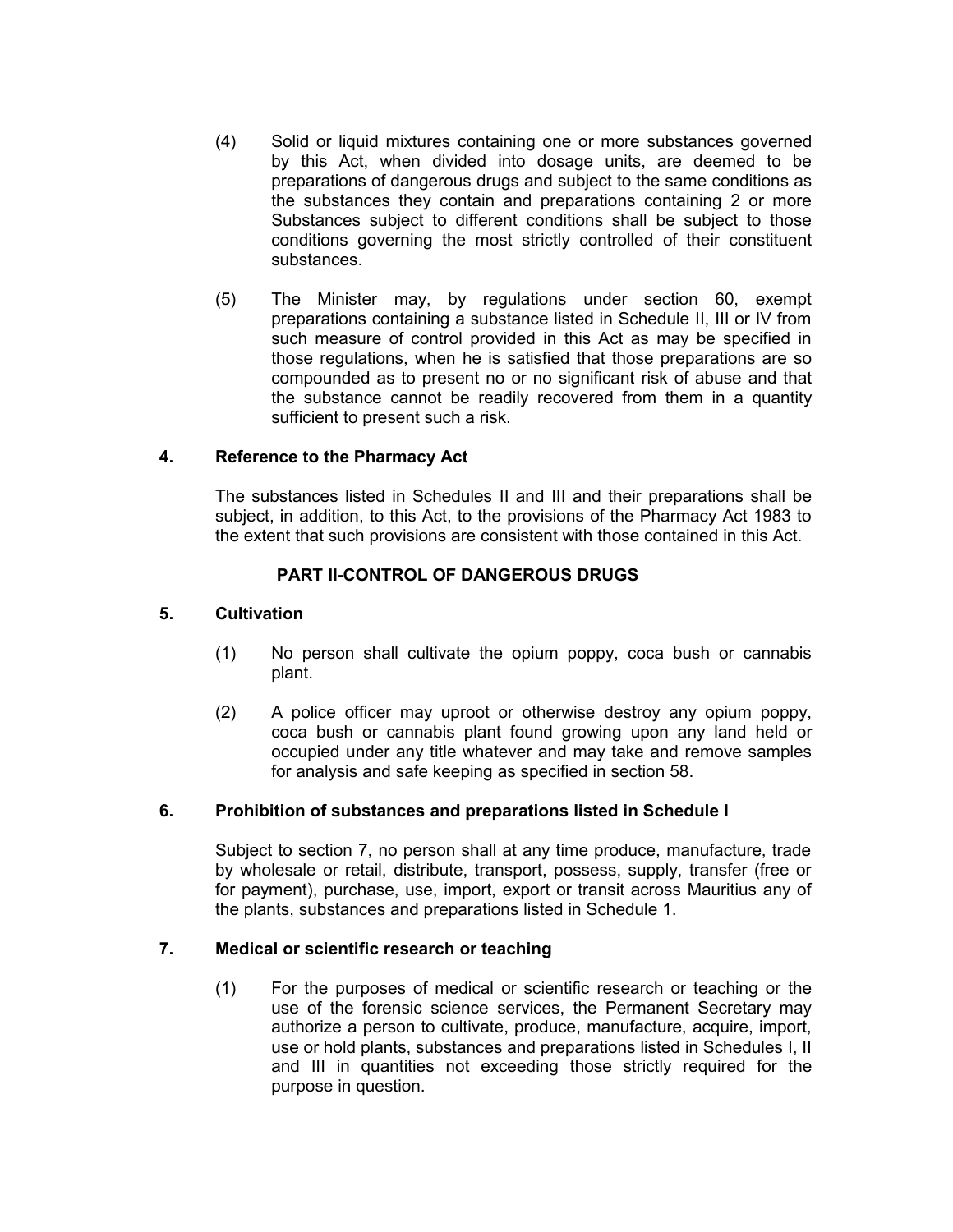- (2) Any person authorised under subsection (1) shall keep a register in which he shall enter -
	- (a) the quantities of listed plants, substances, preparations which he respectively imports, acquires, manufactures and destroys;
	- (b) the date or dates of each such operation, together with the names of his respective suppliers.
- (3) Any person so authorised shall furnish the Permanent Secretary with an annual report as to the quantities which he has used or destroyed during the preceding year and the quantities which he holds in stock.
- (4) Every register maintained under subsection (2) shall be so maintained for a period of 5 years following the making of the last entry therein.

### **8. Licensing of substances and preparations listed in Schedules II and III**

- <span id="page-7-0"></span>(1) Subject to subsection (2), no person shall cultivate, produce, manufacture, trade by wholesale or retail, distribute, or use any of the plants, substances and preparations listed in Schedules II and III unless he is expressly licensed for that purpose, and no person shall do so at any establishment or on any premises not expressly licensed for that purpose.
- (2) Subsection (1) shall not apply to State owned enterprises specially authorised in writing by the Minister or to their employees acting in that capacity.
- (3) (a) Any person who wishes to engage in the operations mentioned in subsection (1), shall make an application on the prescribed form to the Permanent Secretary.
	- (b) The Permanent Secretary shall, on receipt of an application, verify the character and professional qualifications of the applicant and, of any person responsible for carrying out the obligations laid down in this Act and in the licence and may, subject to subsections (2) and (6), grant the licence.
	- (c) A licence issued under this subsection shall indicate the substances and preparations involved in the authorized activity, the quantities that may be involved, the form of bookkeeping required, and all other obligations which the licensee must fulfill.
- (4) (a) Any person who wishes to use all or part of the establishments and premises of licensed private enterprises or specially authorized State enterprises for the production, manufacture, wholesale trading and distribution, international trading, or use of the plants, substances and preparations listed in Schedules II and III, shall make an application on the prescribed form to the Permanent Secretary.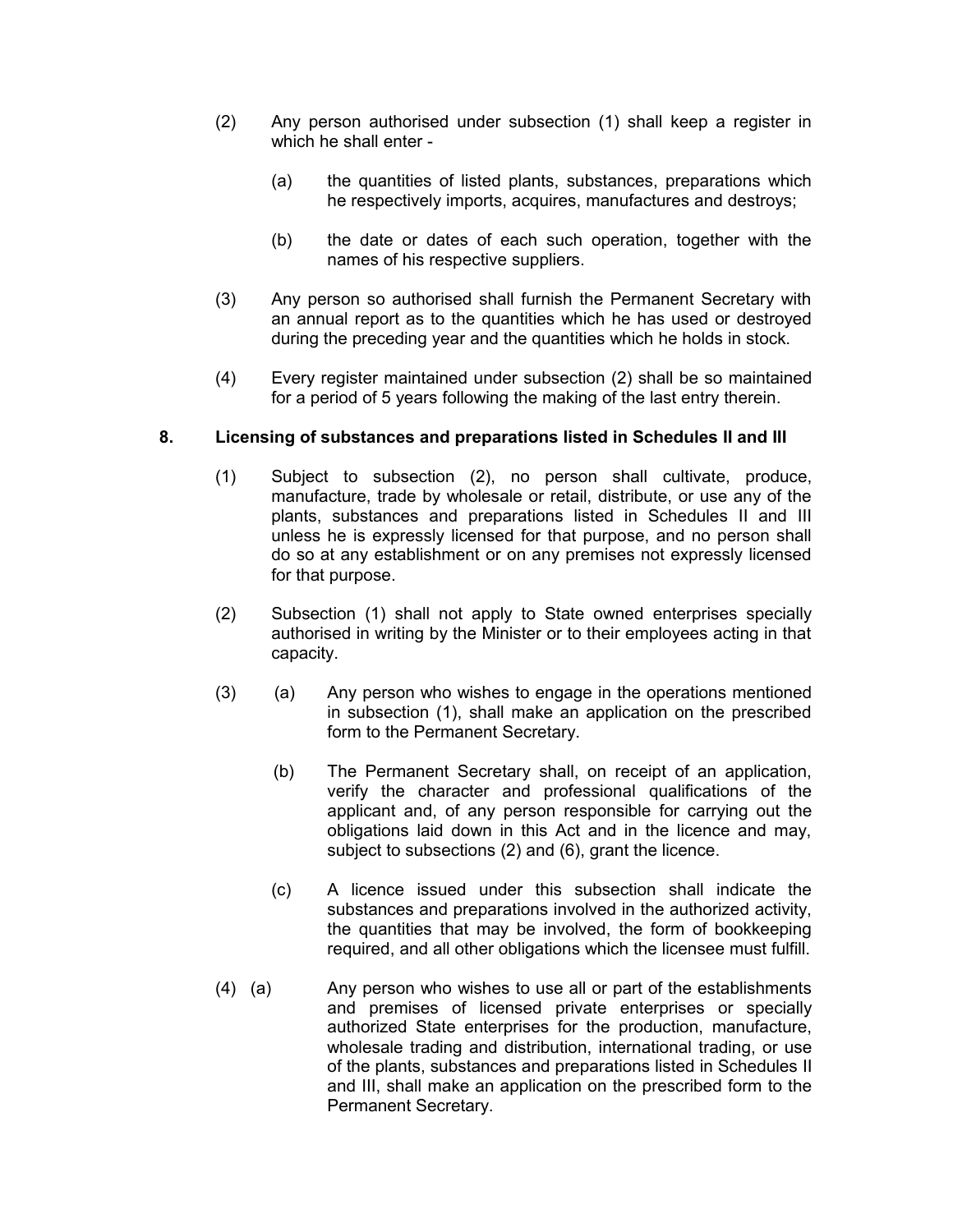- (b) The Permanent Secretary may, on receipt of an application and after verifying that the establishments and premises, or parts thereof to be used, comply with the security standards established by the Ministry of Health, grant the licence.
- (5) Every licence issued under this section shall indicate upon its face its period of validity.
- (6) The Permanent Secretary may revoke or suspend a licence for any period not exceeding 6 months, in the event of irregularities in the exercise of the authorized activity, of particular breaches of the obligations laid down in the licence or of negligence on the part of the staff, or if the relevant application for the licence contained an inaccurate statement of fact.
- (7) No licence shall be issued to any person convicted of an offence under this Act and any licence purporting to be issued to such a person shall be null and void.
- (8) Where any person who has been issued with a licence under this section is convicted of an offence under this Act, the Permanent Secretary shall forthwith withdraw and cancel the licence.
- (9) Where any person who has been issued with a licence under this section is charged with an offence under this Act, the Permanent Secretary may in his discretion, suspend the operation of the licence until the final determination of the charge by a court of law.

### **9. Dangerous Drugs Tribunal**

- <span id="page-8-0"></span>(1) Where the Permanent Secretary has reason to suspect that an authorised person is supplying to or prescribing for any person a dangerous drug otherwise than is properly required or in excess of the amount that is properly required for the medical or dental treatment of that person or the veterinary treatment of an animal, he may, notwithstanding any other provisions of this Act, refer the matter for inquiry to an ad hoc Dangerous Drugs Tribunal.
- (2) The Tribunal referred to in subsection (1) shall consist of a Chairman who shall be a Barrister at Law and -
	- (a) 3 other medical practitioners, where the authorised person is a medical practitioner;
	- (b) 3 other dental surgeons, where the authorised person is a dental surgeon;
	- (c) 3 other veterinary surgeons, where the authorised person is a veterinary surgeon; or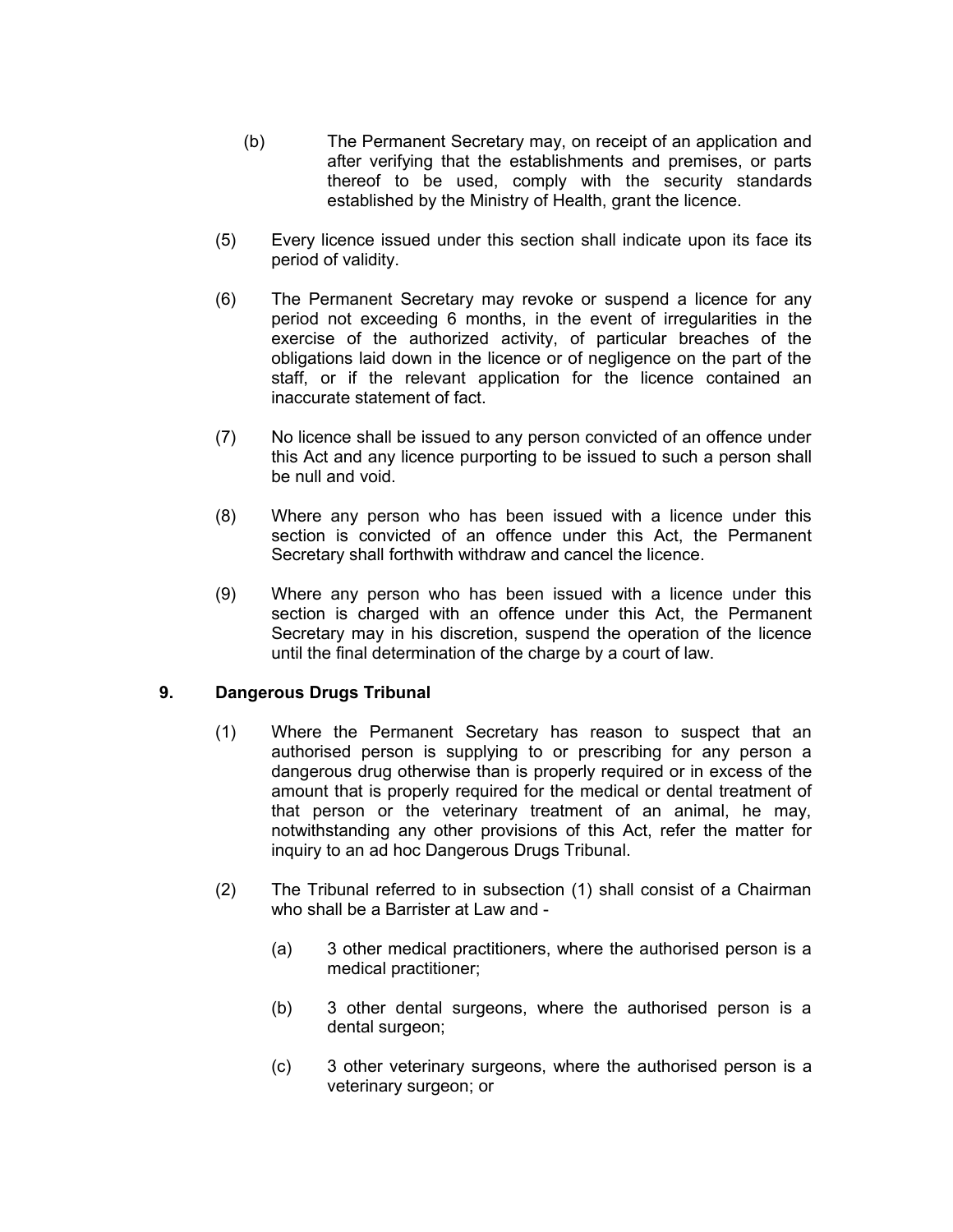- (d) 3 other pharmacists, where the authorised person is a pharmacist.
- (3) The members of the Tribunal shall be appointed by the Minister on such terms and conditions as he thinks fit.
- (4) The Tribunal shall have all the powers of the Supreme Court to summon and examine witnesses on oath and to order the production of documents or other articles in evidence.
- (5) The tribunal, having considered any matter referred to it under subsection (1), shall make its recommendation to the Minister.
- (6) The Minister may, on the recommendation of the Tribunal-
	- (a) withdraw the authority of the authorised person to supply, procure or be in possession of any dangerous drugs; and
	- (b) direct that no prescription containing a dangerous drug shall be issued by that authorised person.
- (7) Notice of any withdrawal of authority or direction under subsection (6) shall be published in the Gazette.

### **10. Limitation on stocks**

- <span id="page-9-1"></span>(7) Notice of any withdrawal of authority or direction under subsection (6) shall be published in the Gazette.
	- (1) On or before 31 December each year, the Permanent Secretary shall, in the light of the prevailing market conditions, lay down the maximum quantities of the various substances and preparations that each licensed private enterprise and specially authorised State owned enterprise under this Part may manufacture or stock, during the following year, as required for the normal conduct of its business.
	- (2) The Permanent Secretary may at any time alter the limits laid down by him in accordance with subsection (1), and shall promptly notify each licensee in writing of the limits applicable to it under subsection (1) or, as the case may be, under this subsection.
	- (3) The Permanent Secretary may, where he is satisfied that a person authorized to stock a dangerous drug holds a quantity in excess of his annual entitlement, requisition the surplus quantity of the drug upon payment of an amount not less than the amount paid to acquire the drug.

#### <span id="page-9-0"></span>**11. Safety measures**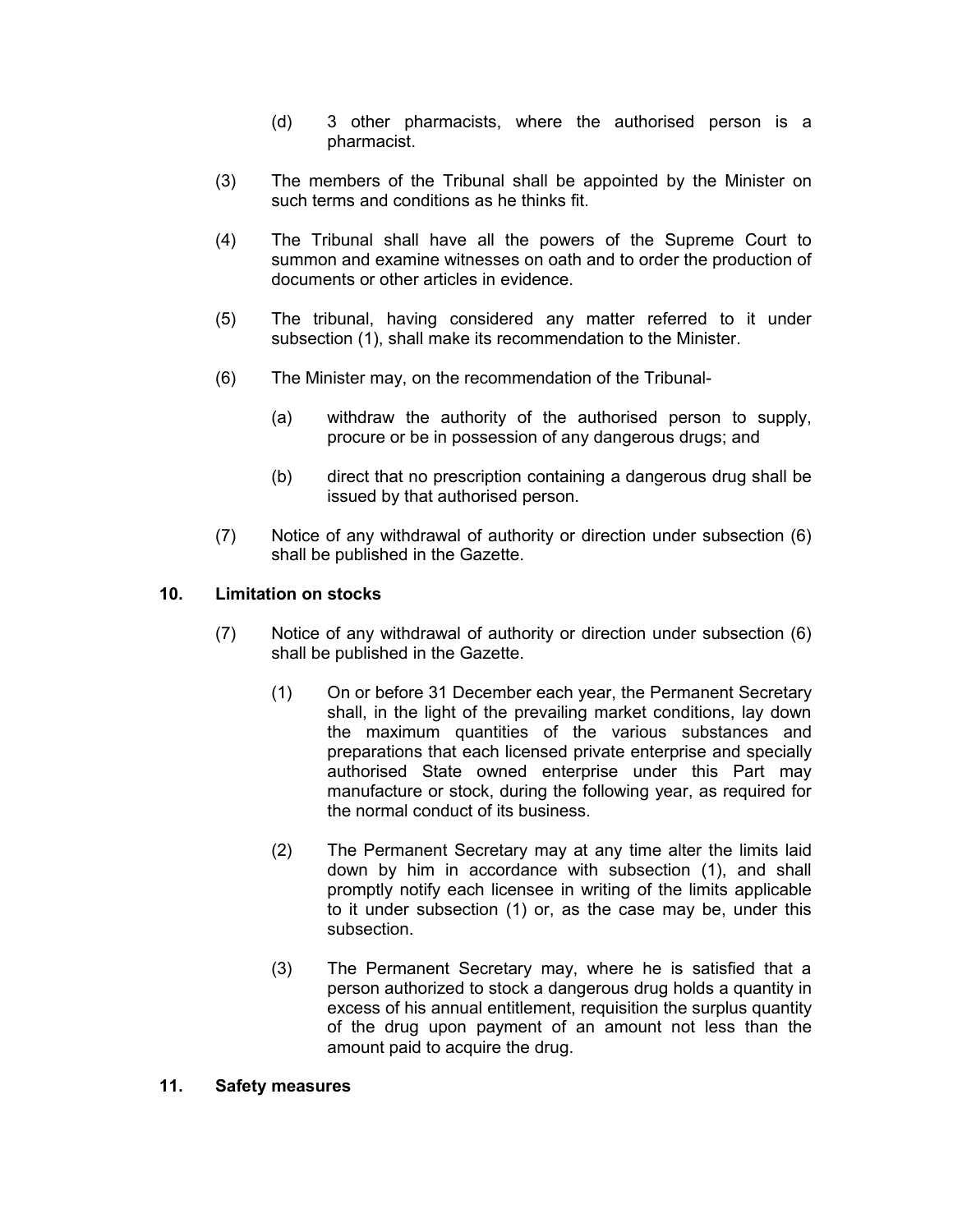Every person authorised under this Act to hold dangerous drugs shall take such safety measures as are necessary for the storage and transport of the drugs, in order to prevent theft or any other form of diversion or loss.

### **12. Import and export**

- <span id="page-10-0"></span>(1) Any person who exports or imports dangerous drugs shall apply for separate authorisation from the Permanent Secretary on a standard form established by the Commission on Narcotic Drugs of the United Nations Economic and Social Council as specified in regulations made under section 60.
- (2) (a) An application for authorisation shall indicate-
	- (i) the nature of the operation envisaged;
	- (ii) the names and addresses of the importer and exporter and, if known, those of the consignee;
	- (iii) the international non-proprietary name of each substance or, failing this, the name of the substance in the Schedules, the pharmaceutical form and, in the case of a preparation, its name if it has one, the quantity of each substance and preparation involved in the operation, the period during which the operation shall take place, the mode of transport or shipment to be used, and the point of entry into, or of departure from, Mauritius.
	- (b) The import certificate issued by the Government of the importing country or territory shall be attached to every application for export.
- (3) (a) An import or export authorisation shall contain the same details as the relevant application regarding the operation that it permits.
	- (b) The import authorisation shall specify whether the import is to be effected in a single consignment or may be effected in more than one consignment.
	- (c) The export authorisation shall also indicate the number and date of the import certificate, affirming that the import of the substance or the preparation has been authorised.
- (4) After an imported consignment has entered Mauritius or when the period stipulated in the import authorisation has expired, the Permanent Secretary shall send the export authorisation to the Government of the exporting country or territory, with an endorsement specifying the quantity of each plant, substance and preparation actually imported.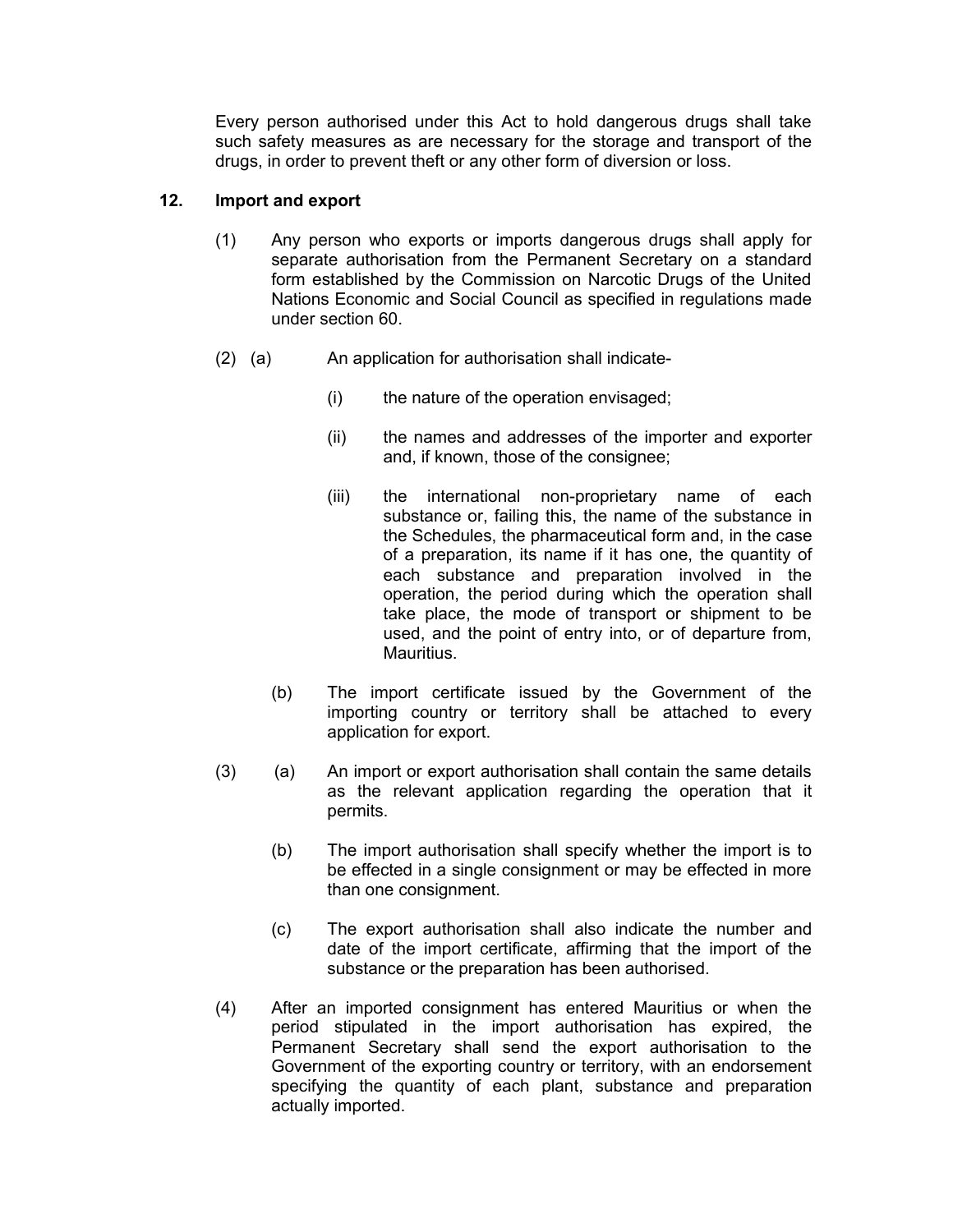- (5) Every dangerous drug shall
	- (a) on importation, be kept at a Government store at the risk and expense of the importer;
	- (b) be delivered or taken from the Government store only on production by and in the presence of the authorised person, of a delivery permit signed by the Permanent Secretary in the form prescribed.
- (6) Any commercial document, such as an invoice, a cargo manifest or a customs, transport or other shipping document, shall include the names of the plants and substances listed in the Schedules, the names of the preparations, if they have one, the quantities exported from Mauritius or to be imported into it, and the name and address of the exporter, the importer and, where available, the consignee.
- (7) Any consignment entering or leaving Mauritius shall
	- (a) be detained by the Customs authorities until the legitimacy of the consignment is confirmed or until a court orders its confiscation, where it is not accompanied by a proper export or import authorisation and
	- (b) be seized where no export or import authorisation has been granted.

### **13. Drugs in transit**

- <span id="page-11-0"></span>(1) Subject to subsection (5), no person shall bring any dangerous drug to Mauritius in transit, unless the dangerous drug is accompanied by valid export and import authorisations.
- (2) Where a dangerous drug in transit is accompanied by an export authorisation or diversion certificate and the Permanent Secretary has reasonable grounds to believe that the authorisation or certificate is false or has been obtained by fraud or wilful misrepresentation of a material particular, he may seize and detain the dangerous drug to which the authorisation or certificate relates.
- (3) The Permanent Secretary shall, on being satisfied that the export authorisation or diversion certificate is valid, release any dangerous drug detained under subsection (2).
- (4) Where a dangerous drug brought in transit is landed or transshipped in Mauritius, it shall remain under the control of the Permanent Secretary and be kept in a Government store.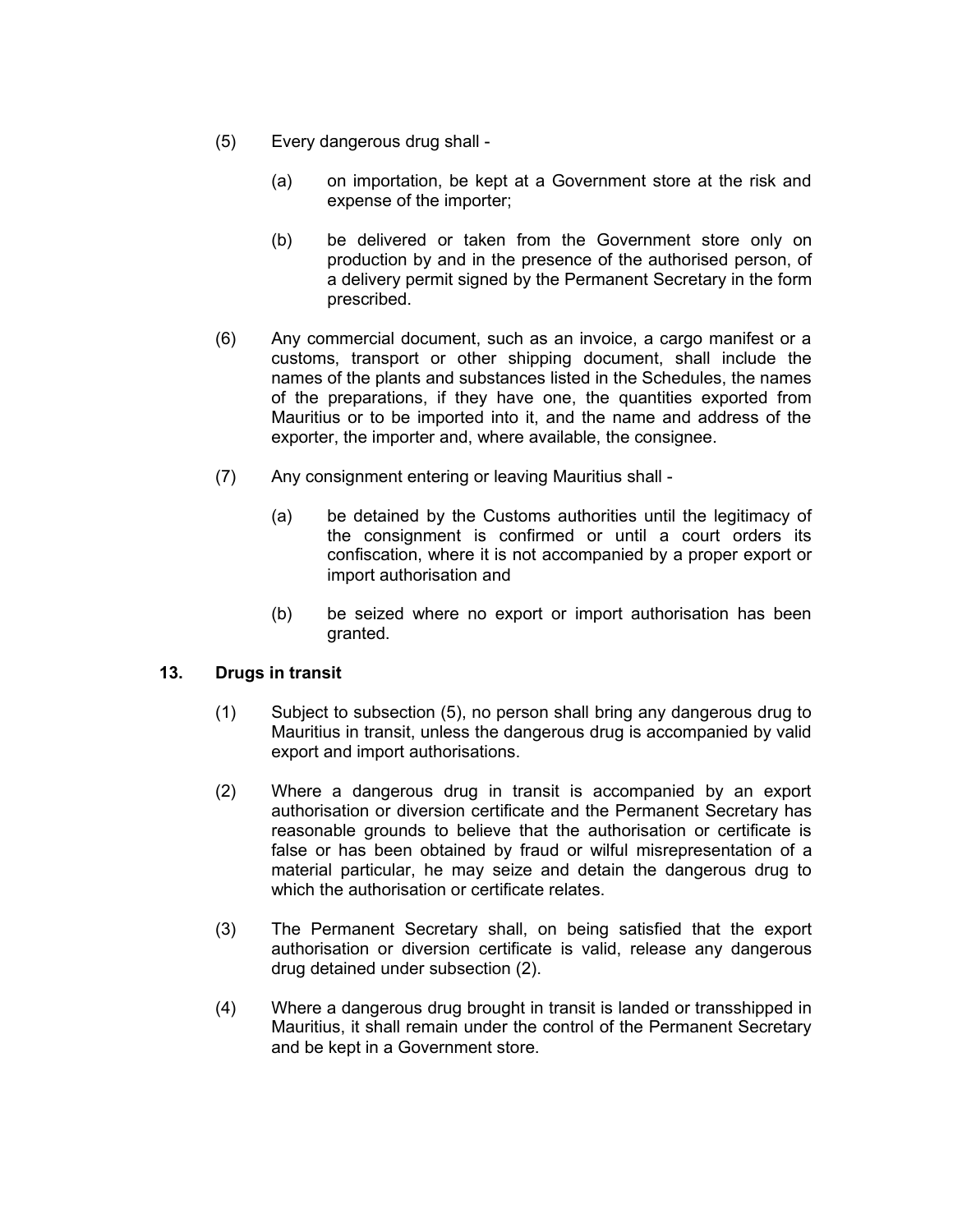(5) Subsection (1) shall not apply to a dangerous drug in transit by post or to any dangerous drug bona fide forming part of the medical stores of any ship or aircraft.

### **14. Interference with dangerous drugs in transit**

<span id="page-12-3"></span>No person shall -

- (a) cause a dangerous drum lawfully, in transit to be subjected to any process which could alter its nature;
- (b) wilfully open or break any package or container containing any dangerous drug lawfully in transit,

otherwise than in accordance with instructions issued by the Permanent Secretary.

### **15. Diversion certificates**

- <span id="page-12-2"></span>(1) The Permanent Secretary may, upon production to him of a valid import authorisation issued by an Authority in the country to which it is proposed to divert a dangerous drug, issue a diversion certificate in respect of a dangerous drug in transit.
- (2) A diversion certificate shall be in duplicate and
	- (a) one copy shall accompany the dangerous drug when it is sent from Mauritius; and
	- (b) the other copy shall be forwarded by the Permanent Secretary to the Authority in the country to which the consignment has been diverted.
- (3) On the issue of a diversion certificate, any person holding the export authorisation or diversion certificate accompanying the dangerous drug on its arrival in Mauritius shall remit it to the Permanent Secretary who shall return it to the Authority issuing it together with notice of the name of the country to which the consignment has been diverted.
- (4) No person shall, except under the authority of a diversion certificate cause or procure any dangerous drug lawfully brought in transit to be diverted to any destination other than that to which it was originally consigned.

### **16. Free trade zones and free ports**

<span id="page-12-1"></span>Notwithstanding the provisions of any other enactment, all freeports and free trade zones shall be subject to the same control and supervision under the provisions of this Act as other parts of Mauritius.

#### <span id="page-12-0"></span>**17. Supply of drugs to an authorised person**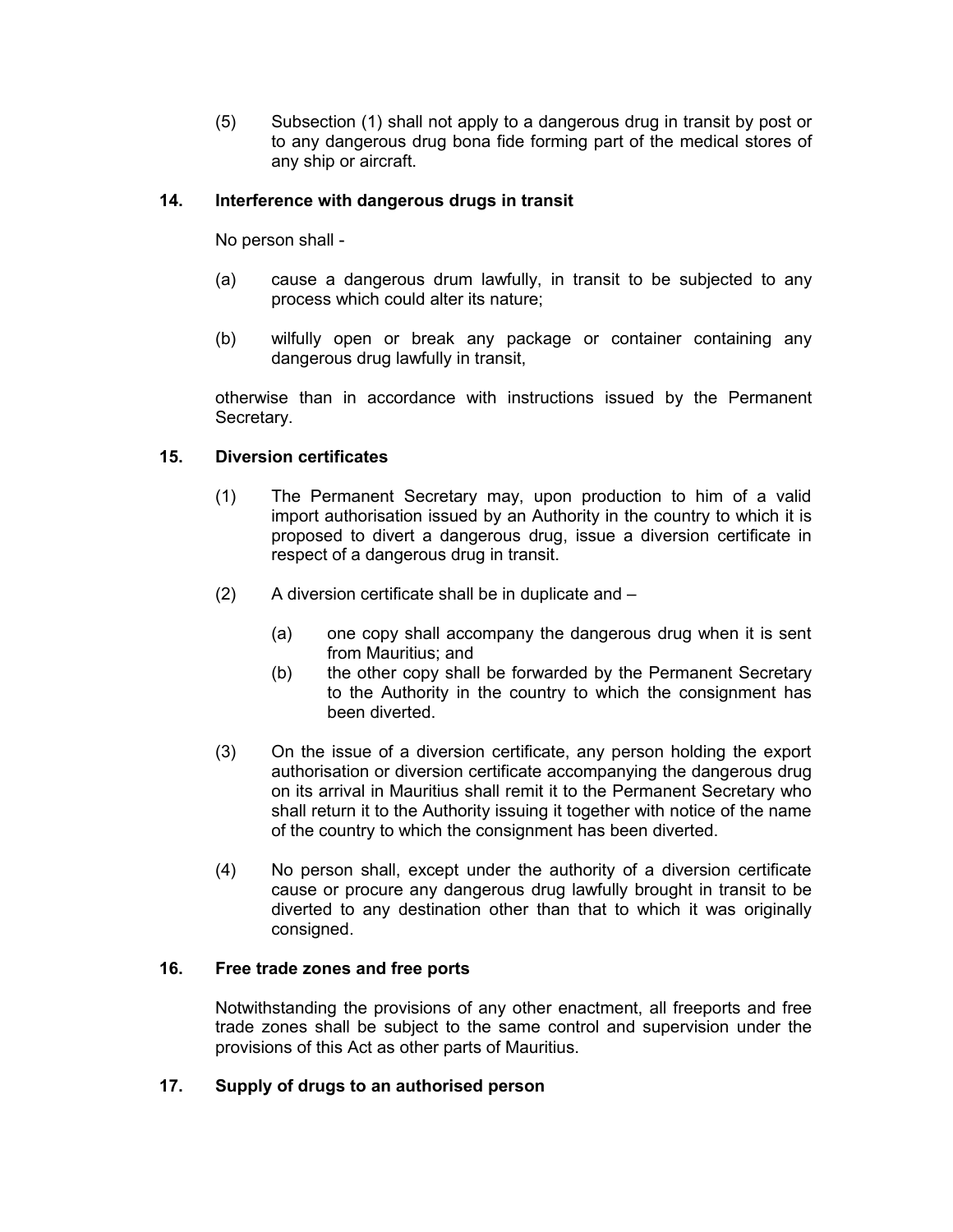- (1) Every authorised person who requires a supply of a dangerous drug shall make an application to the supplier in a form approved by the Permanent Secretary in triplicate.
- (2) Where a supplier receives an application under subsection (1), he shall -
	- (a) endorse the original and each copy with
		- (i) a serial number corresponding to the relevant entry made in the Prescriptions Book kept under the Pharmacy Act 1983; and
		- (ii) a statement of the amount of any dangerous drug actually supplied by him;
	- (b) deliver the original and a copy with the dangerous drug to the recipient who shall complete both the original and the copy and return the original to the supplier.
- (3) Every original and every copy of an application furnished under this section shall be -
	- (a) serially numbered for each year; and
	- (b) kept by the supplier and the recipient for inspection purpose.
- (4) No pharmacist shall dispense, prepare, supply or cause to be dispensed, prepared or supplied any dangerous drug under a prescription Issued by an authorised person in respect of whom a direction has been given in accordance with section 9(6)(b).

### **18. Prescription of drugs by authorised persons**

- <span id="page-13-0"></span>(1) Subject to subsection (3), an authorised person who prescribes a dangerous drug shall –
	- (a) handwrite the prescription, date and sign it;
	- (b) give his name and address;
	- (c) give the name and address of the person for whom the dangerous drug is prescribed, or, where it is given by a veterinary surgeon, of the person to whom the dangerous drug prescribed is to be delivered;
	- (d) where he is a dentist, write the words "FOR LOCAL DENTAL TREATMENT ONLY", or where he is a veterinary surgeon, write the words "FOR ANIMAL TREATMENT ONLY"; and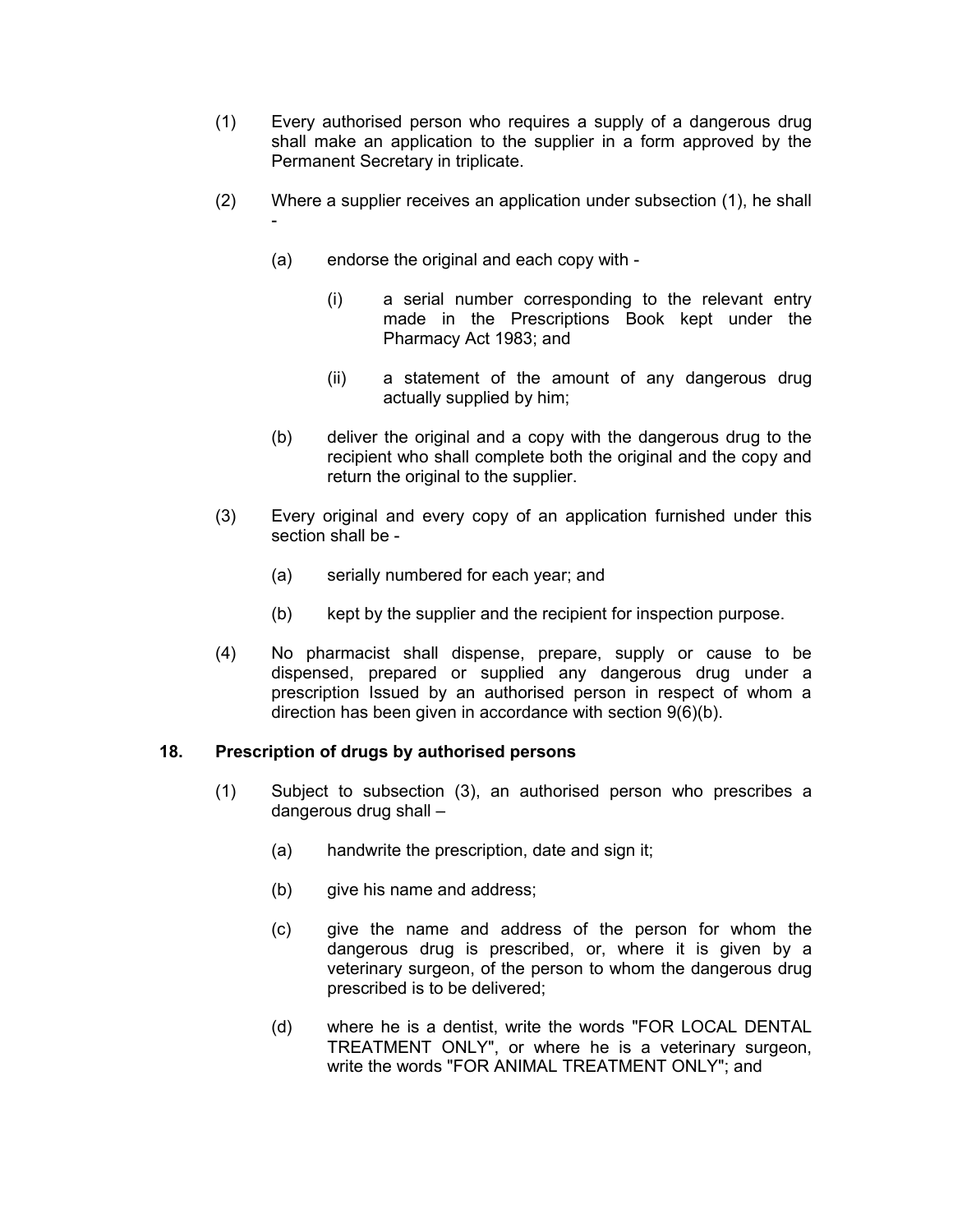- (e) specify in figures and words the total amount of the dangerous drug to be supplied, or, where the dangerous drug is packed in ampoules, either the total amount to be supplied or the total amount intended to be administered or injected.
- (2) No authorised person shall issue a prescription for the supply of a dangerous drug to himself or for his own use.
- (3) No authorised person shall, otherwise than on prescribed forms, prescribe the dangerous drugs listed in Schedule II and such other dangerous drugs listed in Schedule III as may be specified in regulations.
- (4) No authorised person shall prescribe any dangerous drug-
	- (a) for a period of treatment exceeding 10 days
		- (i) in the case of drugs listed in Schedule II; and
		- (ii) in the case of such of the drugs listed in Schedule III as may be prescribed;
	- (b) for a period of treatment exceeding one month in the case of all other dangerous drugs listed in Schedule III.

#### **19. Supply of drugs on prescription**

- <span id="page-14-0"></span>(1) No person shall supply a dangerous drug on prescription unless -
	- (a) the prescription complies with section 18;
	- (b) he has taken such reasonable steps as may be necessary to ascertain that the prescription is genuine,
	- (c) the prescription is presented for dispensing not later than 7 days after the date of the prescription.
- (2) No person shall supply a dangerous drug more than once on a prescription.
- (3) Every person dispensing a dangerous drug on prescription shall
	- (a) at the time of dispensing, mark on the prescription the date on which it is dispensed;
	- (b) keep the prescription on the premises where the dangerous drug prescribed has been dispensed;
	- (c) deliver to the person for whose use the dangerous drug was supplied or to his agent a copy of the prescription bearing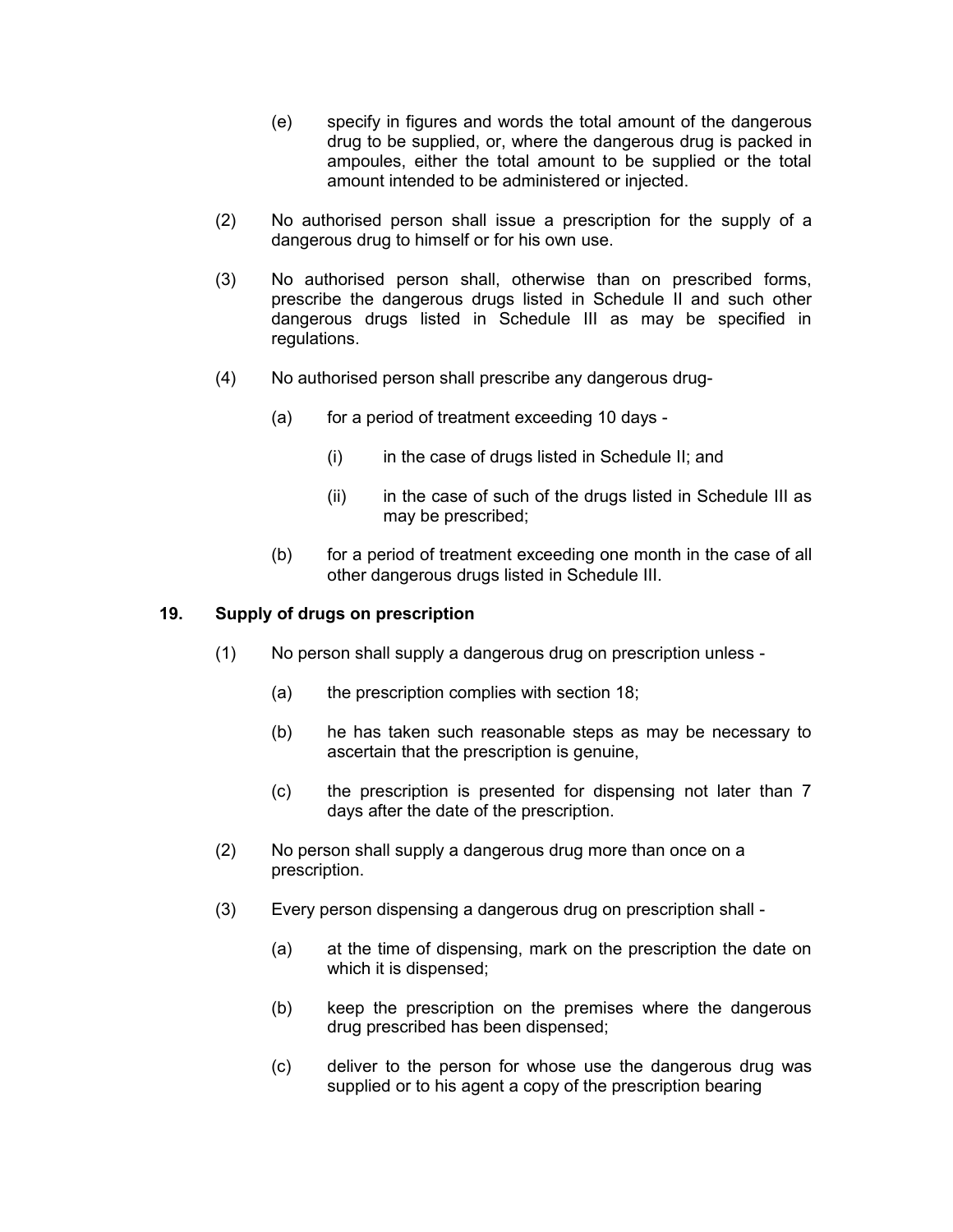- (i) the serial number of the prescription;
- (ii) the date on which the prescription was dispensed;
- (iii) the stamp of the pharmacy; and
- (d) forthwith notify the Permanent Secretary of any suspect prescription, specifically as regards the quantity of dangerous drugs prescribed and the repetition of any such prescriptions.

### **20. Packaging and labelling**

- <span id="page-15-1"></span>(1) Subject to subsection (2), no person shall supply a dangerous drug otherwise than in a container labelled -
	- (a) in the case of a powder, solution or ointment, with the total quantity of the dangerous drug supplied and the percentage of the dangerous drug contained in it;
	- (b) in the case of tablets and other articles, with the total quantity of the dangerous drug contained in the tablet or article;
	- (c) in the case of substances and preparations listed in Schedule II, a double red band.
- (2) Subsection (1) shall not apply to a dangerous drug dispensed by, or on the prescription of, a medical practitioner, dental surgeon or veterinary surgeon.
- (3) The outer wrapping of parcels for consignment containing dangerous drugs shall bear no information other than the names and addresses of the sender and the consignee and shall be sealed with the sender's mark.

#### **21. Possession of drugs**

- <span id="page-15-0"></span>(1) No person shall possess any dangerous drug unless he is authorised to do so under this Act.
- (2) A person shall be deemed to possess a dangerous drug if it is in his custody or is held by another person subject to his control, or on his behalf, or if it is in or upon enclosed premises or a vehicle, boat or aircraft which is for the time being subject to his control.
- (3) Subject to subsection (4), a person to whom a dangerous drug is lawfully supplied, for his own use shall be deemed to be a person authorised to possess the drug so supplied.
- (4) Where a dangerous drug is supplied or prescribed by an authorised person for a patient and is also being supplied to the same patient by another authorised person, the patient shall not be deemed to be a person authorised to be in possession of any of those dangerous drugs unless the patient disclosed to the first-mentioned authorised person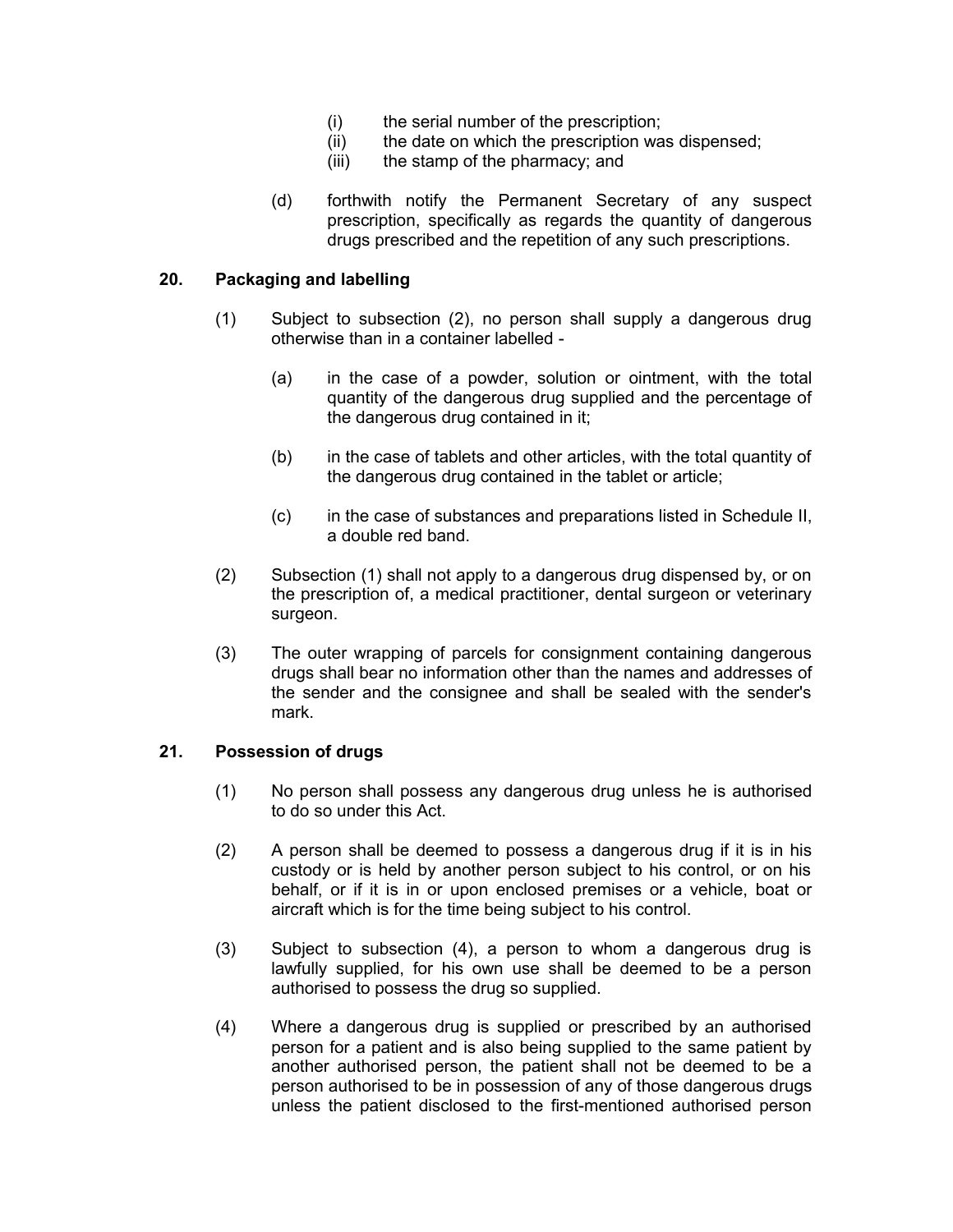that he was already being supplied with the dangerous drug by that other authorised person.

(5) An authorised person, any person employed or engaged in dispensing medicines at a hospital or any person in charge of any laboratory attached to a college, hospital or other institution approved by the Minister for purposes of research or instruction, may possess such dangerous drugs so as may be necessary for the practice of his profession or employment.

### **22. International carriers**

<span id="page-16-1"></span>The Minister may authorise ships, aircraft and other public transport conveyances registered in Mauritius and engaged in international travel to carry small quantities of medicines listed in Schedules II and III within the limits required for the provision of first aid in emergency cases.

### **23. Keeping of registers**

- <span id="page-16-0"></span>(1) Subject to section 24, every person who supplies a dangerous drug shall -
	- (a) keep a register in which entries shall be made by him or by a person under his control concerning every supply of a dangerous drug purchased or otherwise obtained by him and every transaction effected by him with respect to a dangerous drug;
	- (b) make an entry in the register
		- (i) in respect of a dangerous drug obtained by him, on the day the dangerous drug is received;
		- $(ii)$  in respect of any sale or supply by him of a dangerous drug, on the day on which the transaction is effected;
	- (c) where he carries on business at more than one set of premises, keep a separate register in respect of each set of premises;
	- (d) keep the register in the part of the premises to which it relates;
	- (e) make every entry in chronological sequence in ink;
	- (f) make no correction of any entry otherwise than by a marginal note or footnote initialled and dated by him, giving the particulars of the correction;
	- (g) on or before 15 January in every year furnish the Permanent Secretary with a statement in the prescribed form containing all information respecting any dangerous drug delivered to him or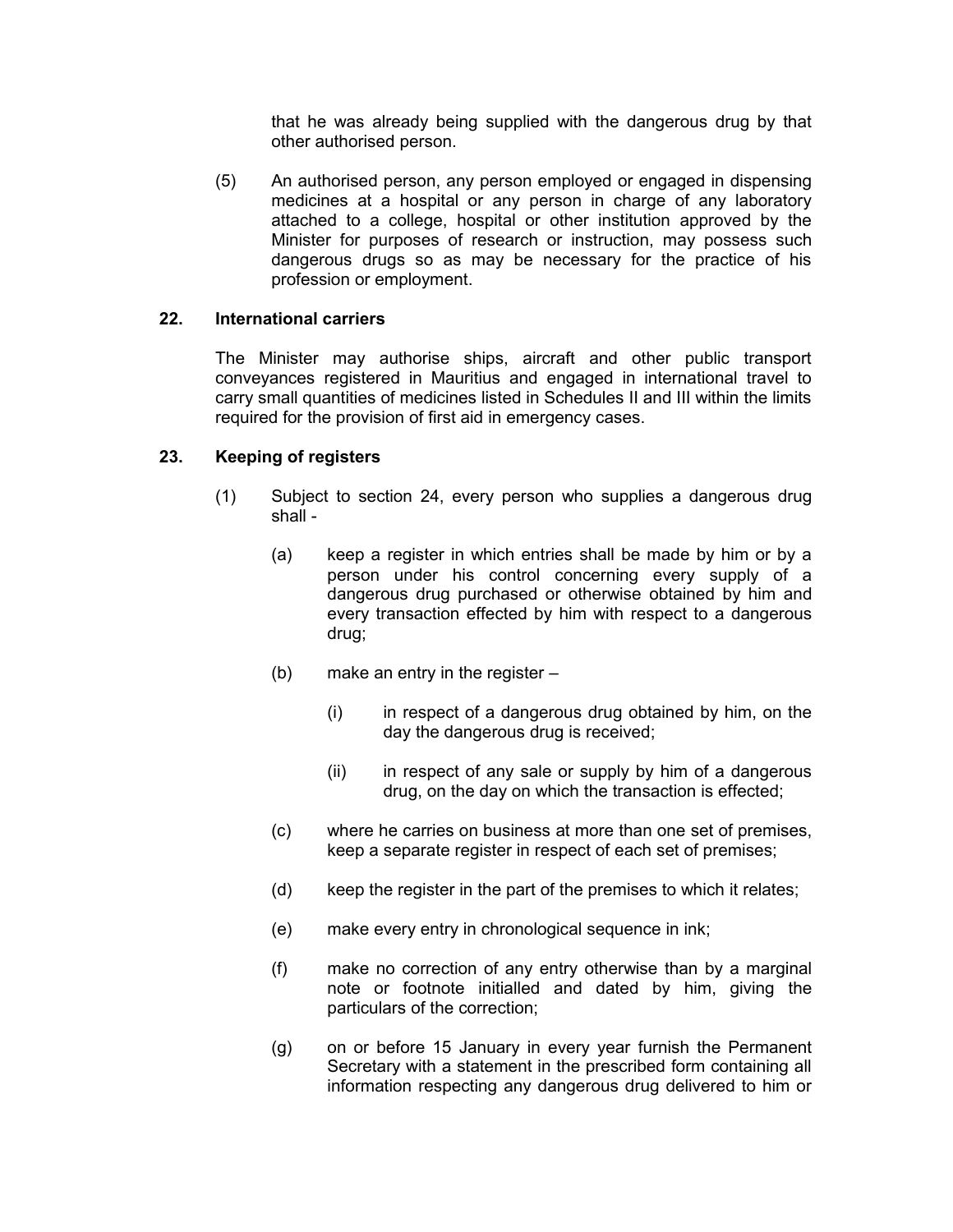obtained from him and the stock of dangerous drugs during the preceding year; and

- (h) on request, give to the Permanent Secretary such particulars of his stock of dangerous drugs or of any transaction involving a dangerous drug as the Permanent Secretary may require.
- (2) A register kept under subsection (1) shall
	- (a) be in the prescribed form;
	- (b) have every page numbered serially.
- (3) No entry in a register shall be cancelled, obliterated or altered.
- (4) Every entry made under subsection (1) shall be expressed
	- (a) in the case of a solid, in grammes;
	- (b) in the case of a powder, solution or ointment, in terms of the total quantity of the dangerous drugs supplied and the percentage of the dangerous drug contained in it;
	- (c) in the case of tablets and other articles, in terms of the total quantity of the dangerous drugs contained in the tablet or article; and
	- (d) in the case of a liquid, in millilitres.
- (5) A separate register may, with the approval of the Permanent Secretary, be kept for each branch of any business relating to the sale and supply of dangerous drugs.

#### **24. Books of medical practitioner or pharmacist**

- <span id="page-17-0"></span>(1) Section 23 shall not apply to -
	- (a) a medical practitioner who enters
		- (i) in a day book particulars of every dangerous drug obtained by him and of every dangerous drug supplied by him together with the name and address of the person to whom and the date on which the dangerous drug is supplied; and
		- (ii) on the same date as the entry in the day book, in a separate book particulars of any dangerous drug obtained by him and a reference for easy identification of each entry in the day book which relates to the supply of a dangerous drug;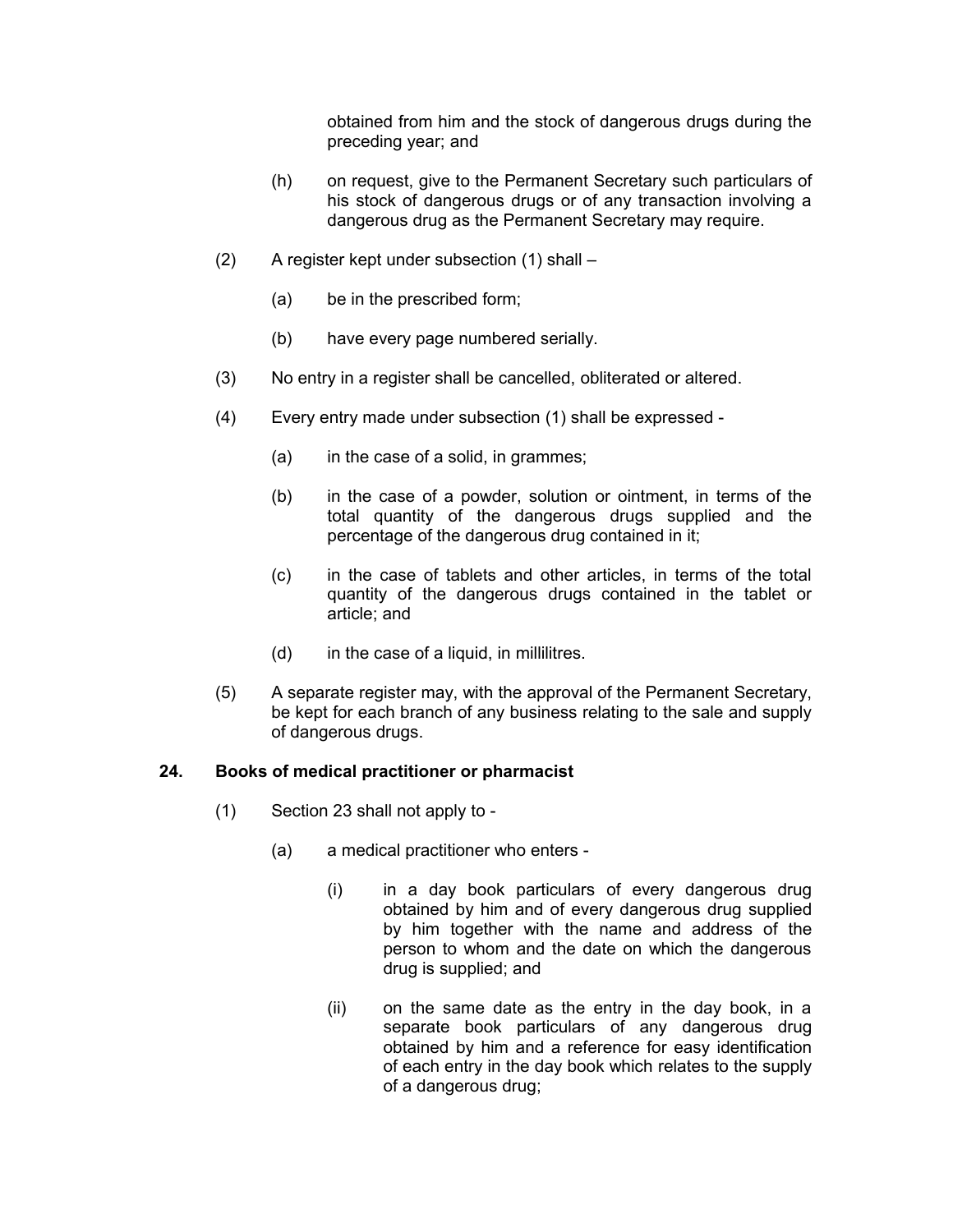- (b) a pharmacist retailing poisons who on the same date as he makes an entry in the poisons register kept by him under the Pharmacy Act, l983 enters in a day book kept for the purpose, particulars of every dangerous drug supplied by him and a reference for easy identification of each corresponding entry in the Poisons Register.
- (2) Every reference made in a separate book under subsection (1) shall be in chronological order and the book shall be divided into separate parts relating to each category of dangerous drugs and shall be used only for the purposes of subsection (1).
- (3) Every entry in a day book or separate book under this section shall he made -
	- (a) on the same day and in the same manner as an entry would otherwise have been made in the register kept under section 23; and
	- (b) in chronological order in ink,
- (4) No entry made under this section shall be cancelled, obliterated or altered.

### **25. Records**

- <span id="page-18-1"></span>(1) Every register kept under section 23, every separate book or day book kept under section 24, and every Poisons Register containing an entry to which reference is made in the separate book, shall -
	- (a) be kept on the premises to which such register or book relates or where the prescription was dispensed; and
	- (b) be available for inspection at all times.
- (2) Every person who supplies dangerous drugs shall, on 30 June and 31 December in every year -
	- (a) check his stock of dangerous drugs and balance each register kept under section 23 ; and
	- (b) forthwith report to the Permanent Secretary any discrepancy found to exist as a result of such check.

#### **26. Retention of documents**

<span id="page-18-0"></span>Every document required to be obtained or kept under this Act shall be preserved -

(a) in the case of a register, book or other like record, for 5 years from the date on which the last entry is made in it; and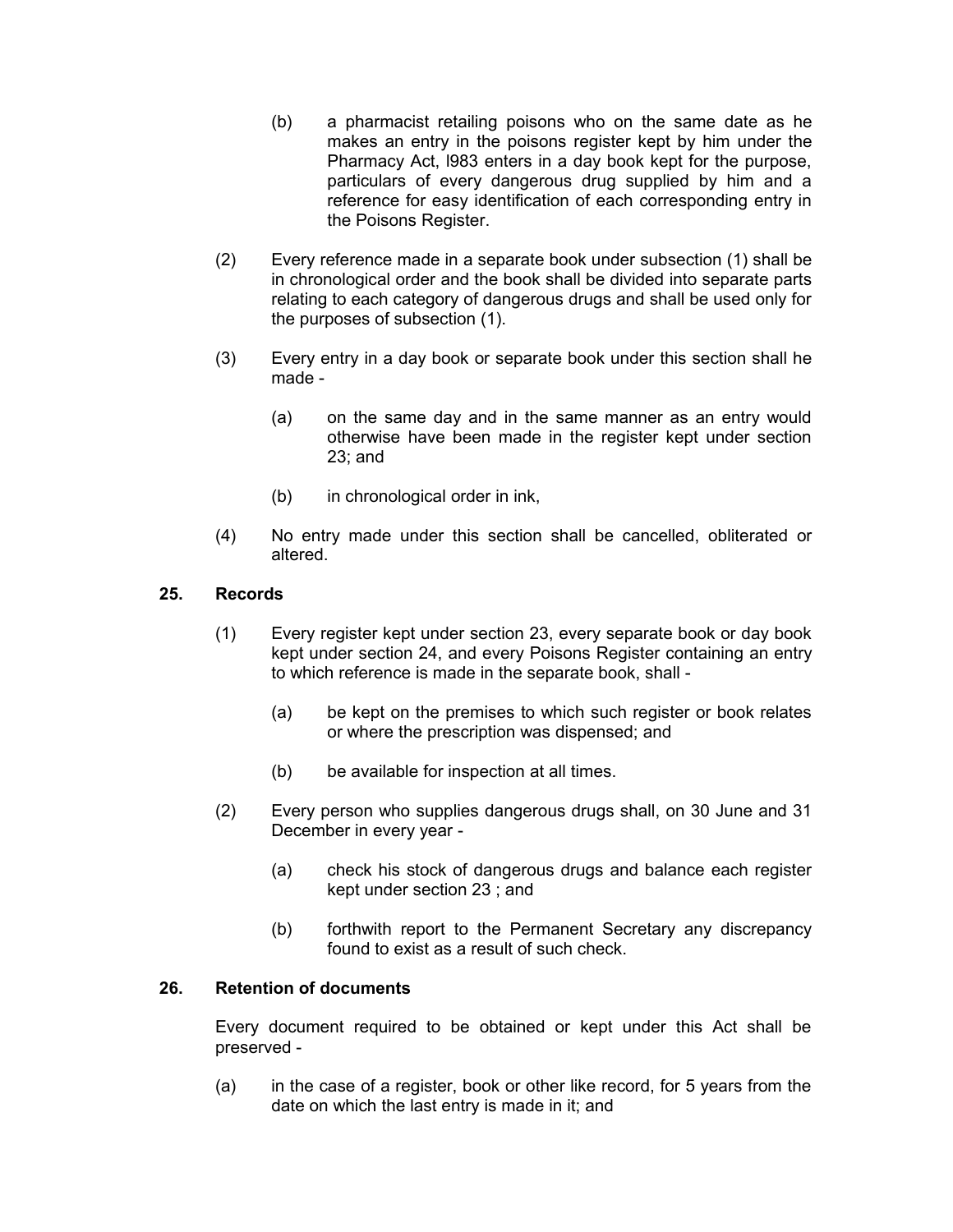(b) in the case of any other document, for 5 years from the date on which it is issued or made.

### **27. Provisions applicable to Schedule IV substances (precursors)**

- <span id="page-19-2"></span>(1) The manufacture, wholesale trading or distribution except for distribution by retail, and international trading of substances listed in Schedule IV shall be subject to the provisions of sections 8 and 12.
- (2) An export or import authorization shall not be granted for a substance listed in Schedule IV if there are reasonable grounds to suspect that the consignment is destined for the illicit manufacture of dangerous drugs.
- (3) Any manufacturer, importer, exporter, wholesaler and retailer shall enter in a register any acquisition or transfer of substances listed in Schedule IV, at the time of acquisition or transfer without blank spaces, erasures or overwriting, so as to indicate the date of the operation, the name and the quantity of the product acquired or transferred, and the name, address and profession of both the purchaser and the vendor, except that retailers need not enter the name of the purchaser in the register.
- (4) The registers maintained under this section shall be kept for 5 years after the last entry, for presentation, whenever requested, to the Permanent Secretary.
- (5) Any manufacturer, importer, exporter, wholesaler and retailer shall forthwith notify the Permanent Secretary of any suspect orders and operations, specifically as regards the quantity of the substance purchased or ordered, the repetition of such orders and purchases, or the modes of payment or transport used in connection therewith.
- (6) Where there is serious ground to warrant the suspicion that a substance listed in Schedule IV is to be used in the unlawful manufacture of a dangerous drug, any police officer acting upon the written authority of the Permanent Secretary may forthwith seize and impound that substance and may detain it until a competent court gives further directions as to its disposition.

#### **28. Inspection**

<span id="page-19-1"></span>Any person or establishment licensed under this Act shall be subject to inspections carried out, at least every 2 years, in accordance with the provisions of the Pharmacy Act 1983.

### **PART III – OFFENCES**

#### <span id="page-19-0"></span>**29. Penalty for unlawful activities**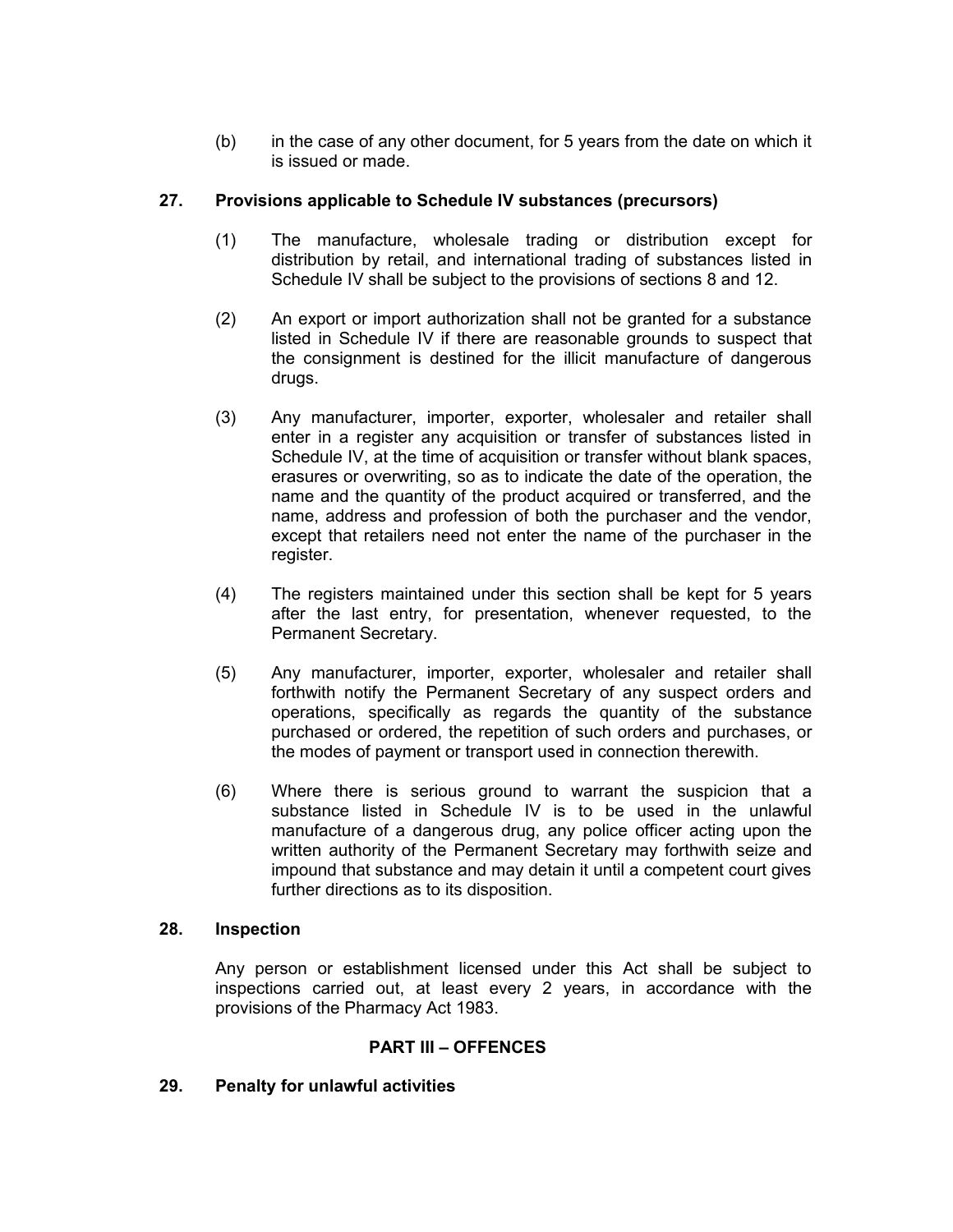- (1) Any person who
	- (a) contravenes any provision of Part 11; or
	- (b) obstructs a public officer carrying out his functions under this Act,

shall commit an offence and shall, on conviction, be liable to a fine not exceeding 500,000 rupees and to imprisonment for a term not exceeding 15 years.

- (2) Any person who
	- (a) in Mauritius aids, abets, counsels or procures the commission in any place outside Mauritius of an offence, which if committed in Mauritius would be an offence against this Act and which is punishable under any corresponding law in force in that place;
	- (b) in any place outside Mauritius does any act preparatory to or in furtherance of the commission in Mauritius of an offence against this Act,

shall commit an offence and shall on conviction be liable to a fine not exceeding 500,000 rupees and to imprisonment for a term not exceeding 15 years.

### **Amended by [\[Act No. 30 of 2008\]](http://www1.gov.mu/scourt/doc/showDoc.do?dk=Act%20No.%2030%20of%202008&dt=A)**

#### **30. Drug dealing offences**

- <span id="page-20-0"></span>(1) Any person who unlawfully -
	- (a) organizes, manages, or finances any of the offences specified in this section;
	- (b) imports, exports, causes to be imported or exported, aids, abets, counsels or procures the importation or exportation of any dangerous drug;
	- (c) produces, manufactures, extracts, prepares or transforms any dangerous drug;
	- (d) offers, offers for sale, distributes, sells, brokers, delivers or transports on any terms whatsoever, dispatches, or dispatches in transit any dangerous drug;
	- (e) cultivates opium poppy, coca bush or cannabis plant;
	- (f) possesses, purchases or offers to purchase any dangerous drug for the purpose of any activity in this section,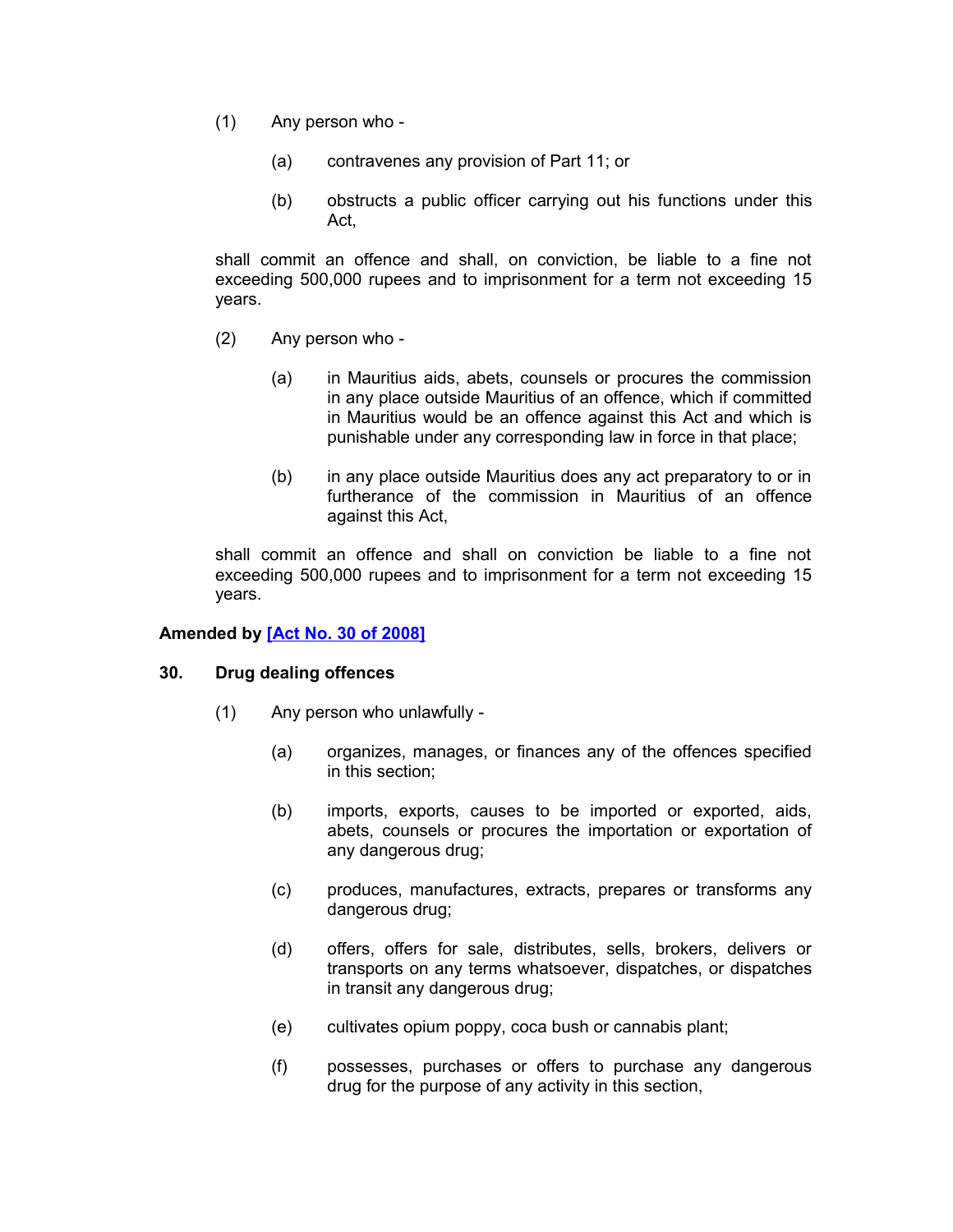shall commit an offence and shall, on conviction, be liable –

 (i) where the offence is in respect of a dangerous drug specified in Part I of Schedule I, Schedule II or Schedule III, to a fine not exceeding one million rupees and to penal servitude for a term not exceeding 25 years;

- (ii) where the offence is in respect of a dangerous drug specified in Part II of Schedule I, to a fine not exceeding one million rupees together with penal servitude for a term which shall not be less than 5 years and not more than 25 years.
- (2) Nothing in this section shall render unlawful the act of a police officer, in the execution of his duty for the detection of offences, in offering to buy any dangerous drug.
- (3) Where on the trial of a person charged with an offence under subsection (1)(f), it is proved that the possession, purchase or offer to purchase, as the case may be, was not for the purpose of any of the activity specified in subsection (1), he shall not by reason thereof be acquitted but the Court may find such person guilty of an offence of possession, purchase or offer to purchase, as the case may be, under section 34(1)(b).

### **Added by [\[Act No. 29 of 2003\];](http://www1.gov.mu/scourt/doc/showDoc.do?dk=Act%20No.%2029%20of%202003&dt=A) [\[Act No. 30 of 2008\]](http://www1.gov.mu/scourt/doc/showDoc.do?dk=Act%20No.%2030%20of%202008&dt=A)**

### **31. Detention for drug dealing**

- <span id="page-21-0"></span>(1) Where any person is arrested under reasonable suspicion of having committed any offence under section 30, 33, 35, 36, 38 or 39,a police officer not below the rank of superintendent of police may, subject to this section, direct that the person arrested be detained in police custody for a period not exceeding 36 hours from his arrest, without having access to any person other than a police officer not below the rank of Inspector or a Government Medical Officer and, in any such case, that person shall be detained accordingly.
- (2) No direction under subsection (1), shall be issued unless the police officer has reasonable grounds to believe that giving access to any person other than the police officer not below the rank of Inspector or the Government Medical Officer specified in that subsection-
	- (a) will lead to interference with or harm to evidence connected with an offence under section 30 or 39 or interference with or physical injury to other persons; or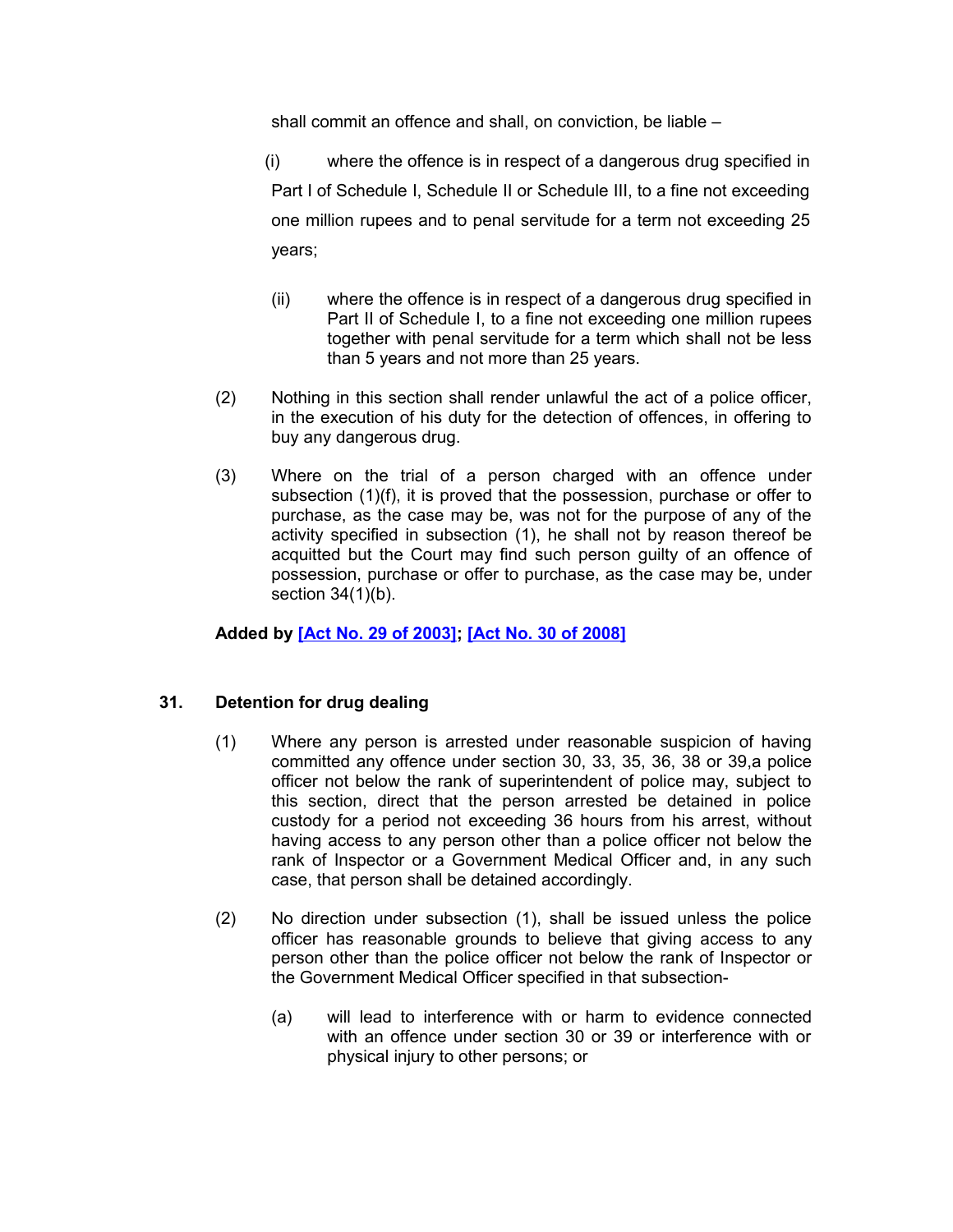- (b) will lead to the alerting of other persons suspected of having committed such an offence but not yet arrested for it; or
- (c) will hinder the recovery of property obtained as a result of such an offence; or
- (d) will hinder the recovery of the value of the detained person's proceeds of drug trafficking.
- (3) As soon as a direction is issued under subsection (1), the person detained shall be informed that he may, if he so wishes, be examined by a Government Medical Officer.
- (4) A custody record containing the information specified in Schedule VI to this Act shall be kept in respect of any person detained pursuant to the powers conferred by this section.
- (5) A video recording shall be kept in the manner, specified in Schedule VII to this Act in respect of any person detained pursuant to the powers conferred by this section.
- (6) A video recording under this section shall, notwithstanding the common law rule against hearsay, be admissible in evidence in the course of any judicial proceedings to the same extent and in the same manner as documentary evidence would be admissible.
- (7) In this section, "video recording" includes the recording of visual images or sound by electronic or other technological means.

### <span id="page-22-2"></span><span id="page-22-1"></span>**32. Repealed by [\[Act No. 30 of 2008\]](http://www1.gov.mu/scourt/doc/showDoc.do?dk=Act%20No.%2030%20of%202008&dt=A)**

#### **33. Precursors, materials and equipments**

Any person who unlawfully produces, manufactures, imports, exports, transports, offers, sells, distributes, delivers on any terms whatsoever, consigns, dispatches, purchases or offers to purchase or holds precursors, equipment or materials -

- (a) for the purpose of using them in or for the unlawful cultivation, production or manufacture of dangerous drugs; or
- (b) knowing that the precursors, equipment and materials are to be used for any of the purposes specified in paragraph (a),

shall commit an offence and shall, on conviction, be liable to a fine not exceeding 500,000 rupees and to imprisonment for a term not exceeding 15 years.

 **Amended by [\[Act No. 30 of 2008\]](http://www1.gov.mu/scourt/doc/showDoc.do?dk=Act%20No.%2030%20of%202008&dt=A)**

<span id="page-22-0"></span>**``**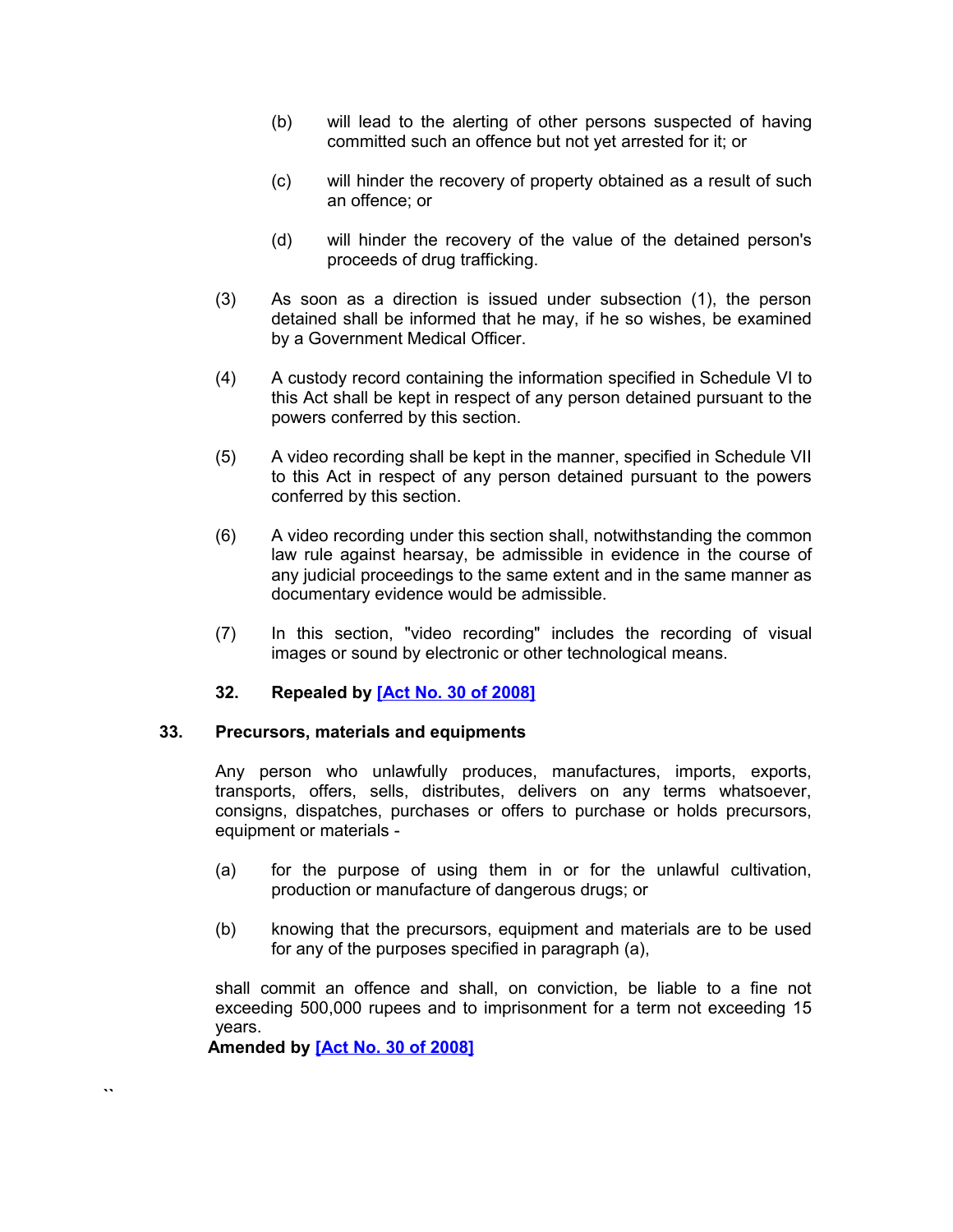#### **34. Unlawful use of drugs**

- (1) Any person who unlawfully
	- (a) smokes, inhales, sniffs, consumes or administers to himself or any other person, in any way whatsoever, any dangerous drug;
	- (b) possesses, purchases, offer to purchase or transports any dangerous drug;
	- (c) has in his possession any pipe, syringe, utensil, apparatus or other article for use in connection with smoking, inhaling sniffing, consuming or the administration of any dangerous drug,

shall commit an offence and shall, on conviction, and subject to subsections (2) and (5), be liable to a fine not exceeding 50,000 rupees, to imprisonment for a term not exceeding 2 years.

- (2) Subject to subsection (5), before passing a sentence of imprisonment under subsection (1), the Court, where it considers this to be appropriate, explain to the convicted person that, if he undertakes to co-operate in order to be cured of his addiction, the Court, instead of sentencing him to imprisonment, may order him to undergo, at such institution as may be prescribed and for such period not exceeding 3 years as the Court may determine, such treatment, education, after care, rehabilitation or social reintegration as the Court thinks appropriate and if he so undertakes, the Court may order accordingly.
- (3) (a) Where the Court is satisfied that an order made under subsection (2) has been complied with, the Court shall discharge the offender.
	- (b) Where a person fails to comply with an order made by the Court under subsection (2), he shall commit an offence and shall be liable to a fine which shall not exceed 10,000 rupees and to imprisonment for a term which shall not exceed one year.
- (4) The person in charge of the relevant institution prescribed for the purposes of subsection (2) shall notify a police officer attached to the Anti Drug and Smuggling Unit of any persistent failure by any person subject to an order under subsection (2) to comply with the terms of that order.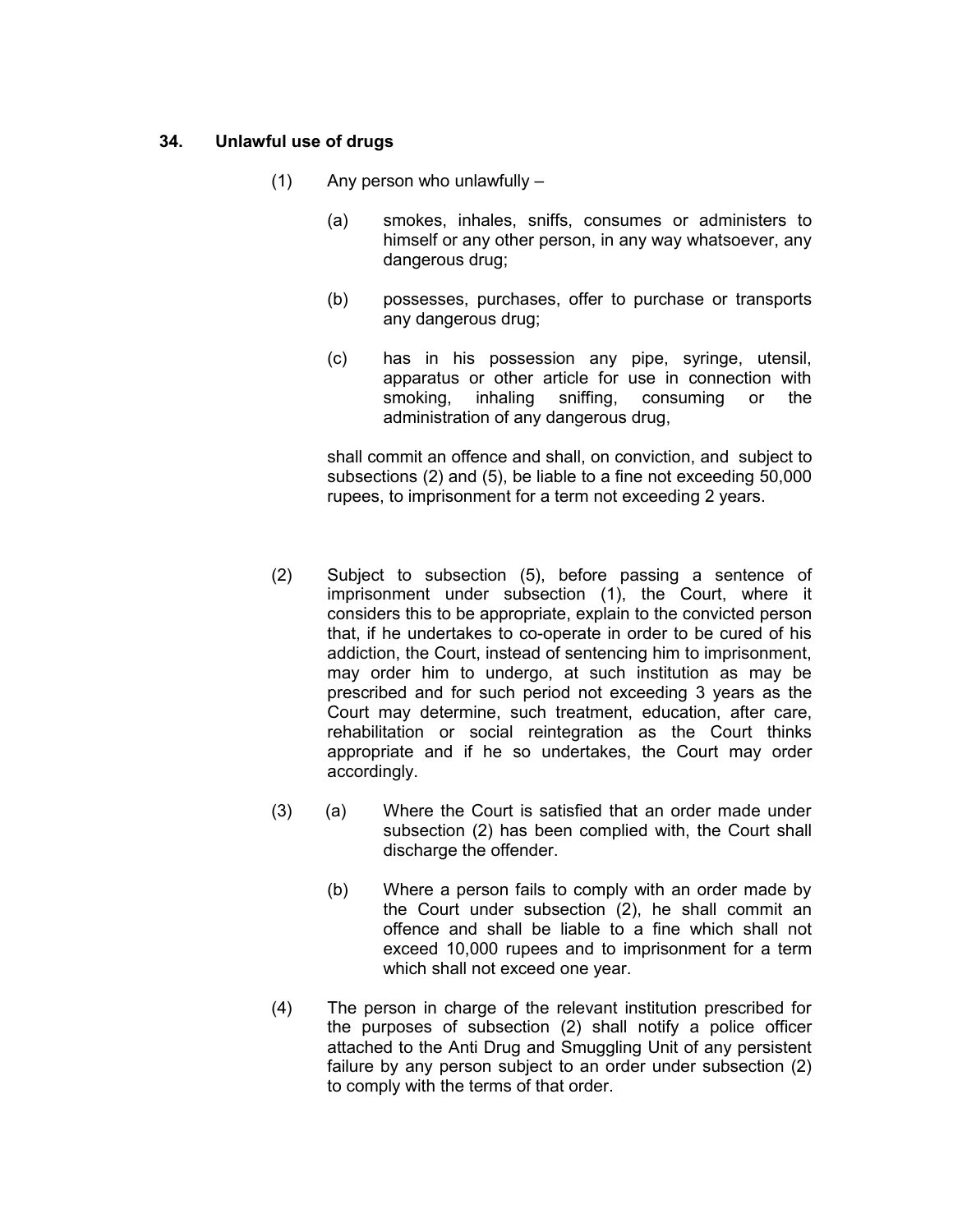- (5) Notwithstanding subsection (2), a person convicted of an offence under subsection (1)(b) and found to have purchased, offer to purchase, transported or been in possession of any dangerous drugs -
	- (a) listed in Part I of Schedule I, Schedule II or Schedule III the street value of which is 5,000 rupees or more; or
	- (b) listed in Part II of Schedule I, the street value of which is 10,000 rupees or more,

shall be liable to double the maximum penalties specified in respect of that offence under subsection (1).

## **Amended by [\[Act No. 29 of 2003\];](http://www1.gov.mu/scourt/doc/showDoc.do?dk=Act%20No.%2029%20of%202003&dt=A) [\[Act No. 30 of 2008\]](http://www1.gov.mu/scourt/doc/showDoc.do?dk=Act%20No.%2030%20of%202008&dt=A)**

### <span id="page-24-1"></span>**35. Offering or selling for personal consumption**

- (1) Any person who unlawfully offers, offers to buy, sells, offers to sell, distributes or offers to distribute any dangerous drug to a person for his personal consumption shall commit an offence and shall, on conviction, be liable to a fine not exceeding 500,000 rupees and to imprisonment for a term not exceeding 15 years.
- (2) Nothing in this section shall render unlawful the act of a police officer in the execution of his duty for the detection of offences, in offering to buy any dangerous drug. **Amended by [\[Act No. 30 of 2008\]](http://www1.gov.mu/scourt/doc/showDoc.do?dk=Act%20No.%2030%20of%202008&dt=A)**

# <span id="page-24-0"></span>**36.Facilitating or permitting drug offences**

Any person who unlawfully-

- (a) facilitates for any other person the unlawful use of dangerous drugs, against payment or free of charge, either by procuring premises for that purpose or by any other means or while being a proprietor, manager, director, operator, on any terms whatsoever, of a hotel, furnished house, boarding house, drinking establishment, restaurant, club, society, dancing hall, entertainment halt or any other premises whatsoever open to the public or used by the public, connives at or permits the use of dangerous drugs in the said establishment or premises;
- (b) prescribes dangerous drugs as acts of complaisance, that is to say in the absence of any genuine belief that such a prescription is necessary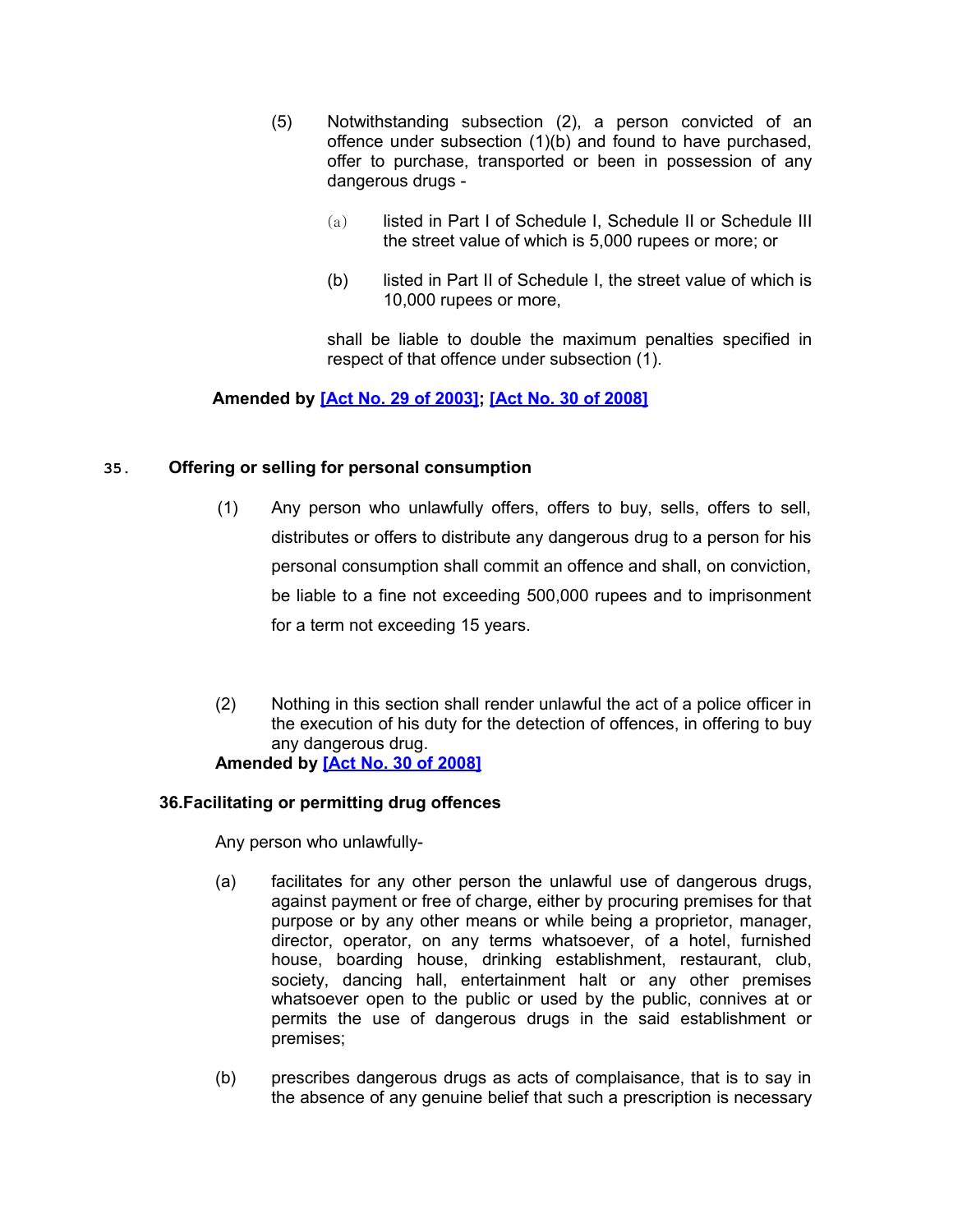or desirable in the interests of the health of the person for whom they are prescribed;

- (c) issues dangerous drugs on presentation of a prescription knowing the fictitious or complaisant nature of any such prescription;
- (d) obtains delivery or supply of dangerous drugs or who attempts to have such drugs delivered or supplied to him by means of a prescription of fictitious or complaisant nature;
- (e) administers to, or adds to the food or beverages of, a person without his knowledge, dangerous drugs;
- (f) knowingly or negligently permits premises of which he is the owner or which are under his occupation, management or, charge to be used-
	- (i) for concealing or storing any dangerous drug;
	- (ii) for preparing or manufacturing any dangerous drug; or
	- (iii) for the sale of any dangerous drug;
- (g) knowingly or negligently permits any land of which he is owner or which is under his occupation, management or charge, to be planted with opium poppy, coca bush or cannabis plant,

shall commit an offence and shall, on conviction, be liable to a fine not exceeding 500,000 rupees and to imprisonment for a term not exceeding 15 years.

#### **Amended by [\[Act No. 30 of 2008\]](http://www1.gov.mu/scourt/doc/showDoc.do?dk=Act%20No.%2030%20of%202008&dt=A)**

#### <span id="page-25-1"></span>**37.Making a false declaration**

Any person who for the purposes of obtaining for himself or for any person the issue, grant or renewal under this Act of a permit, licence, certificate or authorisation or for any other purpose relevant to this Act –

- (a) knowingly or recklessly makes a declaration or statement which is false or misleading in any material particular; or
- (b) knowingly utters, produces or makes use of any such declaration or statement or any document containing the same,

shall commit an offence and shall, on conviction, be liable to a fine not exceeding 100,000 rupees and to imprisonment for a term not exceeding 10 years.

<span id="page-25-0"></span> **Amended by [\[Act No. 30 of 2008\]](http://www1.gov.mu/scourt/doc/showDoc.do?dk=Act%20No.%2030%20of%202008&dt=A)**

#### **38. Incitement to drug offences and unlawful use**

Any person who unlawfully -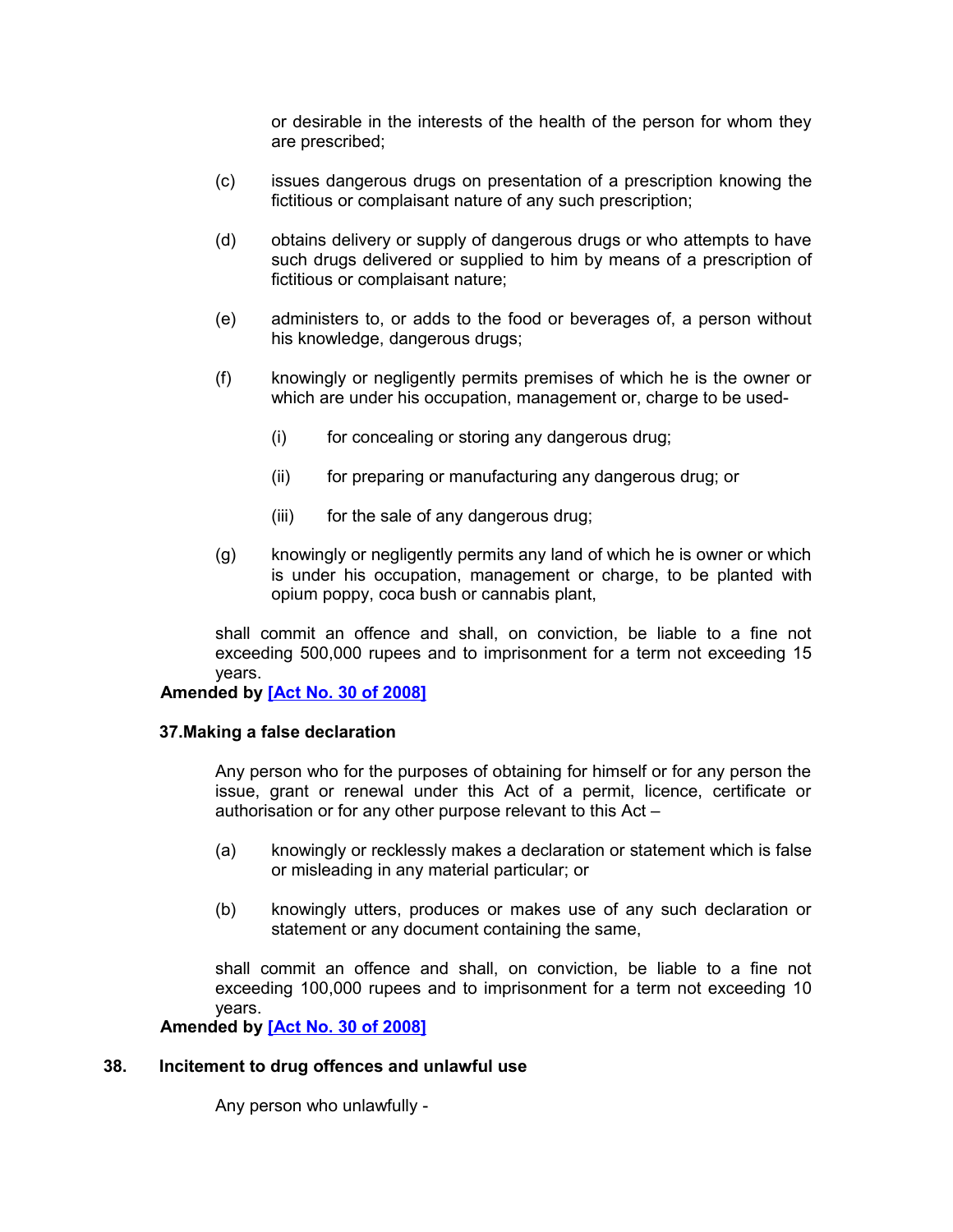- (a) by any means whatsoever, directly or indirectly incites others to commit any of the offences specified in this Act, even when such incitement is without effect;
- (b) by any means whatsoever, directly or indirectly incites others to make unlawful use of dangerous drugs or of substances presented as having the effects of such drugs,

shall commit an offence and shall, on conviction, be liable to a fine not exceeding 500,000 rupees and to imprisonment for a term not exceeding 15 years.

#### **Amended by [\[Act No. 30 of 2008\]](http://www1.gov.mu/scourt/doc/showDoc.do?dk=Act%20No.%2030%20of%202008&dt=A)**

### **39. Money laundering**

- <span id="page-26-1"></span>(1) Every person who unlawfully –
	- (a) acquires, possesses, uses, converts or transfers goods, resources or rights thereto derived or realised, in whole or in part, directly or indirectly, from any offence under this Act;
	- (b) conceals or disguises the genuine nature, origin, location, disposition, movement or ownership of the goods, resources or rights thereto derived or realised, in whole or in part, directly or indirectly, from any offence under this Act,

where he suspects or has reasonable grounds for suspecting that the goods, resources or rights thereto are derived or realised, in whole or in part, directly or indirectly, from any offence under this Act, shall commit an offence and shall, on conviction, be liable to a fine not exceeding one million rupees and to imprisonment for a term not exceeding 20 years.

- (2) A person may be convicted for an offence under this section notwithstanding the absence of a conviction in respect of an offence under this Act, which generated the goods, resources or rights thereto alleged to have been laundered.
- (3) In this section, "goods" or "resources" includes possessions.

### **Amended by [\[Act No. 14 of 2009\]](http://www1.gov.mu/scourt/doc/showDoc.do?dk=Act%20No.%2014%20of%202009&dt=A)**

#### **40. Driving while under the influence of a dangerous drug**

<span id="page-26-0"></span>(1) Any person who drives a motor-powered land vehicle, steers a motorpowered marine craft or flies a motor-powered aircraft while under the influence of a dangerous drug which he has used in an unlawful manner, shall commit an offence and shall, on conviction, be liable to a fine not exceeding 10,000 rupees or to a term of imprisonment not exceeding 5 years.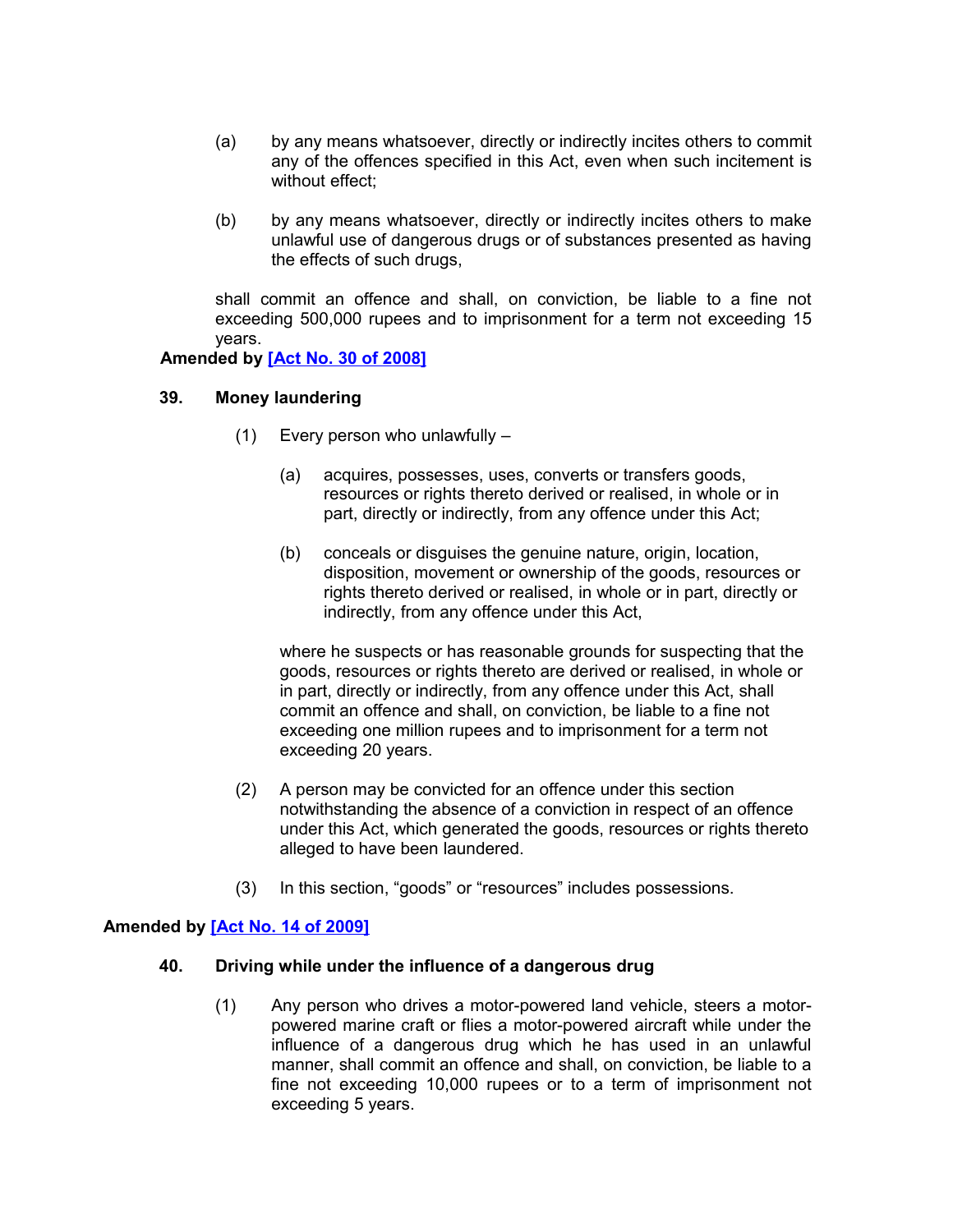- (2) Where an offence under subsection (1) results in death of or serious injury to any other person, the person convicted thereof shall be liable to double the maximum penalties specified in subsection (1).
- (3) Any person who refuses to submit to such detection tests and verification procedures as may be prescribed in respect of any offence under subsection (1), shall commit an offence and shall, on conviction, be liable to the same penalties as those specified in subsection (1) or  $(2).$

### **41. Aggravating circumstances**

- <span id="page-27-0"></span>(1) For the purposes of this section, aggravating circumstances shall be deemed to exist whenever -
	- (a) the offender belongs to a criminal organisation or ring;
	- (b) he participated in other unlawful activities facilitated by commission of the offence;
	- (c) he used violence or a weapon in its commission;
	- (d) he held public office and committed the offence in the purported exercise of that office;
	- (e) he was a medical practitioner, nurse, dental surgeon, veterinary surgeon or a person responsible for combatting the abuse of or traffic in dangerous drugs;
	- (f) another person under the age of 18 years was concerned in the offence;
	- (g) the drug was offered or delivered to a person under the age of 18 years or to a mentally handicapped person, or a person undergoing treatment involving withdrawal from drug abuse;
	- (h) the drugs delivered caused death or serious injury to health of some person;
	- (i) the offence was committed in a penal institution, a police establishment, a school, university or teaching institution, a hospital or clinic, a place of resort used by school children or students for social or recreational, purposes or in the immediate vicinity of any such institution, establishment or place;
	- (j) the offender mixed with the drugs additional substances which aggravated their dangers to health;
	- (k) the offender was previously convicted, either in Mauritius or elsewhere, of an offence connected with dangerous drugs.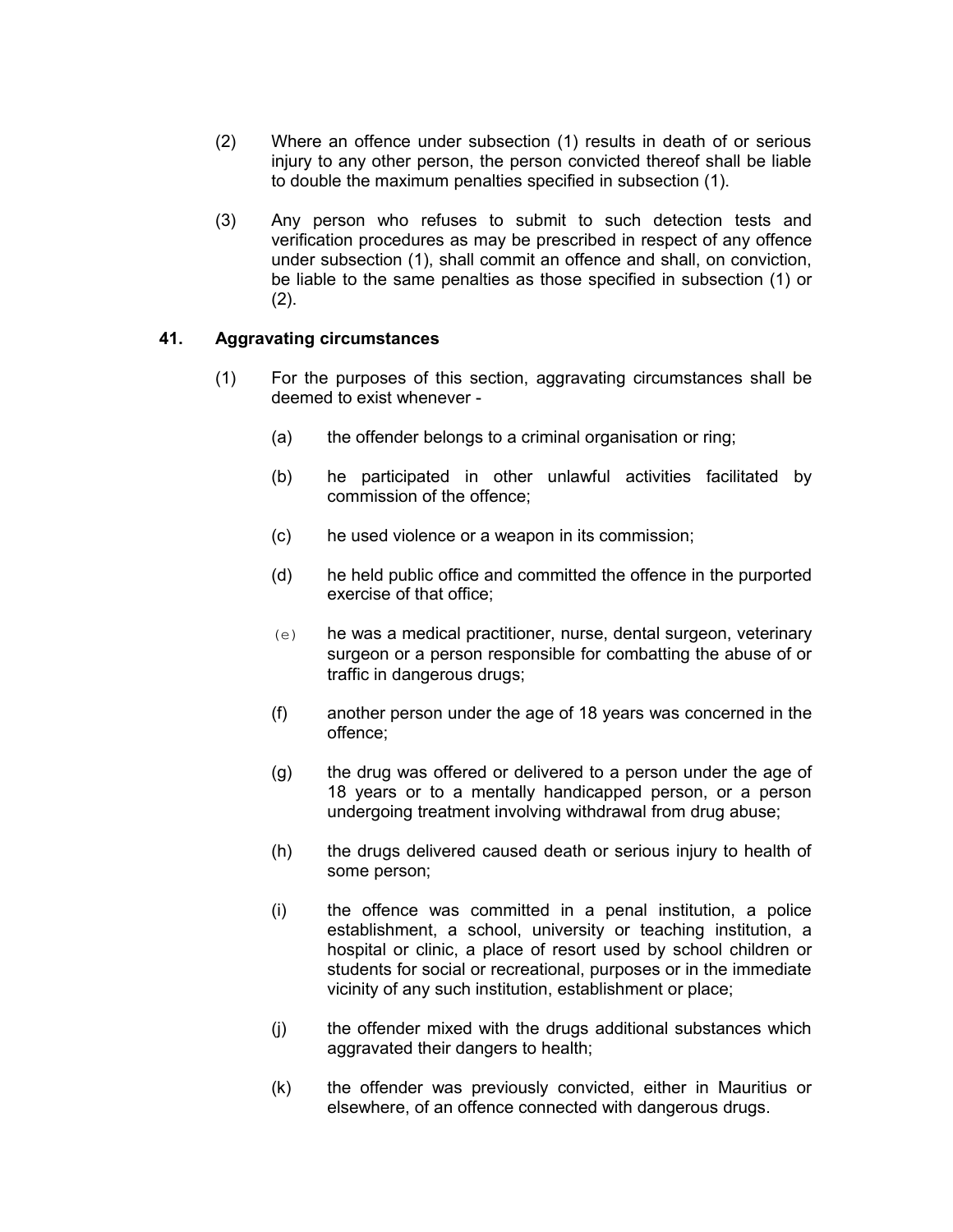- (2) Any person who is convicted of an offence under section 29(2),30, 33 ,34 35, 36, 37, 38 or 39 inclusive shall, if aggravating circumstances exist, be liable to double the penalties specified in respect of that offence. **Amended by [\[Act No. 36 of 2008\]](http://www1.gov.mu/scourt/doc/showDoc.do?dk=Act%20No.%2036%20of%202008&dt=A)**
- (3) Notwithstanding subsection (2), any person convicted of an offence under section 29(2) or 30 shall be sentenced to a fine not exceeding 2 million rupees together with penal servitude for a term not exceeding 60 years where it is averred and proved that, having regard to all the circumstances of the case, the person was a drug trafficker.
- (4) Without prejudice to the generality of subsection (3), a person shall be deemed to be a drug trafficker where the street value of the drugs, the subject-matter of the offence, exceeds one million rupees or such other value as may be prescribed.

### **Amended by [\[Act No. 6 of 2007\];](http://www1.gov.mu/scourt/doc/showDoc.do?dk=Act%20No.%206%20of%202007&dt=A) [\[Act No. 30 of 2008\],](http://www1.gov.mu/scourt/doc/showDoc.do?dk=Act%20No.%2030%20of%202008&dt=A) [\[Act](http://www1.gov.mu/scourt/doc/showDoc.do?dk=Act%20No.%2036%20of%202008&dt=A) [No. 36 of 2008\]](http://www1.gov.mu/scourt/doc/showDoc.do?dk=Act%20No.%2036%20of%202008&dt=A)**

### **42. Giving false statements or false evidence**

- <span id="page-28-0"></span>(1) Any person who, in connection with any drug offence or for any other purpose relevant to this Act -
	- (a) knowingly or recklessly makes A declaration or statement which is false or misleading;
	- (b) knowingly produces or makes use of any declaration or document which is false or misleading;
	- (c) causes a person, whether directly or indirectly, to make a declaration or statement which is wholly or partly false or misleading;
	- (d) causes a person to alter the content of a previous statement or declaration with a view to avoiding the prosecution of another person,

shall commit an offence.

- (2) Any person who, in relation to a drug offence
	- (a) gives false or misleading evidence in court;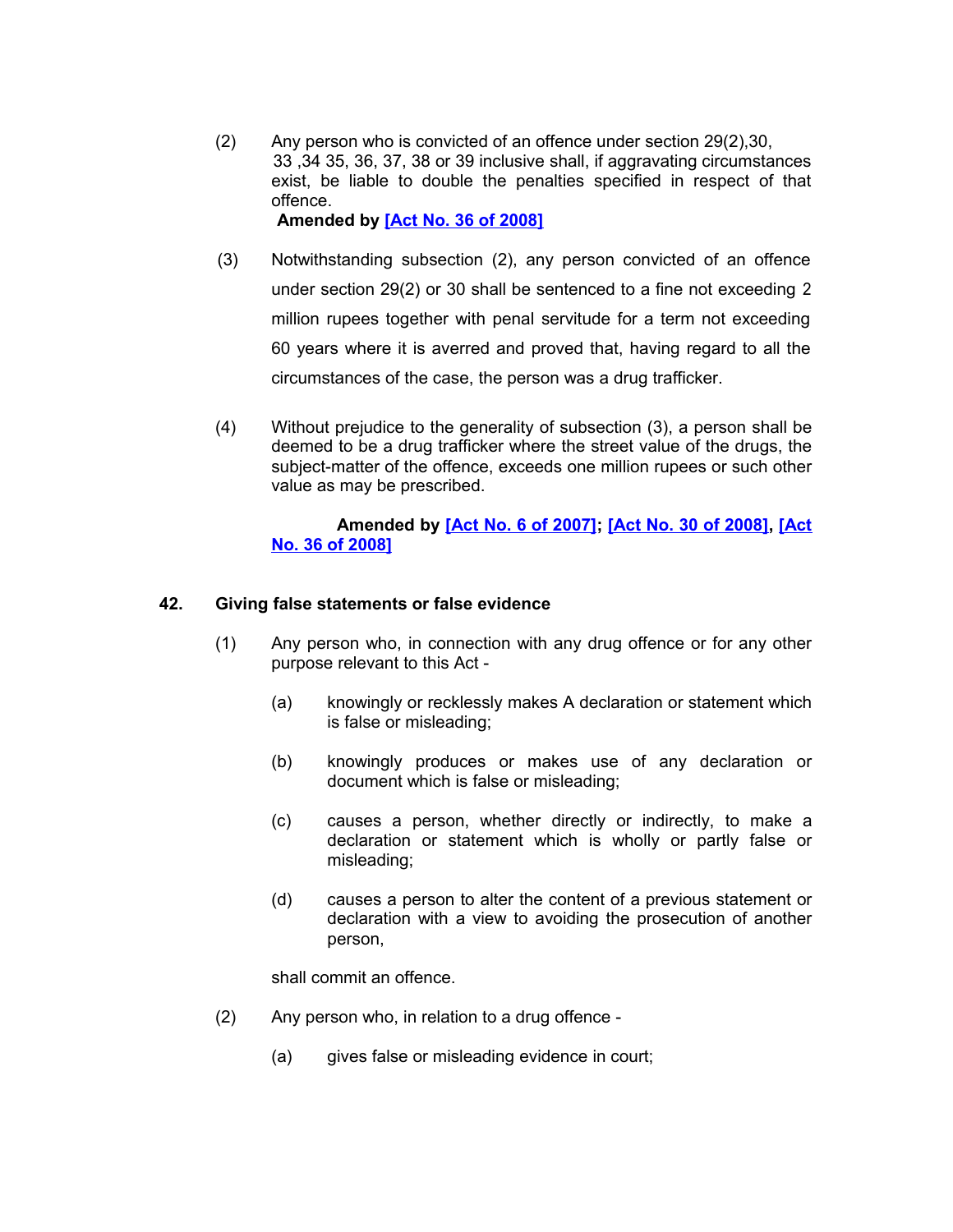(b) causes threats or inducement, or persuades or influences, any witness to give false or misleading evidence in court,

shall commit an offence.

- (3) Any person who, whether personally or through another person and in relation to a drug offence, threatens or interferes with a witness or any other person related to the witness, shall commit an offence.
- (4) Any person convicted of an offence under subsection (1), (2), or (3) shall be liable to a fine of not less than 10,000 rupees and not exceeding 100,000 rupees together with a term of imprisonment of not less than 2 years and not more than 10 years.

### **43. Exemption and mitigation of penalties**

- <span id="page-29-1"></span>(1) Any person who has been convicted of a conspiracy to commit any of the offences under section 29(2), 30, 33, 34, 35, 36, 37, 38, or 39 shall be exempted from penalty and absolutely discharged if, having revealed the conspiracy to the police or to a Court, he has made it possible to prevent the commission of the offence and to identify the other persons involved in the conspiracy.
- (2) Notwithstanding section 41, the penalty incurred by any person convicted of an offence under that section shall be reduced in such manner as the court thinks just where that person has, before any proceedings, made possible or facilitated the identification of the other guilty persons, or who, after the commencement of proceedings, has made possible or facilitated the arrest of such persons.

### **Amended by [\[Act No. 30 of 2008\]](http://www1.gov.mu/scourt/doc/showDoc.do?dk=Act%20No.%2030%20of%202008&dt=A)**

#### **44. Additional penalties**

<span id="page-29-0"></span>A court which convicts any person of an offence under section 40 may, in addition to any penalty prescribed by that section

- (a) in the case of a convicted person who is not deemed to belong to Mauritius under the Deportation Act, recommend to the Minister responsible for internal security that he be deported from Mauritius and that Minister may in any such case, without further enquiry, make a deportation order in his case under that Act;
- (b) order that the convicted person be prohibited, for any period not exceeding 10 years after his release from any term of imprisonment imposed upon him, from driving any motor-powered land vehicle, steering any motor-powered marine craft or flying any motor-powered aircraft and, in any such case, direct that any relevant licence or permit issued to the convicted person be impounded or suspended.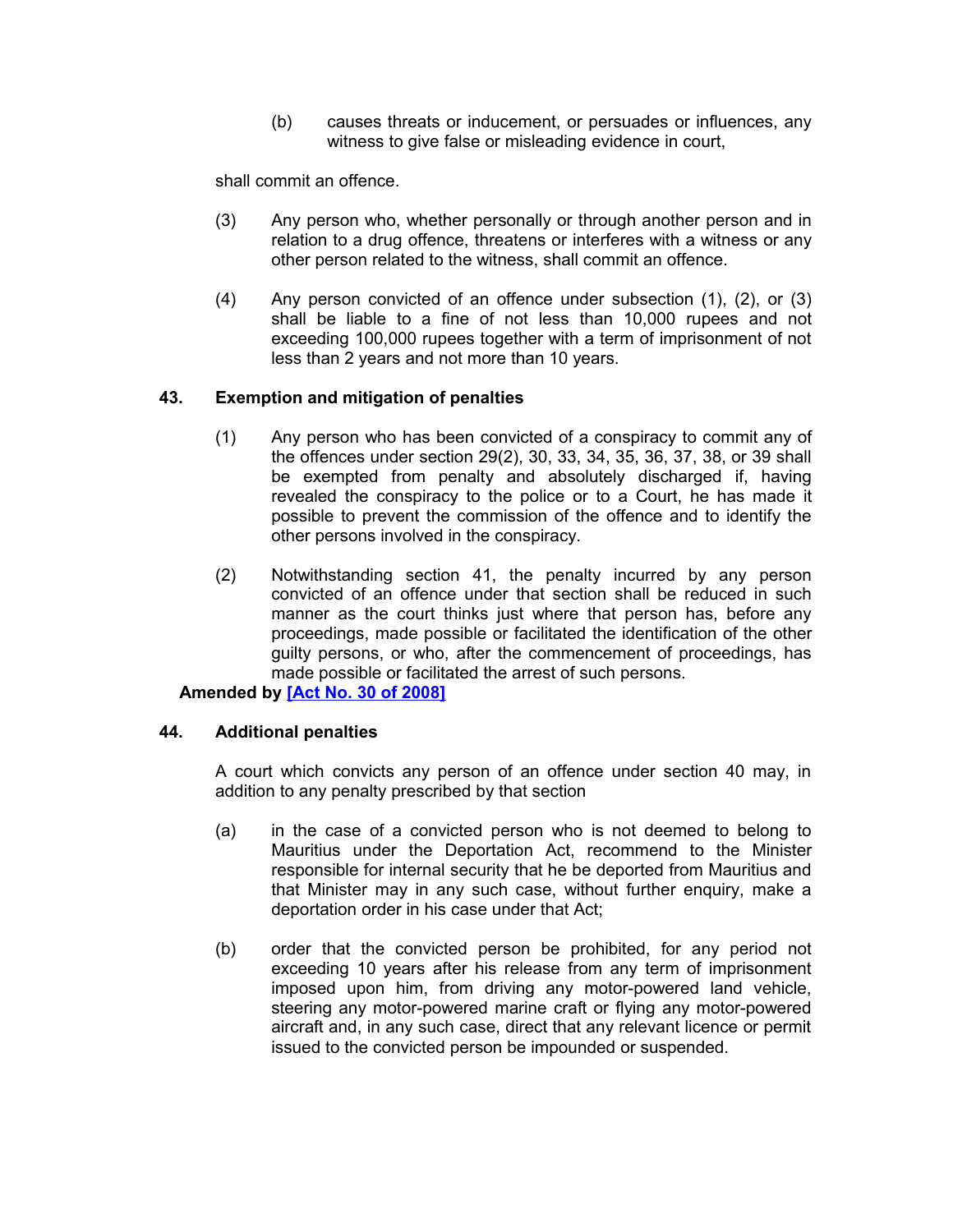### <span id="page-30-2"></span>**45. Repealed by [\[Act No. 9 of 2011\]](http://www1.gov.mu/scourt/doc/showDoc.do?dk=Act%20No.%209%20of%202011&dt=A)**

**Amended by [\[Act No. 29 of 2003\];](http://www1.gov.mu/scourt/doc/showDoc.do?dk=Act%20No.%2029%20of%202003&dt=A) [\[Act No. 30 of 2008\];](http://www1.gov.mu/scourt/doc/showDoc.do?dk=Act%20No.%2030%20of%202008&dt=A) [\[Act No. 14](http://www1.gov.mu/scourt/doc/showDoc.do?dk=Act%20No.%2014%20of%202009&dt=A) [of 2009\]](http://www1.gov.mu/scourt/doc/showDoc.do?dk=Act%20No.%2014%20of%202009&dt=A)**

### **45A. Repealed by [\[Act No. 9 of 2011\]](http://www1.gov.mu/scourt/doc/showDoc.do?dk=Act%20No.%209%20of%202011&dt=A)**

#### **Amended by [\[Act No. 29 of 2003\]](http://www1.gov.mu/scourt/doc/showDoc.do?dk=Act%20No.%2029%20of%202003&dt=A)**

#### <span id="page-30-1"></span>**46. Burden of proof**

Notwithstanding any other enactment, where in any proceedings for an offence under this Act, a question arises as to whether any person was or was not authorised to be in possession of any dangerous drug, the burden of proof that such a person was authorised to be in possession of such drug, shall lie on that person.

#### **47. Jurisdiction**

- <span id="page-30-0"></span>(1) Subject to subsection (2), a prosecution for an offence under this Act shall take place, at the sole discretion of the Director of Public Prosecutions, before a Judge without a jury, the Intermediate Court, or the District Court.
- (2) A prosecution for an offence under sections 30 and 41 (3) shall take place before a Judge without a jury where it is averred that the accused person is a drug trafficker.
- (3) Notwithstanding any other enactment, the Intermediate Court shall have -
	- (a) Jurisdiction to inflict any fine provided under this Act or imprisonment for a term not exceeding 20 years;
	- (b) power to order sentences of imprisonment imposed under this Act to be served consecutively provided that the terms of such sentences shall not in the aggregate exceed 30 years.
- (4) Sections 151, 152, 153 and 197 of the Criminal Procedure Act, sections 50 and 51 of the Reform Institutions Act 1988 and the Probation of Offenders Act shall not apply to a conviction for an offence under any of the provisions of this Act other than section 34..

#### **Amended by [\[Act No. 20 of 2004\];](http://www1.gov.mu/scourt/doc/showDoc.do?dk=Act%20No.%2020%20of%202004&dt=A) [\[Act No. 6 of 2007\]](http://www1.gov.mu/scourt/doc/showDoc.do?dk=Act%20No.%206%20of%202007&dt=A)**

- (5) The Court before which a person is convicted of an offence
	- (a) shall, in addition to any penalty imposed by the Court, order any dangerous drug or any article, utensil or any instrument in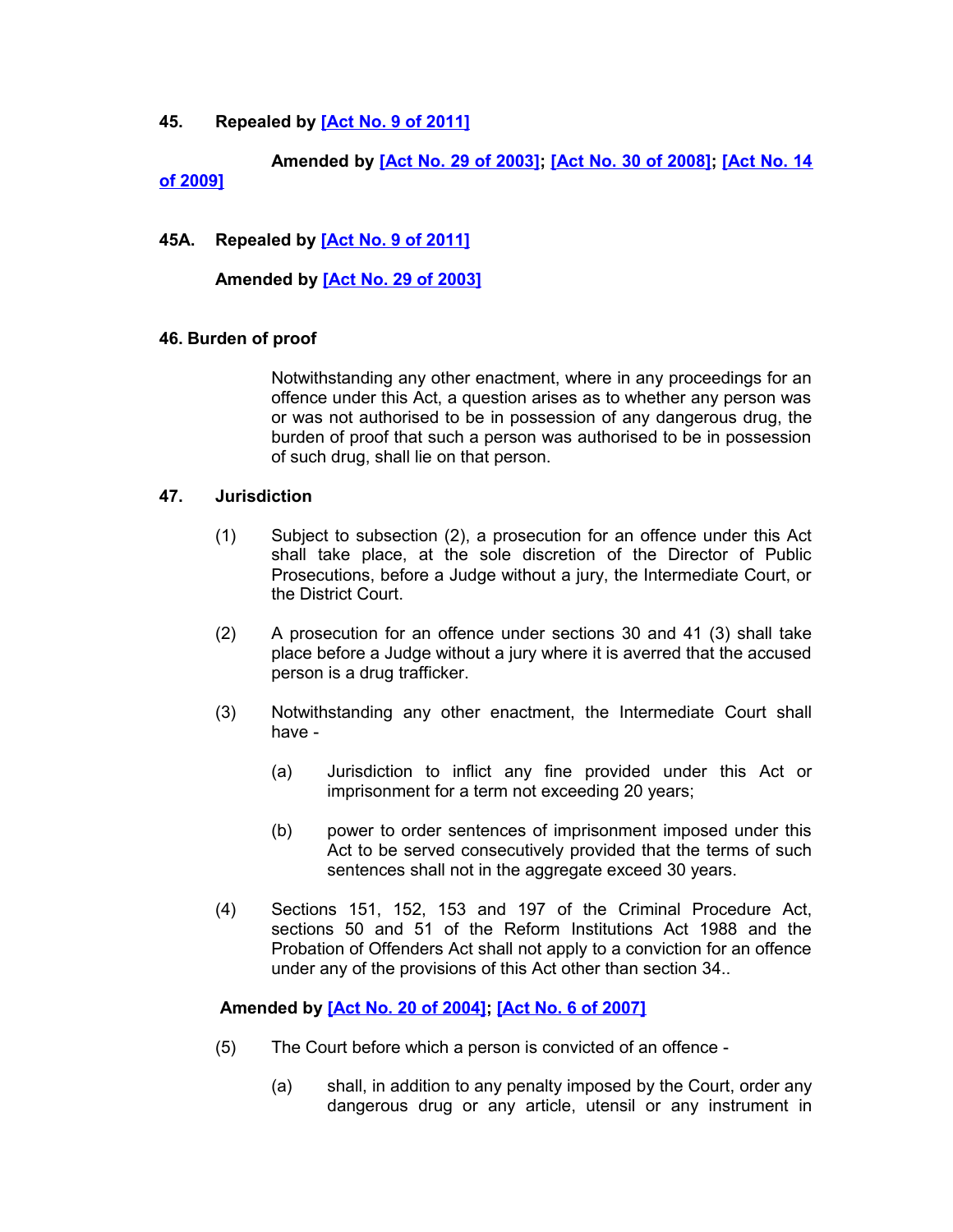respect or by means of which the offence was committed or any money obtained from the commission of the offence to be forfeited;

- (a) may, in addition to any penalty imposed by the Court, order any vehicle or other conveyance used in the unlawful transport or distribution of any dangerous drug to be forfeited;
- (b) may, in addition to any penalty imposed by the Court, upon the production of a certificate under the hand of the Commissioner of Police, stating that a specified quantity of drugs is required in order to be used for the purpose of training sniffer dogs, order

 that such quantity from the dangerous drugs forfeited under paragraph (a) shall be so used.

## **Added by [\[Act No. 29 of 2003\]](http://www1.gov.mu/scourt/doc/showDoc.do?dk=Act%20No.%2029%20of%202003&dt=A)**

### **48. Minimum penalty**

<span id="page-31-2"></span>Where a Court convicts a person of an offence under sections 33, 35, 36, 38 or 39, it shall, notwithstanding the other provisions of this Act but subject to the maximum penalty specified in respect of any such offence inflict a fine of not less than 10,000 rupees together with imprisonment for a term of not less than 12 months.

<span id="page-31-1"></span>**Amended by [\[Act No. 30 of 2008\]](http://www1.gov.mu/scourt/doc/showDoc.do?dk=Act%20No.%2030%20of%202008&dt=A)**

### **49. Powers of entry and search**

The Permanent Secretary, or any police officer not below the rank of inspector of police authorised by the Commissioner of Police may, for the purposes of this Act -

- (a) enter the premises of any authorised person or of any person carrying on the business of a producer, manufacturer, seller or distributor of any dangerous drug;
- (b) require the production of and inspect any book or document required to be kept under this Act or any regulations made under section 60;
- <span id="page-31-0"></span>(c) inspect any stock of any dangerous drug.

#### **50. Issue of a search warrant and presumptions**

(1) Where a Magistrate is satisfied by information on oath that there is reasonable ground for suspecting that an offence has been or may be committed against this Act, he may grant a search warrant authorising any police officer named in the warrant, at any time, within one month from the date of the warrant, to enter, with assistants and if need be by force, the premises named in the warrant and to search them and any person found there and, if there is reasonable ground for suspecting that an offence against this Act has been committed, to seize any drug,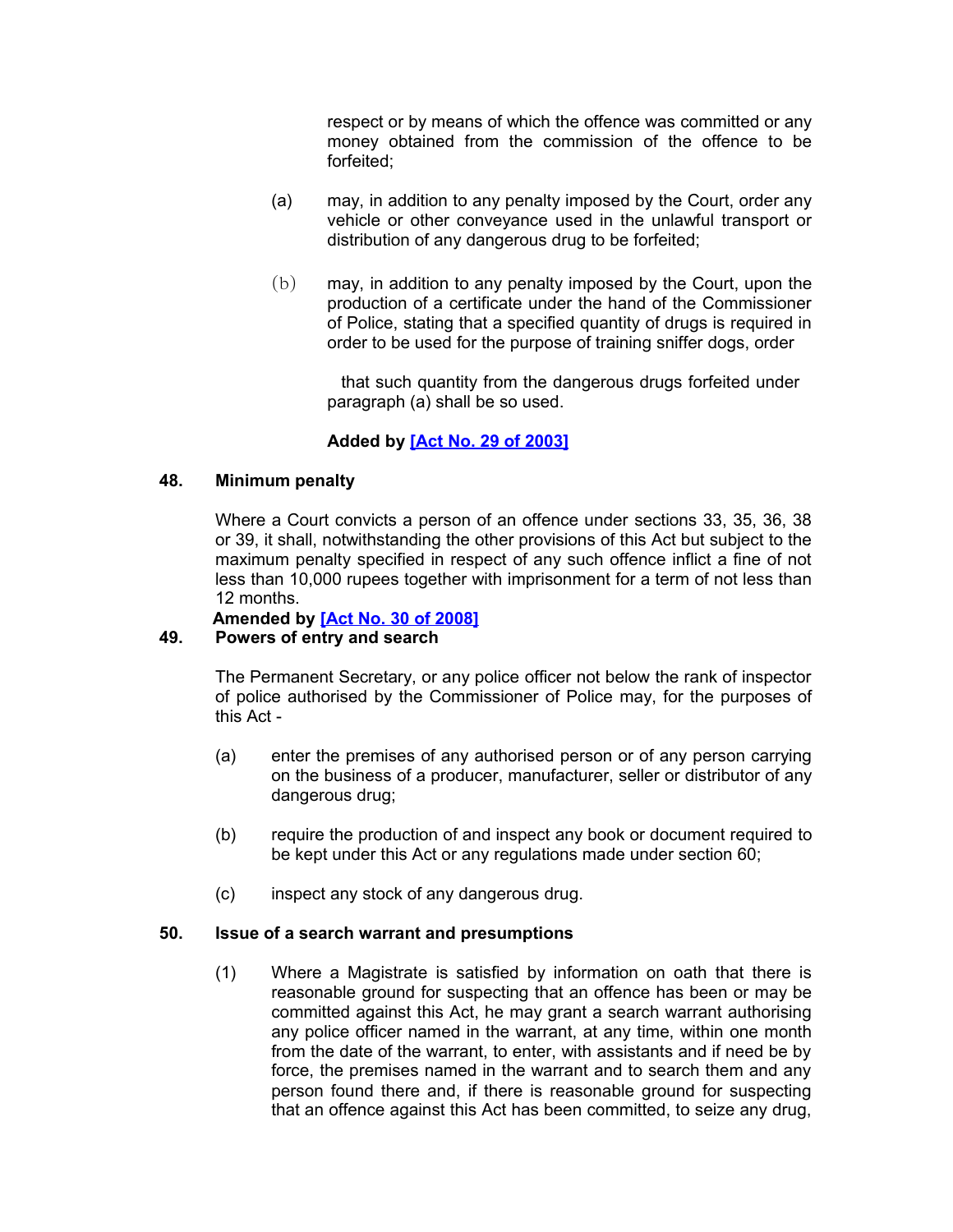pipe, utensil,, article or related thing found on the premises or in the possession of any such person.

- (2) Where upon entry into any premises under subsection (1) it is found that such premises are equipped with such unusual or unusually numerous contrivances or means as are calculated to prevent or obstruct an entry or to enable persons therein to observe or ascertain the approach of any person, or to give alarm or facilitate escape from such premises, or if all doors, windows and means of entry are so bolted or obstructed that, even with the use of force, access to the premises is abnormally delayed, it shall be presumed, until the contrary is proved, that the premises are used for the smoking, inhaling, sniffing or consumption of dangerous drugs and that the occupier, if any, of those premises has facilitated such use.
- (3) Where upon entry into any premises under subsection (1)-
	- (a) any dangerous drug or any pipe, utensil or thing for use in connection with the smoking, inhaling, sniffing or consumption of dangerous drugs is found therein;
	- (b) any person is seen to escape from those premises on the approach or entry of a police officer; or
	- (c) any person having authority under the search warrant to enter such premises is unlawfully prevented from or obstructed or delayed in entering or approaching such premises,

it shall be presumed, until the contrary is proved, that the premises are used for the smoking, inhaling, sniffing or consumption of dangerous drugs.

### <span id="page-32-0"></span>**Powers of seizure**

- (1) Where any person is arrested either in pursuance of a warrant for his arrest or of the powers conferred by section 57, any police officer or customs officer may seize and detain any plant or substance reasonably suspected by him to be a dangerous drug and found in the possession of the arrested person or in such circumstances that it may reasonably be inferred that the arrested person was in possession of it shortly before his arrest.
- (2) The powers of seizure and detention conferred by subsection (1) shall also extend to any materials, equipment, devices and other movables fit and intended for use in connection with the commission of the offence for which the person is arrested or reasonably suspected of having been used in its commission and which may be found in the possession of the arrested person or in the circumstances mentioned in that subsection.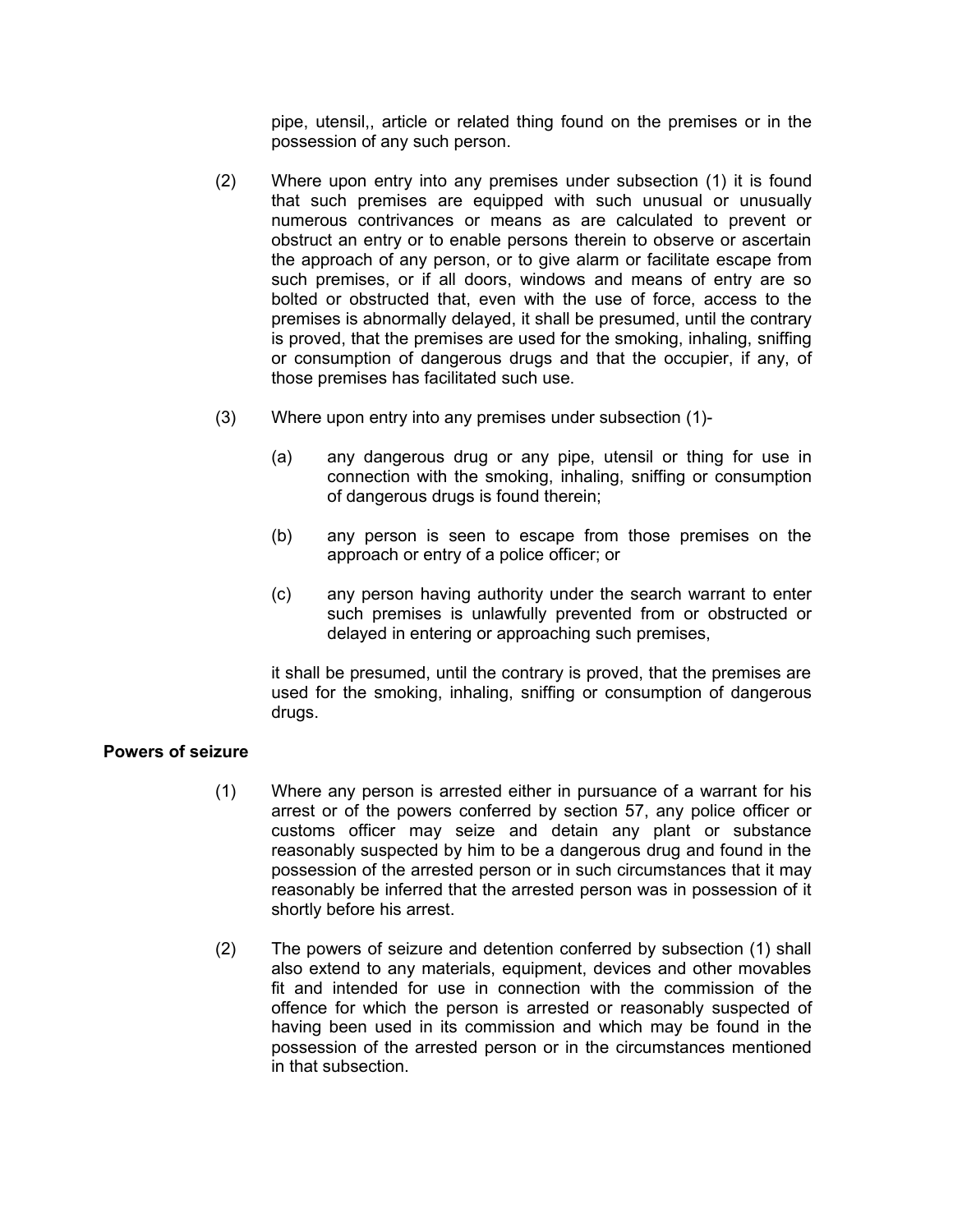(3) Any dangerous drug seized in pursuance of this subsection shall be dealt with in accordance with section 58.

### <span id="page-33-2"></span>**Unlawful consignments by post**

(1) Where a magistrate is satisfied by information on oath that there is reasonable ground to suspect that an unlawful consignment of dangerous drugs is being forwarded through postal services, he may grant a warrant authorising any police officer or proper officer to carry out, at any time, inspections in the postal services in order to detect that consignment and whenever such inspections disclose a reasonable suspicion that a particular postal package is in fact such a consignment, a police officer or proper officer may proceed to open and detain the consignment for further investigation.

(2) For the purposes of this section, "proper officer" means the "proper officer" referred to in the Customs Act.

### **Amended by [\[Act No. 17 of 2007\]](http://www1.gov.mu/scourt/doc/showDoc.do?dk=Act%20No.%2017%20of%202007&dt=A)**

#### <span id="page-33-1"></span>**Body and luggage searches**

- (1) Subject to subsection (2), any police officer or customs officer may at any point of entry into Mauritius carry out body searches and searches of luggage whenever he has reason to suspect that a person seeking to enter Mauritius may be concerned in the commission of an offence against this Act.
- (2) No woman shall be subjected to body search except by a woman police officer, woman customs officer or a police wardress.

### **54. Drugs concealed in the body.**

- <span id="page-33-0"></span>(1) Where a Magistrate is satisfied by information on oath from a police officer not below the rank of superintendent of police that a person is reasonably suspected of having concealed any dangerous drug inside his body, he may make an order for that person to be submitted to -
	- (a) such medical examination including X-ray or other tests as may be necessary to detect the substance; and
	- (b) such medical treatment as may be considered appropriate in the circumstances.
- (2) The medical practitioner who conducts any examination under subsection (1)(a) shall forthwith submit an official report thereon to the police officer.
- (3) Any person who refuses to submit to such a medical examination shall commit an offence and shall on conviction be liable to a fine not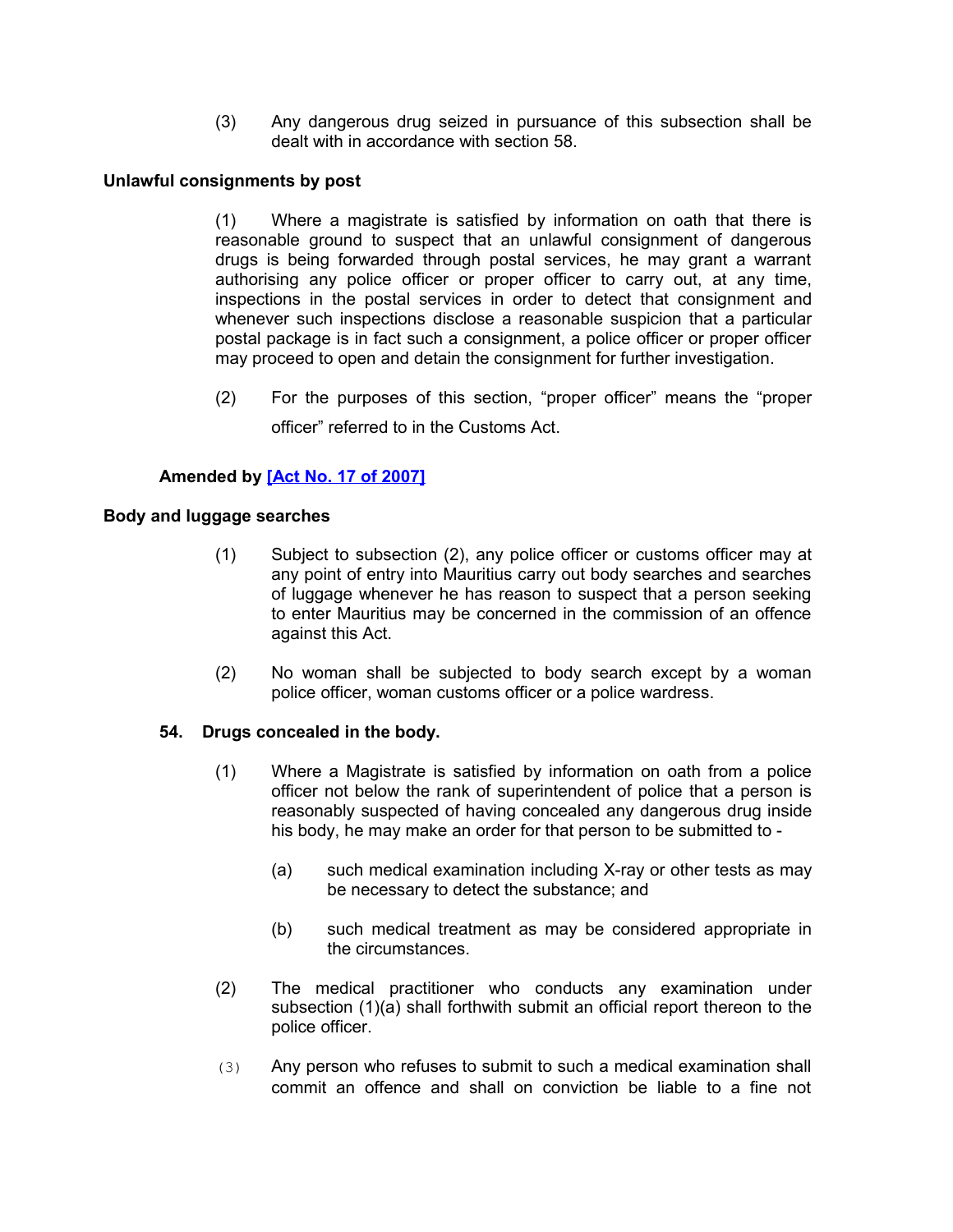exceeding 100,000 rupees and to imprisonment for a term not exceeding 10 years.

### **Amended by [\[Act No. 30 of 2008\]](http://www1.gov.mu/scourt/doc/showDoc.do?dk=Act%20No.%2030%20of%202008&dt=A)**

#### **55. Controlled delivery**

- <span id="page-34-2"></span>(1) A police officer not below the rank of superintendent of police may authorise the passage or entry into Mauritius of any consignment of dangerous drugs suspected of being dispatched with a view to the commission of an offence under this Act, for the purpose of identifying the persons involved in the commission of such an offence.
- (2) The police officer may if he thinks fit, cause the consignment to be lawfully intercepted and allowed to proceed upon its way either intact or after seizure of the dangerous drugs contained therein and may also direct their replacement by substances other than dangerous drugs.
- (3) The exercise of any of the powers contained in this section shall afford no defence to any person charged with an offence under section 30 or with conspiracy to commit any such offence.

### **56. Powers of investigation**

- <span id="page-34-1"></span>(1) Where a Judge in Chambers is satisfied by information on oath that there is reasonable ground to suspect that an offence under sections 30, 33, 35, 36 or 39 has been or is likely to be committed, he may issue a warrant authorising, any police officer to -
	- (a) tap or place under surveillance, for a period not exceeding 6 months, the telephone lines used by persons suspected of participation in any of those offences;
	- (b) have access to the computer systems used by persons suspected of participation in any of the offences referred to and place them under surveillance;
	- (c) place a bank account under surveillance when it is suspected of being used for operations related to any of the offences referred to;
	- (d) have access to all bank, financial and commercial records that may reasonably concern transactions related to any of those offences.
- (2) Notwithstanding any other enactment, no person shall, on grounds of professional secrecy or otherwise refuse to comply with the requirements of a warrant issued under subsection (1).

#### <span id="page-34-0"></span>**57. Arrest without warrant and detention**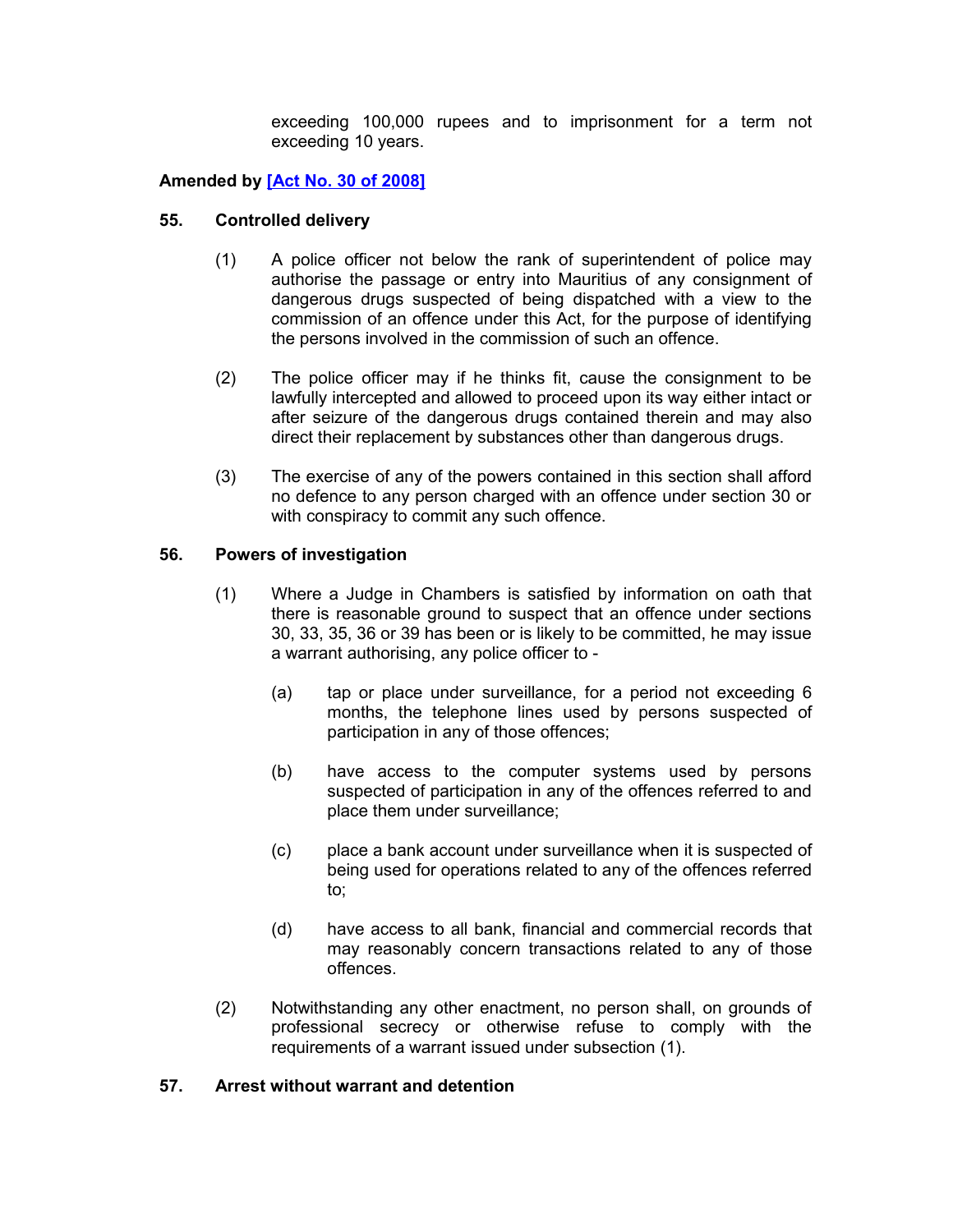Any police, forest or customs officer may, without warrant arrest any person who has committed or attempted to commit, or is reasonably suspected by any such officer of having committed or attempted to commit an offence under this Act, where that officer has reasonable grounds for believing that the person will abscond unless arrested or where the name and address of that person are unknown and cannot be readily ascertained.

#### **58. Conservation and sample-taking of dangerous drugs**

- <span id="page-35-0"></span>(1) (a) Any person who effects a seizure under section 5 or 51 shall -
	- (i) as soon as they are discovered, place any drugs under seal in the presence of the accused, or if that is impossible, in the presence of 2 witnesses;
	- (ii) secure the drugs and other items of evidentiary value in such manner as to prevent their fraudulent removal;
	- (iii) number each sealed item and keep it in a place of safety in police custody;
	- (iv) write on its wrapping or on a label affixed thereon, the description of the dangerous drugs that it contains, together with an indication of their nature and weight, as well as, where appropriate, the number of the packages in which the dangerous drugs are contained.
	- (b) Any such person shall immediately draw up and sign a written report which shall -
		- (i) mention the date, place and circumstances of the discovery,
		- (ii) describe the dangerous drugs seized;
		- (iii) specify their weight;
		- (iv) give the number of evidentiary items prepared; and
		- (v) state the place at which the evidentiary items will be deposited.
	- (c) The items of evidentiary value shall be stored in appropriate conditions for the prevention of theft and other forms of misappropriation, as well as of accident at deterioration.
	- (d) Any subsequent movement of the evidentiary items shall require the preparation of a written report describing it, specifying its purpose and stating either that the evidentiary items and wrappings are unbroken and that their number corresponds to that indicated in the report on the seizure, or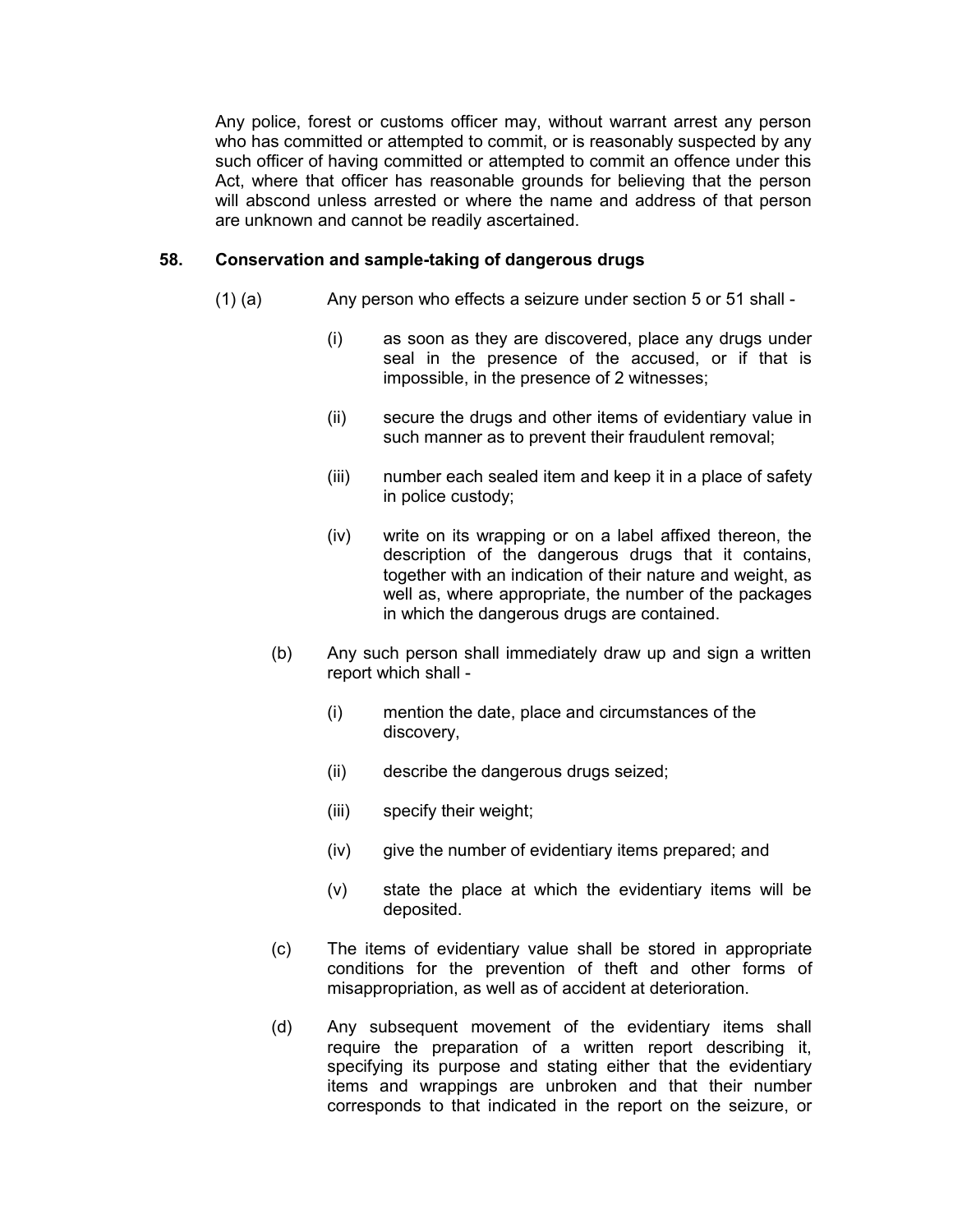that evidentiary items have disappeared or deteriorated and the changes that they have undergone.

- (2) If the police officer in charge of an investigation requires the report of an expert in order to determine the nature, composition and content of active principles in any dangerous drugs seized, he shall obtain it as soon as possible after the seizure in order to limit the risks of physical or chemical alteration.
- (3) (a) Any dangerous drugs and other items of evidentiary value seized shall be kept in a place of safety in police custody until they are produced in Court.
	- (b) Where the dangerous drugs seized are not the subject matter of any prosecution, they shall be destroyed forthwith.
	- (c) The police officer in charge of carrying out the destruction shall certify in a written report that the dangerous drugs have been destroyed.

### 59. **Admissibility of certain evidence**

<span id="page-36-2"></span>Notwithstanding any other enactment, it shall be competent for any police officer who is or has recently been attached for duty to the Anti Drug and Smuggling Unit to give evidence in any Court upon a prosecution for an offence under this Act as to the street value in Mauritius of any dangerous drug and as to the demand for, availability of and other circumstances pertaining to its sale and distribution and the court may, if it thinks fit act upon that evidence.

### **PART V – MISCELLANEOUS**

#### **60. Regulations**

- <span id="page-36-1"></span>(1) The Minister may make such regulations as he thinks fit for the purposes of this Act.
- (2) Regulations made under this Act may provide for the
	- (a) prescribing of anything which by this Act may be or is to be prescribed;
	- (b) amendment of the Schedules;
	- (c) conferment of exemptions from measures of control as provided by section  $3(5)$ ;
	- (d) levying of fees and the issuing of licences.

#### <span id="page-36-0"></span>**61. Repeals**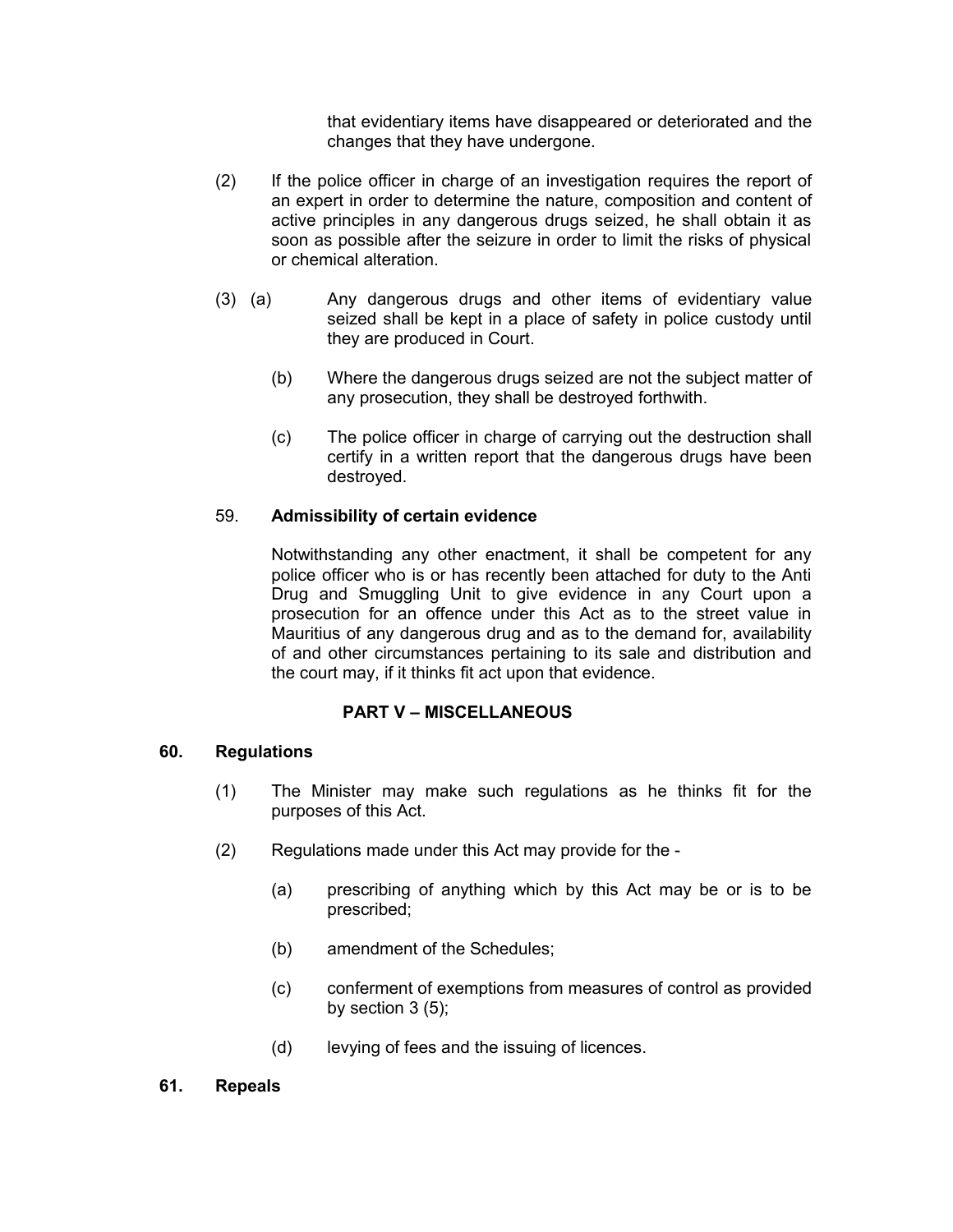The following enactments are repealed –

- (a) the Dangerous Drugs Act 1986;
- (b) the Psychotropic Substances Act; and
- <span id="page-37-1"></span>(c) the Dangerous Drugs Act 1995.

#### **62. Transitional provisions**

- (1) All proceedings in respect of offences committed or alleged to have been committed against an enactment repealed by this Act may be commenced or continued as if this Act has not come into operation.
- (2) Any certificate, licence, permit or authorisation issued under any enactment repealed by this Act shall remain valid for the period for which the certificate, licence, permit or authorisation was issued.
- (3) Any order, application or report made under section 39 of the Dangerous Drugs Act 1986 shall be deemed to have been made under section 45 of this Act and shall be dealt with in accordance with this Act as if the order, application or report was made under this Act.

### <span id="page-37-0"></span>**62. Commencement**

**Proclaimed by [\[Proclamation No. 26 of 2001\]](http://www1.gov.mu/scourt/doc/showDoc.do?dk=Proclamation%20No.%2026%20of%202001&dt=A) w.e.f 5th December 2001**

---------------------------------------------------------

#### **SCHEDULE I**

(sections 2, 3, 6, 7, 12 and 30)

#### *Part I*

Amfetamine Cannabis (also named as Gandia or Indian Hemp) Dexamtetamine Fenetylline Meeloqualone Methaqualone Secobarbital

#### *Part II*

Acetyl-alpha-methylfentanyl Alphacetylmethadol Alpha-methylfentanyl Beda-hydroxyfentanyl Beta-hydroxy-3-methylfentanyl Brolamfetamine Cannabis Resin Cathinone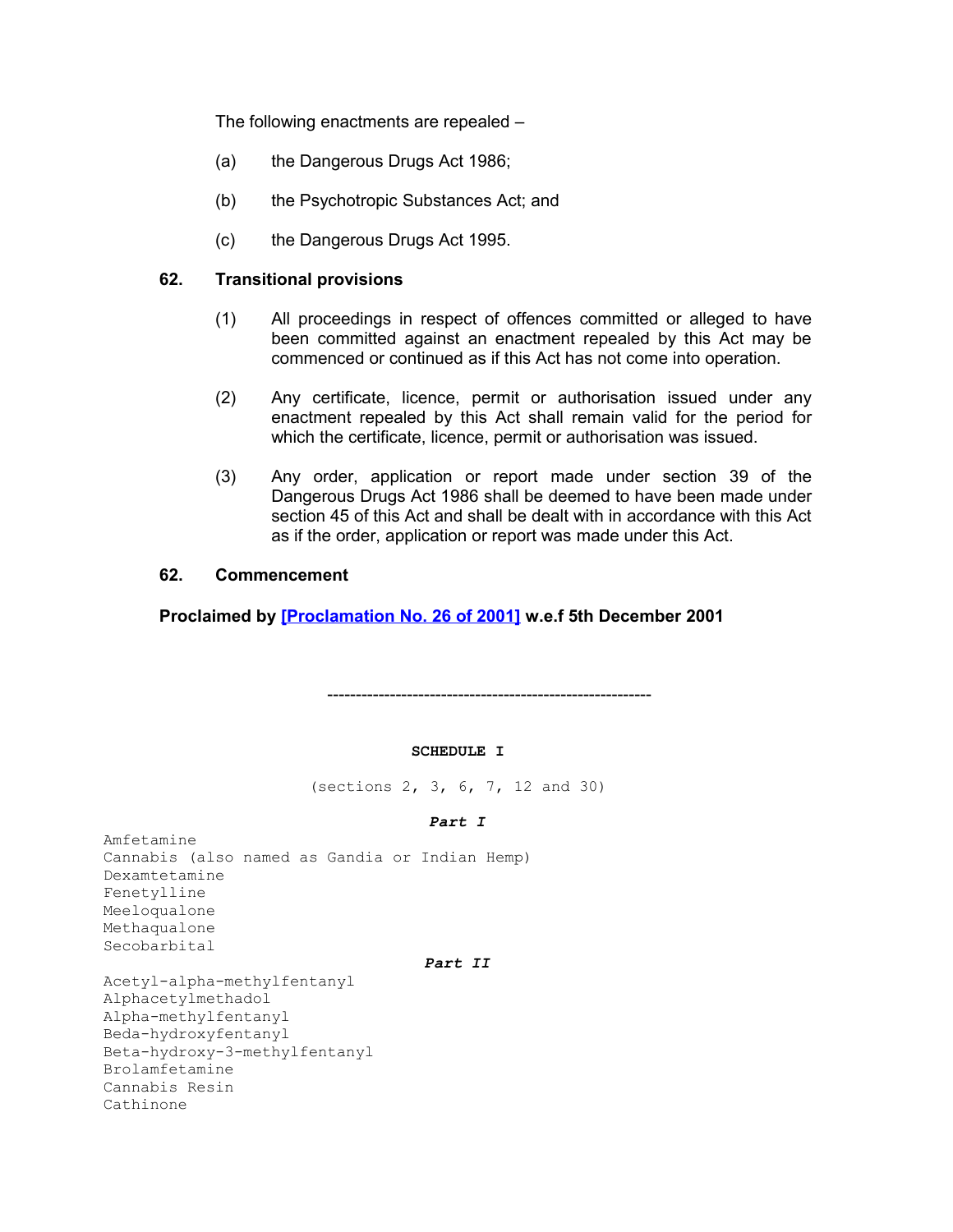Coca bush Coca leaf Cocaine Concentrate of Poppy Straw Desmorphine DET DMA DMHPDMT DOET Ecgonine, its esters and derivatives Eticyclidine Etorphine Etryptamine Heroin Ketobemidone Levamfetamine Levomethamphetamine (+) – Lysergide MDMA Mescaline Metamfetamine Metamfetamine Racemate Metheathinone 4-methylaminorex 3-methylfentanyl 3-methylthiofentanyl MMDA MPPP N-ethyl MDA N-hydroxy MDA opium Opium Poppy Oronabinol Parafluorofentanyl Parahexyl PCE PCPY PEPAPPHP Phencyclidine Phenmetrazine PMA Psilocine Psilocybine Psilotsin Rolicyclidine STP, DOM Synthetic Cannabinoids and their derivatives TCP Tenamfetamine Tenocyclidine Thiofentanyl TMA Zipeprol

**Amended by [\[GN No. 188 of 2004\];](http://www1.gov.mu/scourt/doc/showDoc.do?dk=GN%20No.%20188%20of%202004&dt=A) [\[GN No. 242 of 2013\]](http://www1.gov.mu/scourt/doc/showDoc.do?dk=GN%20No.%20242%20of%202013&dt=A)**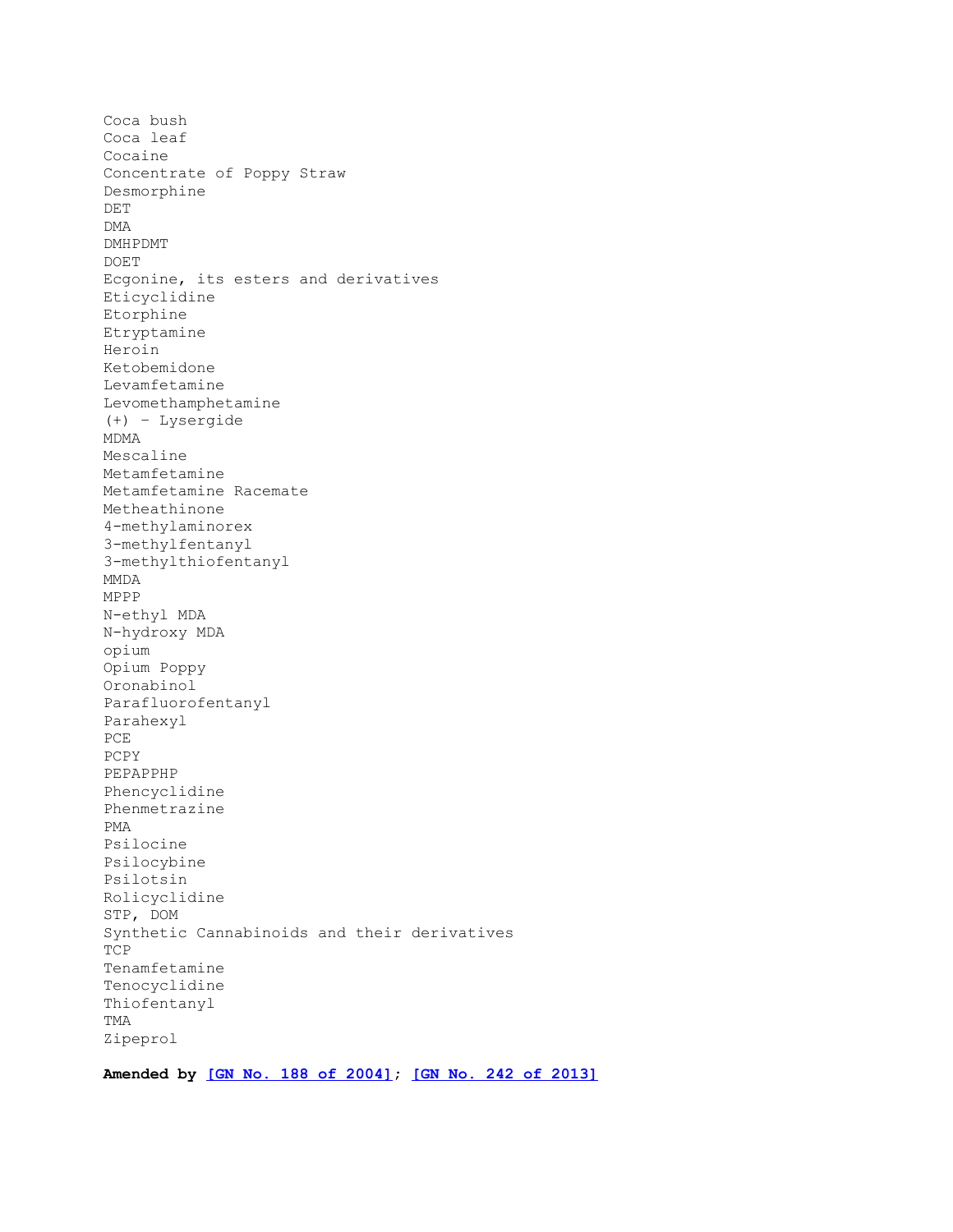#### **SCHEDULE II** *(sections 2, 3, 4, 7, 8, 12, 18, 20, 22)*

Acetyldihydrocodeine Drotebanol Norcodeine Acetylmethadol Ethylmethilthiambutene Norlevorphanol Alfentanil Ethylmorphine Normethadone Allylprodine Etonitazene Normorphine Alpharmeprodine Etoxeridine Norpipanone Alphamethadol Fentanyl Oxycodone Alpha-methylthiofentanyl Furethidine Oxymorphone Alphaprodine Hydrocodone Pethidine Anileridine Hydromorphinol Pethidine-Intermediate A Benzylmorphine Hydroxypethidine Pethidine-Intermediate B Betameprodine Levomethorphan Pethidine-Intermediate C Betaprodine Levophenacylmorphan Phenadoxone Bezitramide Levorphanol Phenampromide Buprenorphine Metazocine Metazocine Phenazocine Clonitazene **Methadone** Methadone Phenomorphan Codeine Methadone-Intermediate Phenoperidine Codoxime Methyldesorphine Pholcodine Dextromoramide Methyldihydromorphine Piminodine Dextropropoxyphene Methylphenidate

Dipipanone Trimeperidine

Metopon and Piritramide Diampromide Moramide-Intermediate Proheptazine Diethylthiambutene Morpheridine Properidine Difenoxin Morphine Propiram Dihydrocodeine Morphine Methobromide Racemethorphan Dihydromorphine Morphine-N-Oxide Racemoramide Dimenoxadol Myrophine Racemorphan Dimephepatanol Nicocodine Sufentanil Dimethylthiambutene Nicodicodine Thebacon Dioxaphetylbutyrate Nicomorphine Thebaine Diphenoxylate Noracymethadol Tilidine

#### **Amended by [\[GN No. 188 of 2004\]](http://www1.gov.mu/scourt/doc/showDoc.do?dk=GN%20No.%20188%20of%202004&dt=A)**

#### **SCHEDULE III (sections 2, 3, 4, 7, 8, 12, 18, 22)**

| Allobarbital     | Etilamfetamine | Nimetazepam     |
|------------------|----------------|-----------------|
| Alprazolam       | Fencamfarmin   | Nitrazepam      |
| Amfepramone      | Fenproporex    | Nordazepam      |
| Aminorex         | Fludiazepam    | Oxazepam        |
| Amobarbital      | Flunitrazepam  | Oxazolam        |
| Barbital         | Flurazepam     | Pemoline        |
| Benzfetamine     | Glutethimide   | Pentazocine     |
| Bromazepam       | Haloxazolam    | Pentobarbital   |
| Brotizolam       | Ketazolam      | Phendimetrazine |
| Butalbital       | Lefetamine     | Phenobarbital   |
| Butobarbital     | Loprazolam     | Phentermine     |
| Camazepam        | Lorazepam      | Pinazepam       |
| Cathine          | Lormetazepam   | Prazepam        |
| Chlordiazepoxide | Mazindol       | Pyrovalerone    |
| Clobazam         | Medazepam      | Secbutabarbital |
| Clobenzofex      | Mefenorex      | Temazepam       |
| Clonazepam       | Meprobamate    | Tetrazepam      |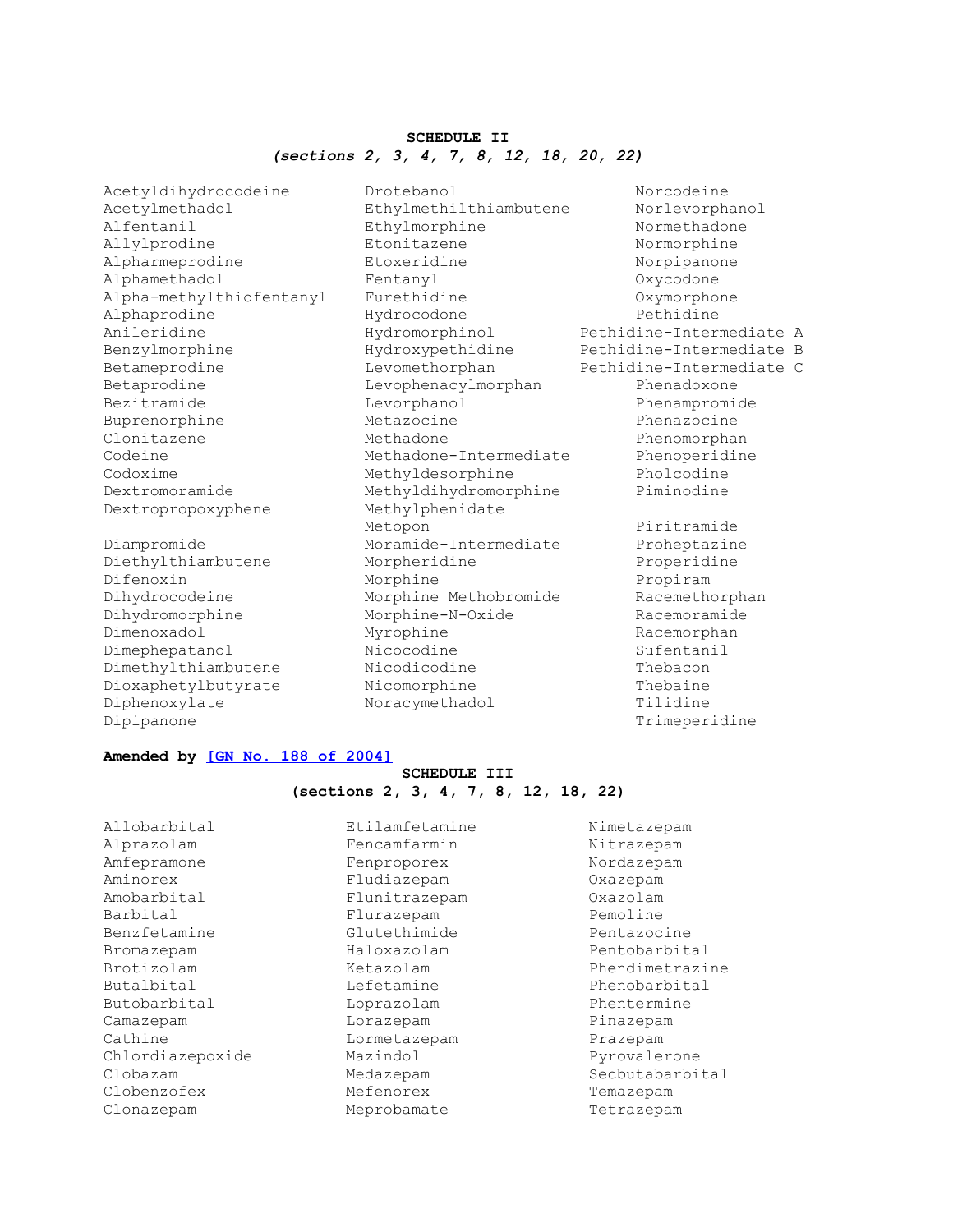Delorazepam Zopiclone Diazepam Estazolam Ethchlorvynol Ethinamate Ethyl Loflazepate

Clorazepate Mesocarb Tramadol<br>Clotiazepam Methylphenobarbital Triazolam Clotiazepam Methylphenobarbital Cloxazolam Methyprylon Vinylbital Cyclobarbital Midazolam Zolpidem

**SCHEDULE IV (sections 2, 3, 12, 27)**

Acetic anhydride Acetone Anthranilic acid Ephedrine Ergometrine Ergotamine Ethyl Ether Hydrochloric acid Isosafrole 1 phenil-2-propanone Lysergic acid Methyl- Ethyl Ketone N-Acetylanthranilic acid Phenylacetic acid Piperidine Piperonal Potassium permanganate Pseudoephedrine Safrole Sulfuric acid Toluene 3,4 Methylendioxy-phenyl-2-propanone

#### **SCHEDULE V** *(sections 2, 3)*

1. Preparations of Acetyldihydrocodeine, Codeine, Dihydrocodeine, Ethyhnorphine, Nicodicodine, Norcodeine, and Pholcodine

when compounded with one or more other ingredients and containing not more than 100 milligrams of the drug per dosage unit and with a concentration of not more than 2.5 per cent in undivided preparations.

2. Preparations of propiram containing not more than 100 milligrams of propiram per dosage unit and compounded with at least the same amount of methylcellulose.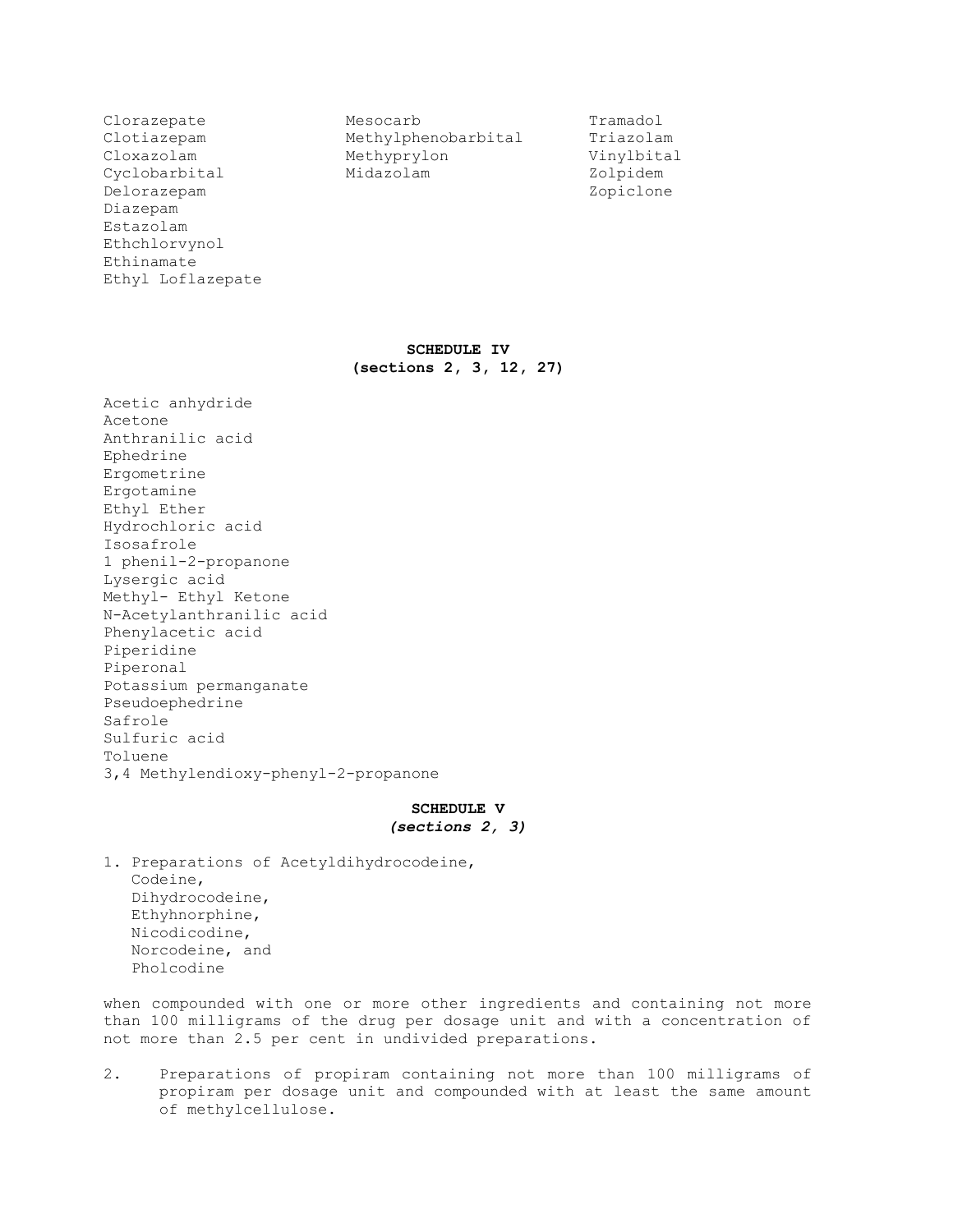- 3. Preparations of cocaine containing not more than 0.1 per cent of cocaine calculated as cocaine base and preparations of opium or morphine containing not more than 0.2 per cent of morphine calculated as anhydrous morphine base and compounded with one or more other ingredients and in such a way that the drug cannot be recovered by readily applicable means or in a yield which would constitute a risk to public health.
- 4. Preparations of difenoxin containing, per dosage unit, not more than 0.5 milligram of difenoxin and a quantity of atropine sulphate equivalent to at least 5 per cent of the dose of difenoxin.
- 5. Preparations of diphenoxylate containing, per dosage unit, not more than 2.5 milligrams of diphenoxylate calculated as base and a quantity of atropine sulphate equivalent to at least one per cent of the dose of diphenoxylate.
- 6. *Pulvis ipecacuanhae et opii compositus*

10 per cent opium in powder 10 per cent ipecacuanha root, in powder well mixed with 80 per cent of any other powdered ingredient containing no drug.

- 7. Preparations conforming to any of the formulae listed in this Schedule and mixtures of such preparations with any material which contains no drug.
- 8. Preparations of dextropropoxyphene for oral use containing not more than 135 milligrams of dextropropoxyphene base per dosage unit or with a concentration of not more than 2.5 per cent in undivided preparations, provided that such preparations do not contain any substance controlled under the 1971 Convention on Psychotropic Substances.

#### **SCHEDULE VI (sections 31)**

#### **Custody Record**

- 1. Entries shall be made in the Custody Record in respect of all matters relevant to the detention of the arrested person. In particular, the entries shall be made in respect of the following -
	- (a) an accurate record of the time and place of
		- (i) the arrest;
		- (ii) the issue of the direction under section 31 and
		- (iii) each interview, including any interview immediately following his arrest, of the person detained;
	- (b) the place or places where the interview takes place;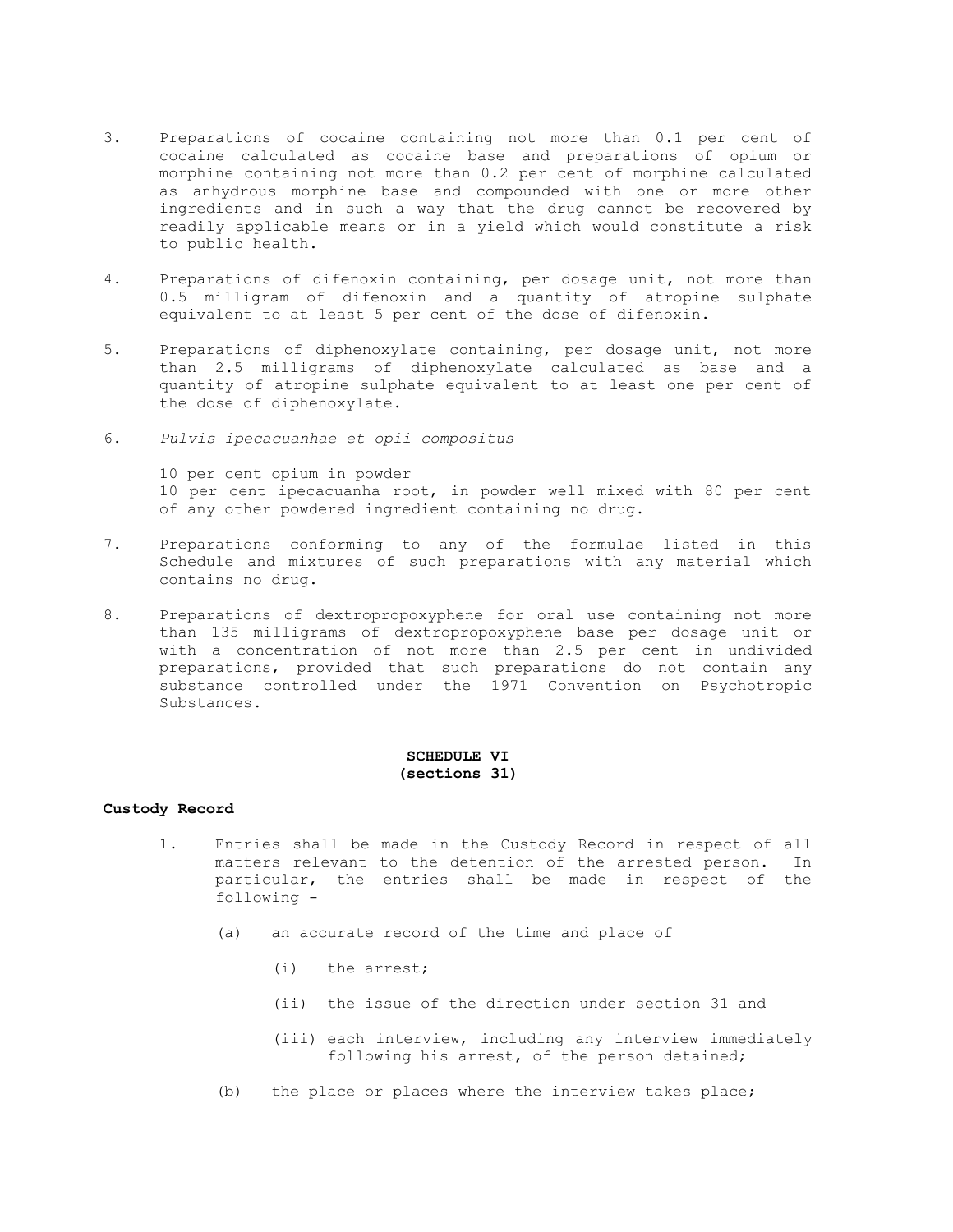- (c) the time at which the interview begins and the time at which it ends;
- (d) any break during the interview;
- (e) the names of persons present at the interviews;
- (f) the time and reason for any transfer of the detained person from one place of custody to another as well as the time at which the detention ends;
- (g) any property secured from the person on his arrest or during his detention;
- (h) the name and rank of the police officer upon whose authority any action in relation to the detained person is taken; and
- (i) the ground or grounds, set out in section 3l (2), on which the detention is based.
- 2. The Custody Record shall be opened as soon as practicable after the start of a person's detention under section 31.
- 3. The person making an entry in the Custody Record shall insert the time at which the entry is made and his signature against the entry made.
- 4. The Custody Record or copy of the Record shall accompany a detained person to any other place where he is transferred.
- 5. A copy of the Custody Record shall be supplied to the person detained or his legal representative as soon as is practicable after he or the representative makes a request upon his release from detention or his being taken to court.
- 6. The person detained shall be allowed to check and made to insert his signature in respect of any entry in the Custody Record.
- 7. Any entry shall be made in respect of any refusal of the person detained to insert his signature where such signature is required.
- 8. Entries in the Custody Record shall be made as soon as practicable after the occurrence of the events to which they relate.
- 9. A police officer not below the rank of Inspector shall be responsible for ensuring the accuracy and completeness of the custody Record and that the Custody Record or a copy of the Record accompanies the detained person on his transfer.
- 10. Entries in a computerised Custody Record shall be timed and contain evidence of the computer operator's identity.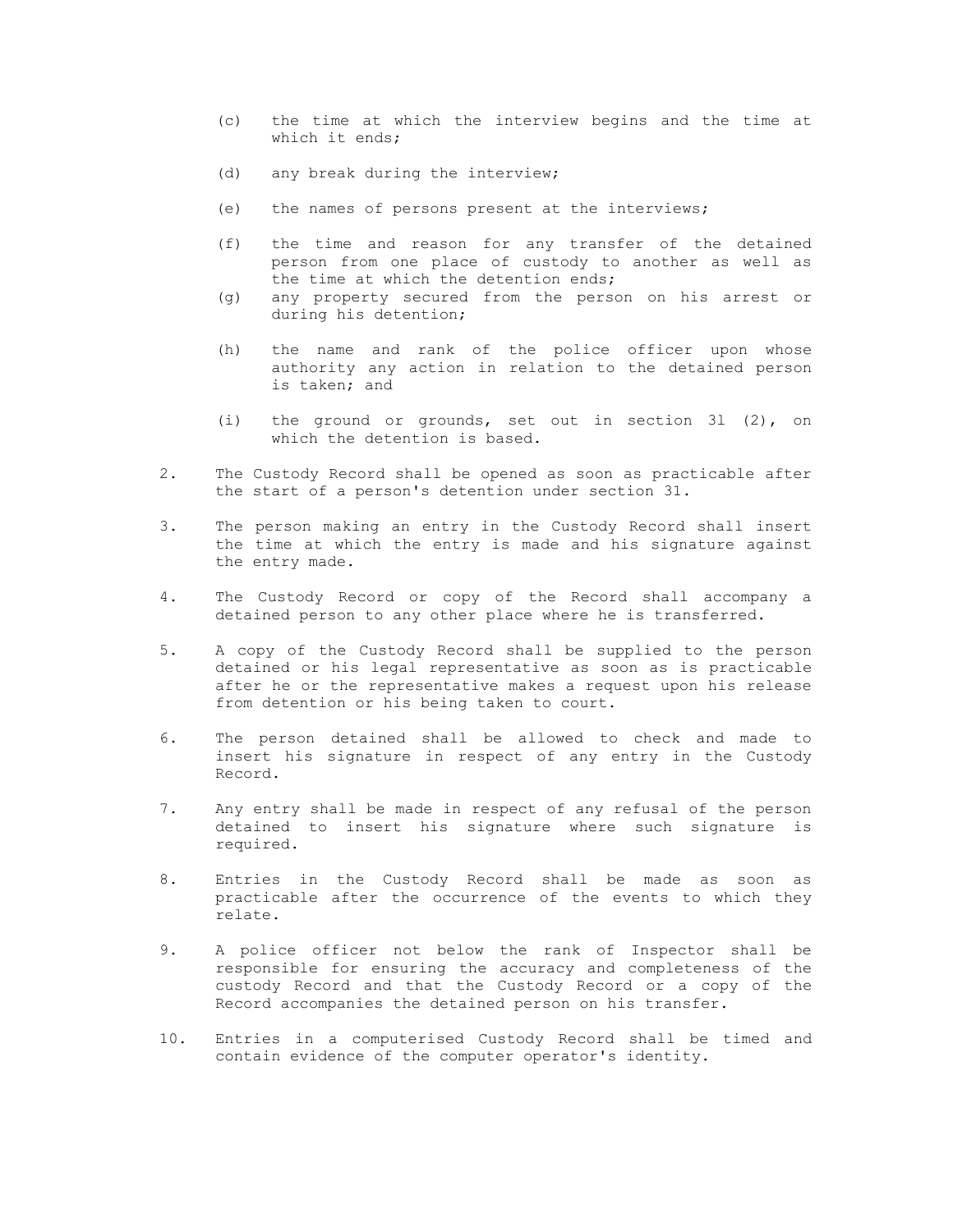#### **SCHEDULE VII (section 31(5))**

#### **Video Recording**

- 1. The video recording of the detained person during his period of detention under section 31 shall be carried out in such manner as to constitute an accurate, continuous and uninterrupted record of the whole period of his detention, including his movements, interviews and statements.
- 2. When issuing the direction for detention under section 31, the Police Officer shall make arrangements for the video recording of the person detained during the whole of the period of his detention.
- 3. The Police 0fficer shall, for the purposes of the video recording, designate a recording officer under whose responsibility and control the video recording shall be conducted.
- 4. The recording officer shall be responsible to start, without delay and immediately after a direction is issued under section 31, and continue the video recording without any interruption during the whole of the period of detention.
- 5. The recording officer shall, in respect of the video recording, keep a written record of the following -
	- (a) the name of the person detained;
	- (b) the name and rank of the recording officer;
	- (c) the name of the Police Officer who issued the direction under section 31;
	- (d) the names of all the persons involved in the video recording;
	- (e) the identification numbers of the video records used for video recording;
	- (f) the date, time of commencement, duration and place of –

(i) the detention; and (ii) the recording;

- (g) the place at which the video records are kept;
- (h) particulars for the movement of the video records.
- 6. Where the person detained raises any objection during his period of detention or makes any statement, the whole of his objection or statement shall be recorded.